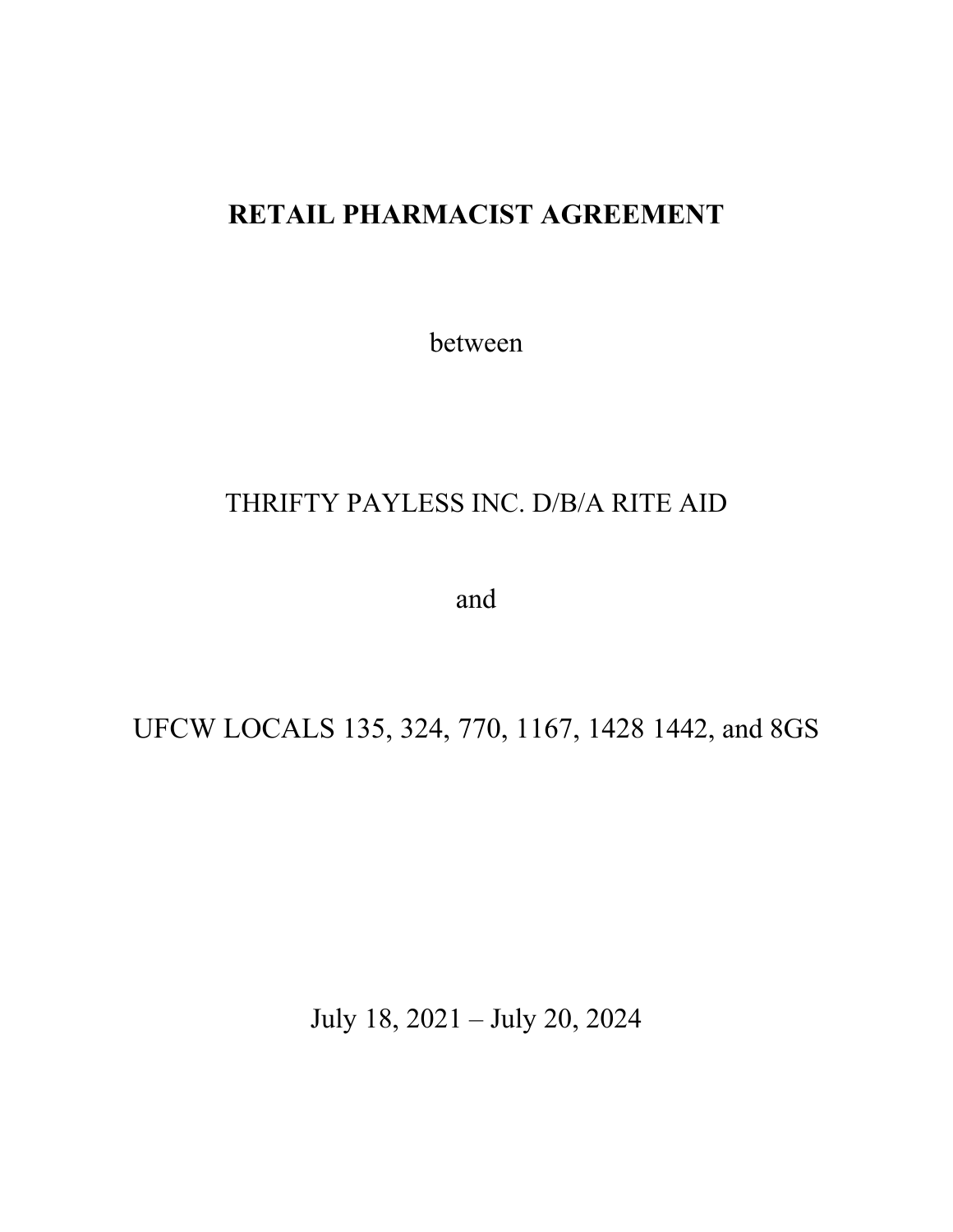# INDEX

# Page

| 2.1           |         |  |
|---------------|---------|--|
| $2.2^{\circ}$ |         |  |
| 2.2.1         |         |  |
| 2.2.2         |         |  |
| 2.2.3         |         |  |
|               | 2.2.3.6 |  |
| 2.3           |         |  |
| 2.3.1         |         |  |
| 2.4           |         |  |
| 2.4.1         |         |  |
| 2.4.2         |         |  |
|               |         |  |
| 3.1           |         |  |
| 3.1.1         |         |  |
| 3.1.2         |         |  |
| 3.2           |         |  |
| 3.2.1         |         |  |
| 3.2.2         |         |  |
| 3.2.3         |         |  |
| 3.3           |         |  |
| 3.4           |         |  |
| 3.5           |         |  |
| 3.5.1         |         |  |
| 3.5.2         |         |  |
| 3.6           |         |  |
|               |         |  |
| 4.1           |         |  |
| 4.2           |         |  |
| 4.2.1         |         |  |
| 4.2.2         |         |  |
| 4.2.3         |         |  |
| 4.3           |         |  |
|               |         |  |
|               |         |  |
| 5.1           |         |  |
| 5.1.3         |         |  |
| 5.2           |         |  |
| 5.3           |         |  |
| 5.3.1         |         |  |
| 5.3.2         |         |  |
| 5.3.3         |         |  |
| 5.4           |         |  |
| 5.5           |         |  |
| 5.5.2         |         |  |
| 5.5.3         |         |  |
|               |         |  |
| 6.1           |         |  |
| 6.2           |         |  |
| 6.3           |         |  |
| 6.3.1         |         |  |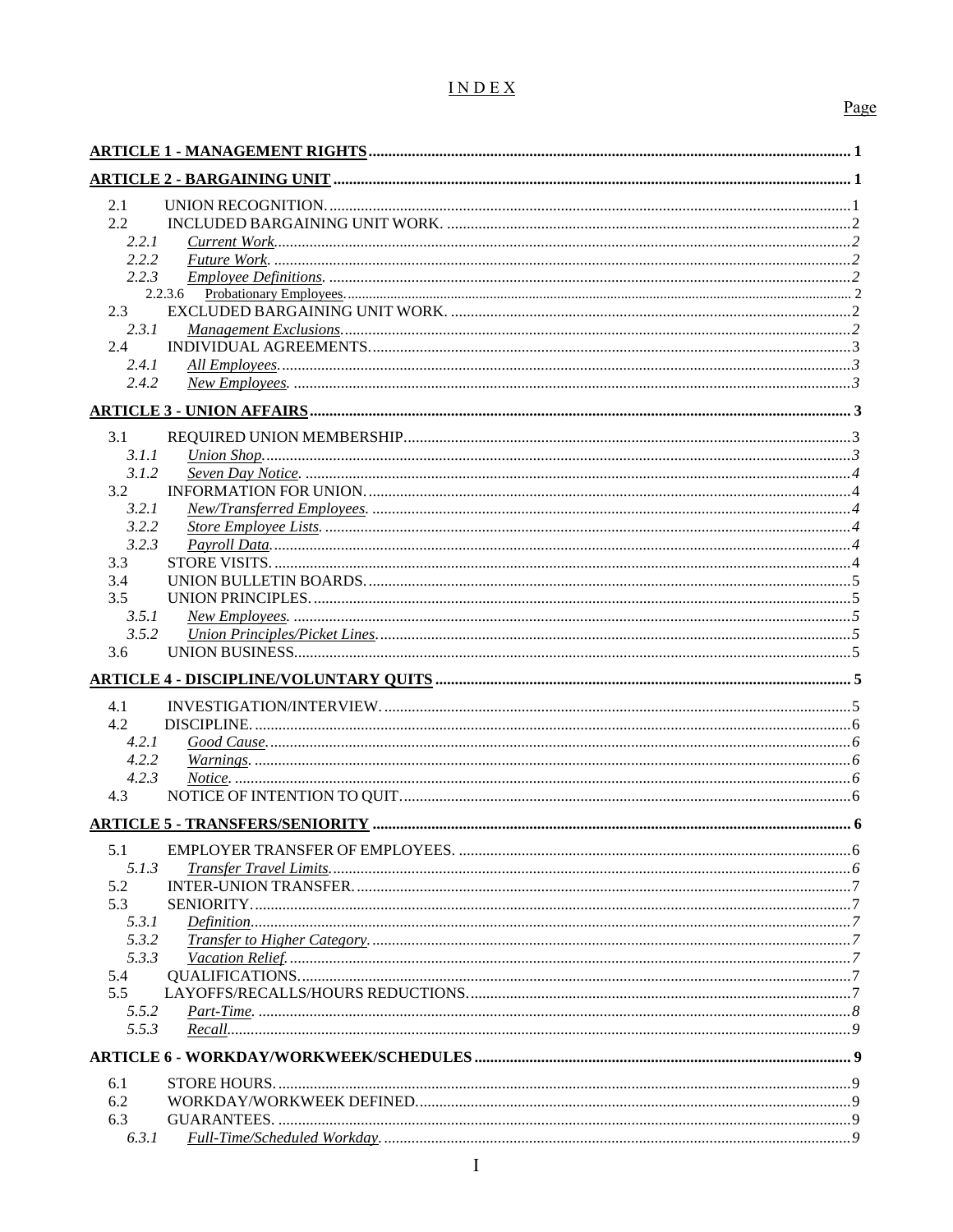| 6.3.2  |         |  |
|--------|---------|--|
| 6.3.3  |         |  |
| 6.4    |         |  |
| 6.5    |         |  |
| 6.6    |         |  |
| 6.6.1  |         |  |
| 6.6.2  |         |  |
|        |         |  |
| 6.6.3  |         |  |
| 6.6.4  |         |  |
| 6.6.5  |         |  |
|        | 6.6.5.1 |  |
| 6.6.6  |         |  |
| 6.6.7  |         |  |
| 6.6.8  |         |  |
| 6.6.9  |         |  |
| 6.6.10 |         |  |
| 6.6.11 |         |  |
| 6.6.12 |         |  |
|        |         |  |
|        |         |  |
| 7.1    |         |  |
| 7.1.1  |         |  |
| 7.1.2  |         |  |
| 7.2    |         |  |
|        |         |  |
| 7.3    |         |  |
| 7.3.1  |         |  |
| 7.3.2  |         |  |
| 7.3.3  |         |  |
| 7.3.4  |         |  |
| 7.3.5  |         |  |
| 7.3.6  |         |  |
| 7.3.7  |         |  |
| 7.3.8  |         |  |
| 7.4    |         |  |
| 7.5    |         |  |
| 7.5.1  |         |  |
| 7.5.2  |         |  |
| 7.6    |         |  |
| 7.7    |         |  |
| 7.8    |         |  |
| 7.9    |         |  |
| 7.9.1  |         |  |
| 7.9.2  |         |  |
| 7.9.3  |         |  |
|        |         |  |
| 7.10   |         |  |
| 7.10.1 |         |  |
| 7.10.2 |         |  |
| 7.11   |         |  |
| 7.12   |         |  |
| 7.13   |         |  |
| 7.14   |         |  |
| 7.15   |         |  |
| 7.16   |         |  |
| 7.17   |         |  |
|        |         |  |
| 8.1    |         |  |
| 8.1.1  |         |  |
| 8.1.2  |         |  |
| 8.1.3  |         |  |
|        |         |  |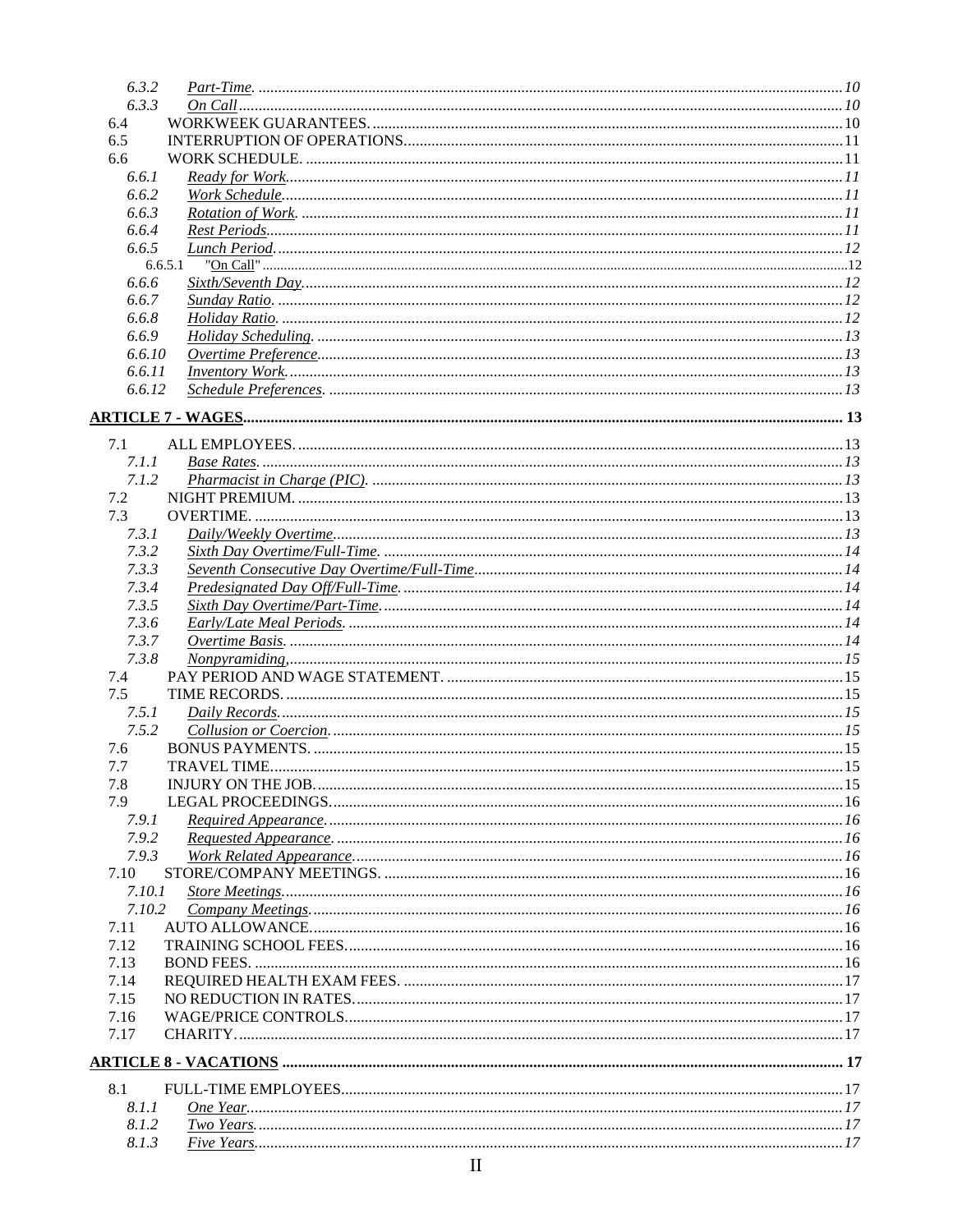| 8.1.4                 |  |
|-----------------------|--|
| 8.1.5                 |  |
| 8.1.6                 |  |
| 8.2                   |  |
| 8.2.1                 |  |
| 8.2.2                 |  |
| 8.2.3                 |  |
| 8.2.4                 |  |
| 8.2.5                 |  |
| 8.3<br>8.4            |  |
| 8.4.1                 |  |
| 8.4.3                 |  |
| 8.4.4                 |  |
| 8.4.5                 |  |
|                       |  |
|                       |  |
| 9.1                   |  |
| 9.1.1                 |  |
| 9.1.3<br>9.2          |  |
| 9.2.1                 |  |
| 9.2.2                 |  |
| 9.2.3                 |  |
| 9.2.4                 |  |
| 9.2.5                 |  |
| 9.2.6<br>Examples: 22 |  |
| 9.2.7                 |  |
| 9.2.8                 |  |
| 9.3                   |  |
|                       |  |
| 10.1                  |  |
| 10.1.1                |  |
| 10.1.2                |  |
| 10.1.3                |  |
| 10.1.4                |  |
| 10.2                  |  |
| 10.3                  |  |
|                       |  |
|                       |  |
|                       |  |
|                       |  |
| 13.1                  |  |
| 13.2                  |  |
| 13.2.1<br>13.2.2      |  |
| 13.2.3                |  |
| 13.3                  |  |
| 13.4                  |  |
| 13.5                  |  |
| 13.6                  |  |
|                       |  |
| 14.1                  |  |
| 14.1.1                |  |
|                       |  |
|                       |  |
|                       |  |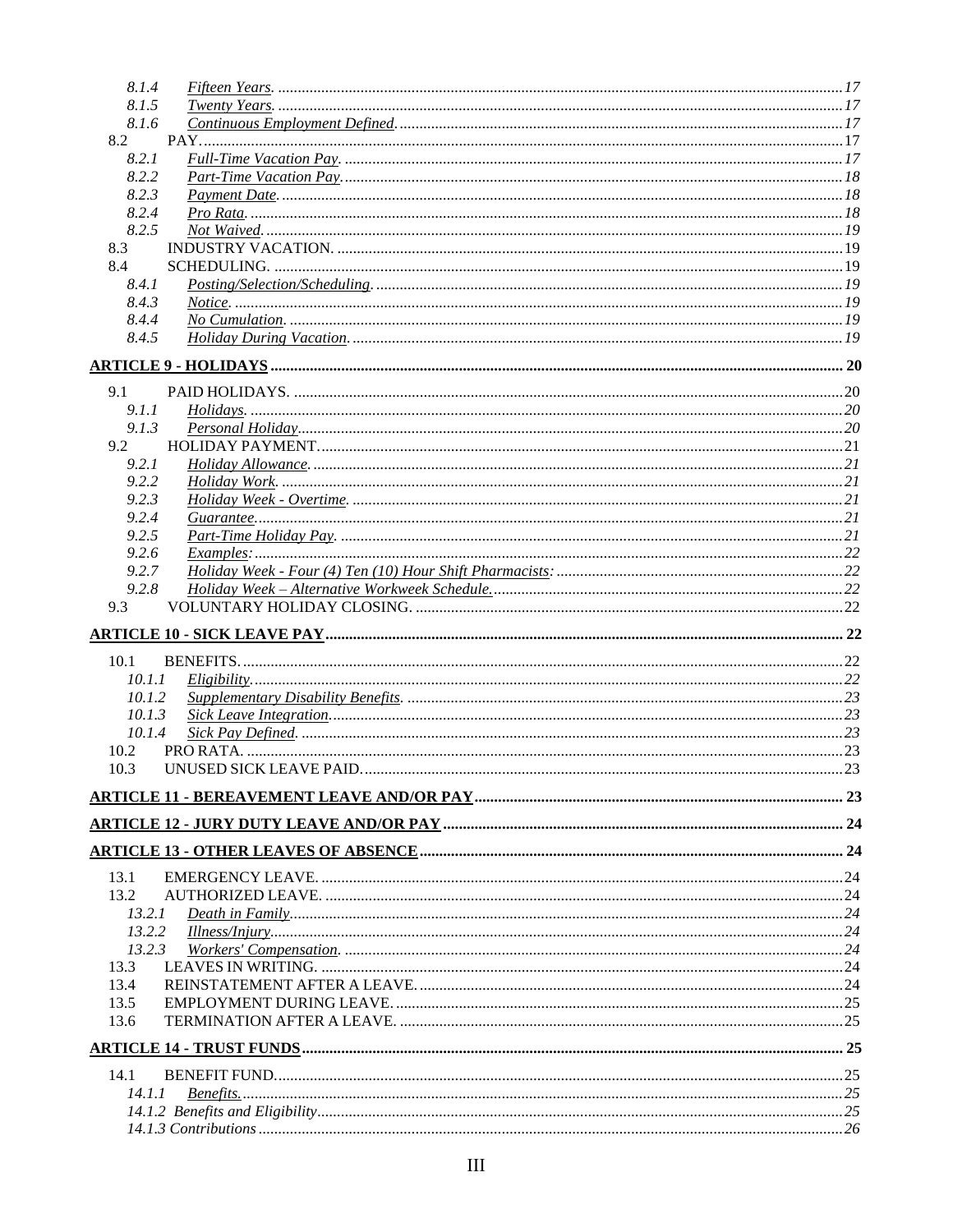| 14.1.6   |  |
|----------|--|
| 14.1.7   |  |
| 14.1.8   |  |
| 14.1.9   |  |
| 14.2     |  |
| 14.2.1   |  |
| 14.2.2   |  |
| 14.2.3   |  |
| 14.2.4   |  |
| 14.2.5   |  |
| 14.2.6   |  |
| 14.2.7   |  |
| 14.2.8   |  |
| 14.3     |  |
| 14.4     |  |
| 14.4.1   |  |
| 14.4.2   |  |
| 14.5     |  |
| 14.6     |  |
| 14.6.1   |  |
| 14.6.1.1 |  |
| 14.6.1.2 |  |
|          |  |
|          |  |
| 15.1     |  |
| 15.2     |  |
| 15.3     |  |
| 15.4     |  |
| 15.5     |  |
| 15.6     |  |
| 15.7     |  |
| 15.8     |  |
| 15.8.1   |  |
| 15.8.2   |  |
| 15.8.3   |  |
| 15.9     |  |
| 15.10    |  |
| 15.11    |  |
| 15.12    |  |
| 15.13    |  |
|          |  |
|          |  |
| 16.1     |  |
| 16.2     |  |
| 16.2.1   |  |
| 16.2.2   |  |
| 16.2.3   |  |
| 16.2.4   |  |
|          |  |
|          |  |
|          |  |
|          |  |
| 16.3     |  |
| 16.4     |  |
| 16.5     |  |
|          |  |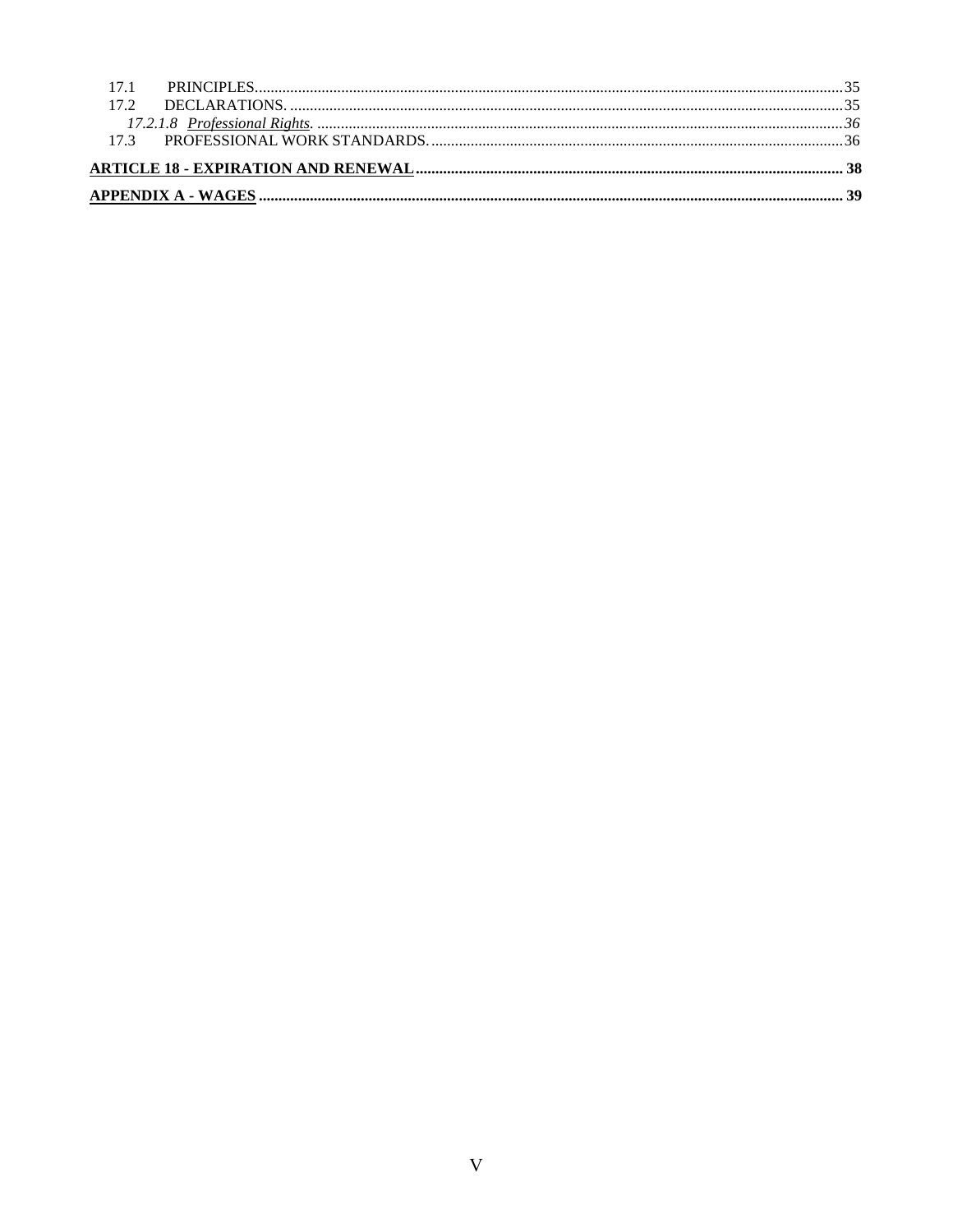#### RETAIL PHARMACIST AGREEMENT July 18, 2021 – July 20, 2024

This Agreement is entered into and effective July 18, 2021, between Thrifty PayLess Inc. d/b/a Rite Aid, hereinafter referred to as the "Employer," and UFCW LOCALS 135, 324, 770, 1167, 1428, 1442 and 8GS, chartered by United Food and Commercial Workers International Union, hereinafter referred to as the "Union" and the parties agree as follows:

#### ARTICLE 1 - MANAGEMENT RIGHTS

1. The Employer retains the exclusive right to manage the business, to direct and control the business and workforce, and to make any and all decisions affecting the business, including, but not limited to the following: the exclusive right to plan, determine, direct and control the nature and extent of all its operations and commitments; to determine, install, introduce, remove, discontinue or modify the methods, procedures, materials and operations to be used or to discontinue their use by employees of the Employer; to maintain efficient operations; to hire, train, promote employees; to set standards and methods of performance; to create, modify, and abolish work shifts, the starting and ending times of the work shifts and work schedules; to promulgate, amend and enforce reasonable work rules, regulations, policies and procedures; to determine, modify, change and otherwise set the work duties of employees; to determine, modify, change and otherwise set job content and qualifications; to determine whether to offer light duty and to determine employee eligibility for light duty; to change job content and qualifications; to change job descriptions; to modify the methods, procedures, materials and operations to be used or to discontinue their use by employees of the Employer; to change standards and methods of performance; and in all respects to carry out, in addition, the ordinary and customary functions of management, whether exercised or not. The rights and waivers herein shall extend beyond the expiration of this Agreement until a successor agreement is reached.

1.2 Should a specific provision of this Agreement or State or Federal Law directly conflict with, modify or restrict an enumerated right under this Article, the specific provision of the Agreement or the State or Federal Law shall prevail over the enumerated right.

#### ARTICLE 2 - BARGAINING UNIT

#### 2.1 UNION RECOGNITION.

2.1.1 The Employer recognizes the Union as the sole collective bargaining agent with respect to work, rates of pay, hours, and terms and conditions of employment for the appropriate bargaining unit composed of all pharmacist employees, including employees of lessees, licensees and concessionaires (sometimes herein referred to as "leased department") who perform work within its pharmacy departments presently operated and hereafter established, owned or operated by the Employer within the present geographic jurisdiction of the Local Union. Drug stores are defined as those types of establishments covered by Collective Bargaining Agreements identified as Retail Pharmacist Agreement, July 15, 2018 – July 17, 2021.

2.1.2 The Union agrees that it will not make claim to any employees of present concessionaires or sublessees who work in the present or future store or stores of the Employer, unless the Union can show its majority representation of such employees within an appropriate bargaining unit. In that event, the Union may take economic action without violating this Agreement.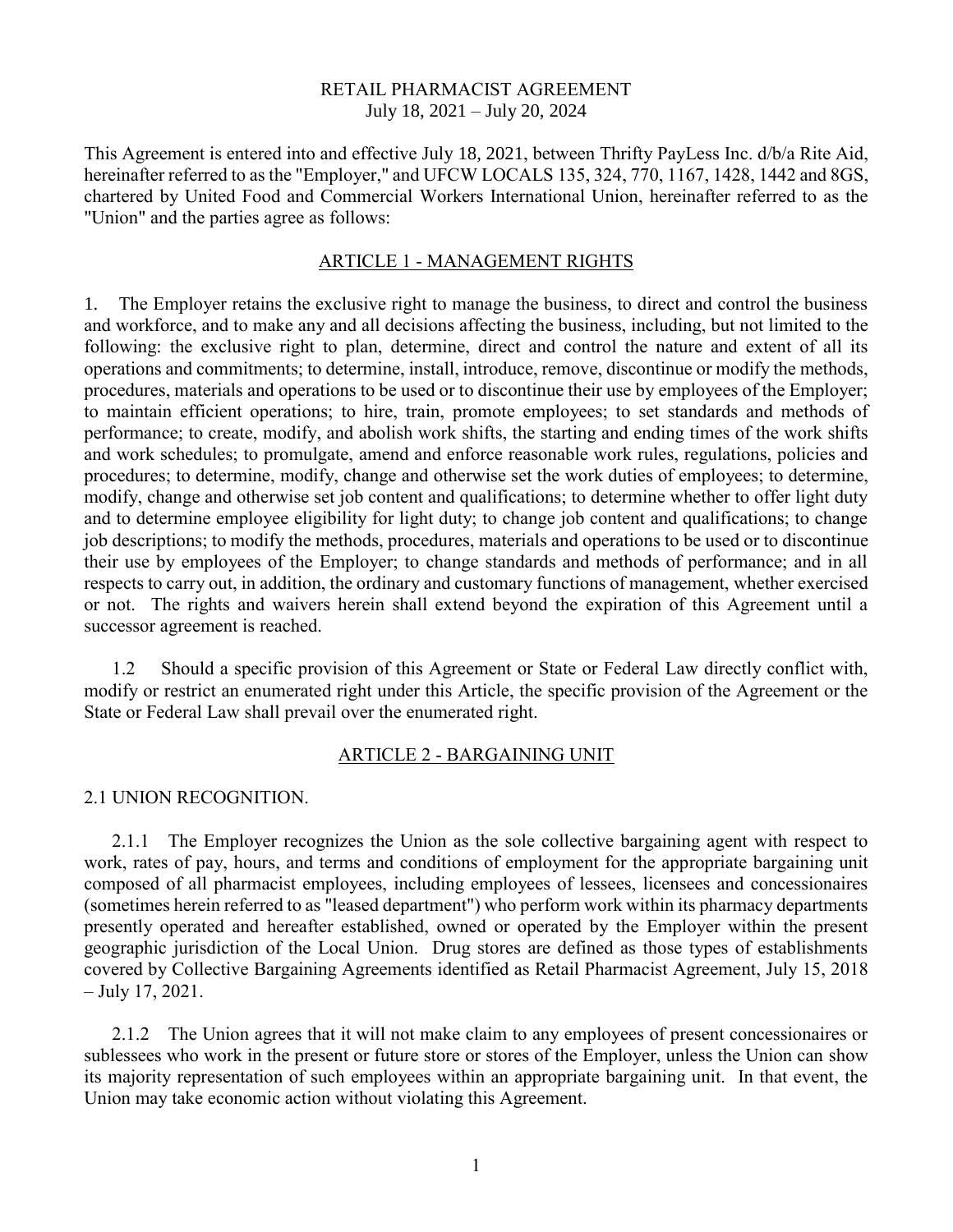### 2.2 INCLUDED BARGAINING UNIT WORK.

2.2.1 Current Work. All work performed on the premises in the nature of work generally performed by employees of the bargaining unit shall not be assigned to any person not in the bargaining unit or contracted for with any other union.

2.2.2 Future Work. Any future work of the nature generally performed by pharmacists created by the Employer shall be performed by members of the bargaining unit as herein set forth.

2.2.3 Employee Definitions. For the purpose of this Agreement, the following definitions shall apply:

2.2.3.1 A pharmacist is a professional employee to whom a license to practice pharmacy in the State of California has been issued by the California State Board of Pharmacy.

2.2.3.2 A graduate pharmacist is a professional employee as described in Paragraph 1, above, during their first (1st) year of employment as a licentiate in pharmacy.

2.2.3.3 A full-time pharmacist is one who is employed and/or scheduled to work forty (40) hours in a workweek. Any employee who is scheduled and works ten (10) consecutive weeks at forty (40) hours or more will be classified as a full-time employee. This requirement shall not apply during the Christmas or vacation season or where an employee is scheduled forty (40) hours due to the absence of another employee in excess of three (3) consecutive weeks. Provided however, that forty (40) hours or more in a workweek worked immediately prior to any of the above exceptions and those worked immediately following the exception shall be considered continual for the purpose of the calculating the ten (10) consecutive workweeks.

2.2.3.4 A part-time pharmacist is one who is scheduled to work less than forty (40) hours in a workweek.

2.2.3.5 Hereinafter "employees" or "all employees" shall mean employees covered by this Agreement.

2.2.3.6 Probationary Employees. The first (1st) sixty (60) calendar days of employment shall be considered a probationary (trial) period for full-time employees. The first  $(1<sup>st</sup>)$  ninety (90) calendar days of employment shall be considered a probationary (trial) period for part-time employees. During such probationary period, an employee may be terminated for any reason and they shall have no recourse to the grievance procedure set forth in this Agreement.

2.3 EXCLUDED BARGAINING UNIT WORK. The following individuals shall be excluded from the coverage of this Agreement:

2.3.1 Management Exclusions.

2.3.1.1 All pharmacy departments shall be allowed one (1) exclusion, the Pharmacy Manager as designated by the Employer. This exclusion shall be one (1) of the total four (4) exclusions (or five (5) in twenty-four hour (24) hour stores) provided for in the Retail Drug Agreement. In addition, the Pharmacy Manager shall be permitted to perform any and all work designated by the employer without restrictions.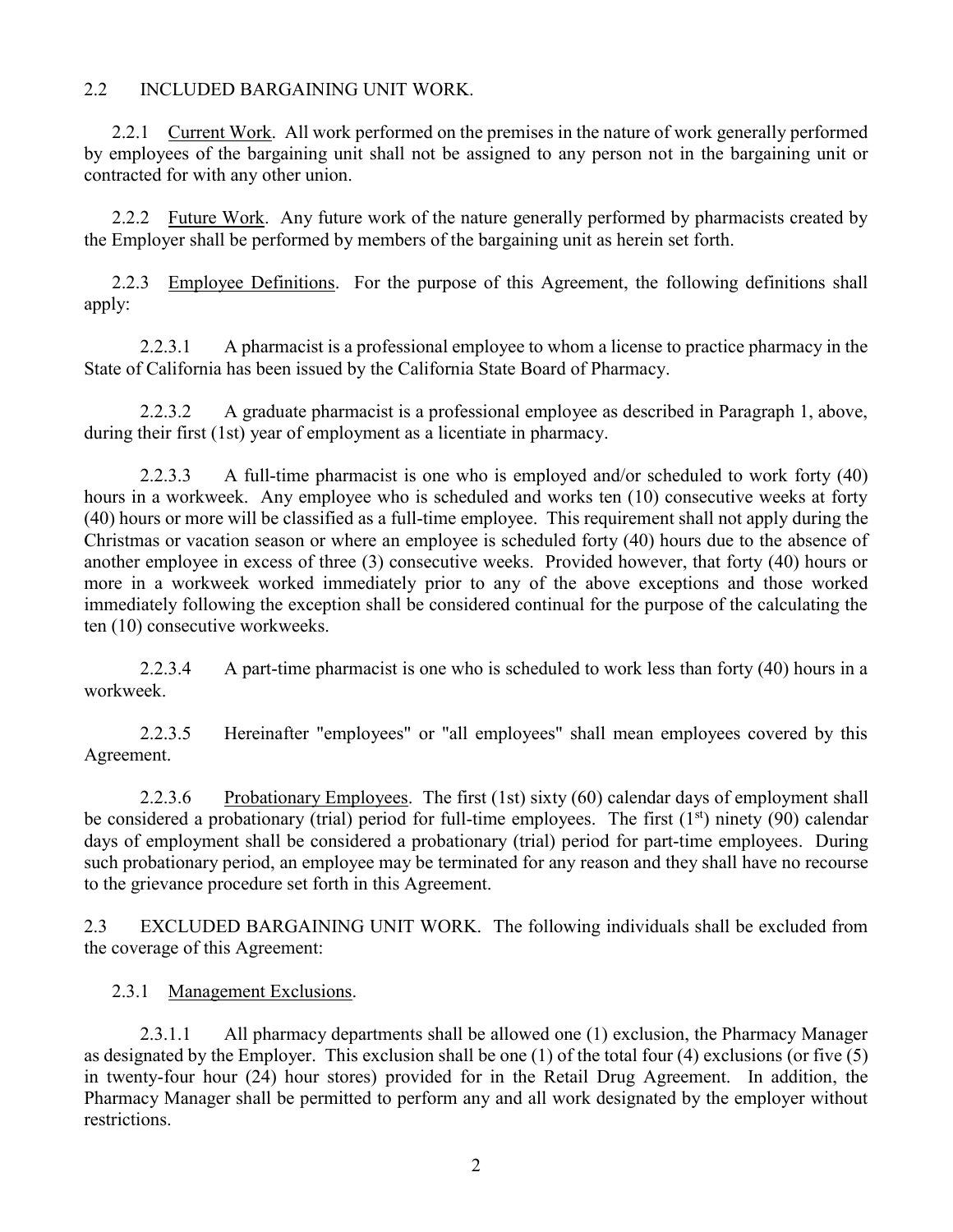2.3.1.2 Rite Aid shall be permitted to employ up to fifty (50) additional pharmacist exclusions for the sole and limited purpose of training pharmacists to fill future pharmacy manager positions. These exclusions will be offered pharmacy manager positions as positions become available. If the exclusion rejects a position they will become a bargaining unit pharmacist within thirty (30) days.

Rite Aid shall provide to the Unions a quarterly list (first week of October, first week of January, first week of April and first week of July) which contains the following information: 1. The names of the excluded pharmacist along with their store location and their date of hire into the excluded position; 2. The names of the pharmacy managers promoted, the date of promotion and the store number they are assigned.

If Rite Aid fails to provide the quarterly list promptly, the unions may put Rite Aid on notice of their failure by requesting the list in writing and Rite Aid must then provide the list within three (3) business days of such a request. Failure to comply within 3 business days of such a request on 3 occasions during the life of the contract will result in elimination of the program.

No current bargaining unit pharmacist will be adversely affected by this provision. In no case shall bargaining unit pharmacy hours be reduced by this provision.

2.3.1.3 A department located within a multi-department retail establishment shall not be entitled to any exclusion unless it is a concession, in which case there shall be only one (1) overall manager excluded, regardless of the number of such departments involved.

2.3.1.4 In said concession, leased or subleased departments, where the Employer is actively engaged in the performance of clerks' work for more than fifty percent (50%) of their time in any one (1) single location, they shall be considered the store manager for the purpose of exclusion from the collective bargaining unit. No other exclusions shall be allowed in other departments operated by the concessionaire within the same establishment where the excluded manager, as hereinabove identified, has supervision.

## 2.4 INDIVIDUAL AGREEMENTS.

2.4.1 All Employees. The Employer agrees not to enter into any agreement or contract, either orally or written, with its employees covered by this Agreement, individually or collectively which in any way conflicts with the terms and provisions of this Agreement.

2.4.2 New Employees. During the period an employee is not a member of the Union, the regular wages, as herein specified for the classification of said employee and all other provisions of this Agreement shall apply.

## ARTICLE 3 - UNION AFFAIRS

## 3.1 REQUIRED UNION MEMBERSHIP.

3.1.1 Union Shop. All employees shall, as a condition of employment, become members of the Union not later than the thirty-first (31st) day of their employment or the thirty-first (31st) day following the date of signature or the effective date of this Agreement, whichever is later, and shall remain members in good standing as a condition of continued employment.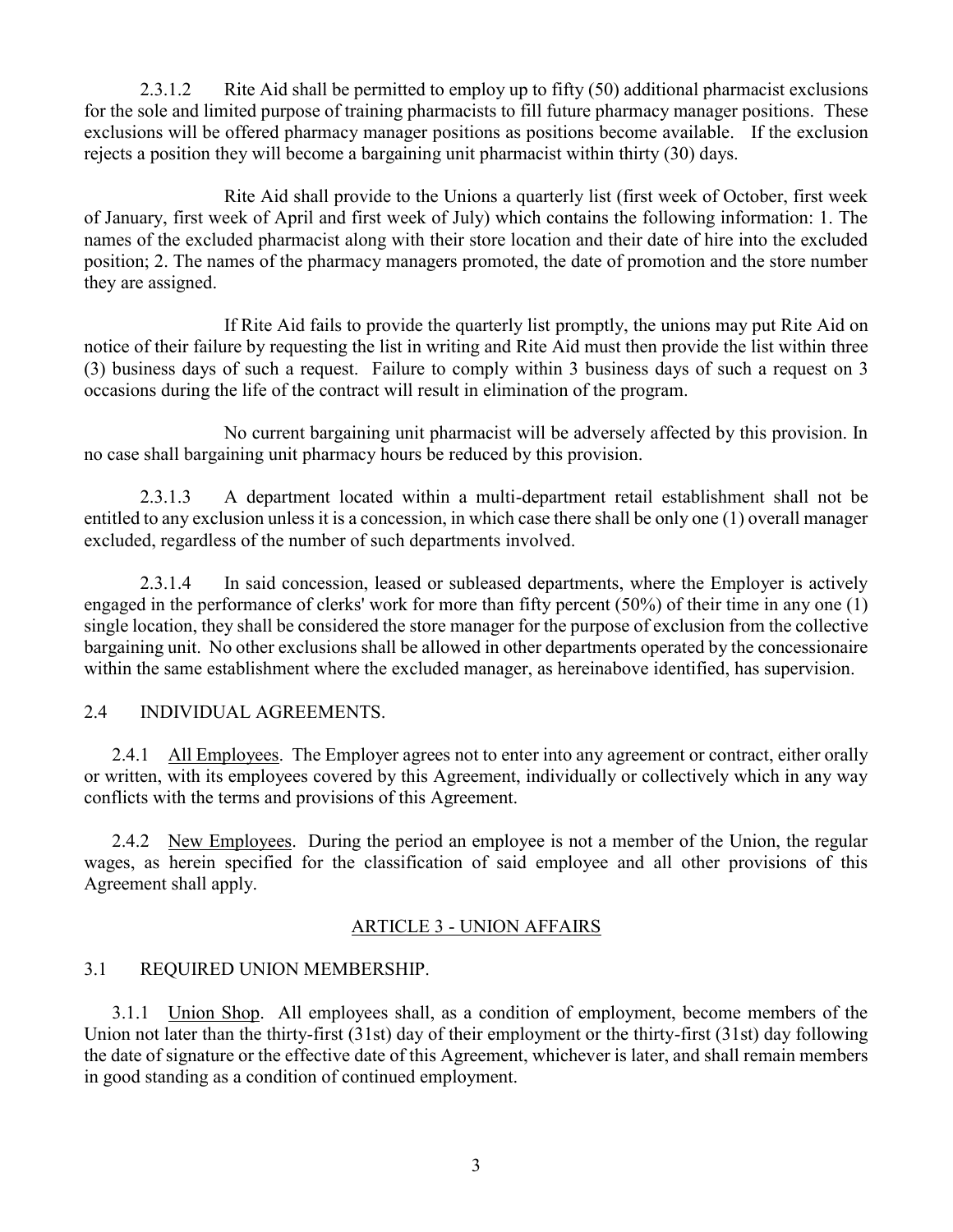3.1.2 Seven Day Notice. The Union will advise the Employer in writing when any employee has failed to acquire or maintain Union membership as required by this Agreement. Immediately upon receipt of said notice, the Employer shall advise said employee(s) that they will no longer be scheduled for hours of work on the subsequent weekly schedule until said employee(s) give evidence of compliance or the Union notifies the Employer of such compliance. Failure to comply within seven (7) days after removal from the schedule said employee(s) shall be terminated, if such termination is not in violation of existing law. The Union agrees to indemnify and hold the Employer harmless in any and all claims and/or causes of action which arise out of or are in any way connected with the Employer's compliance with this provision.

## 3.2 INFORMATION FOR UNION.

3.2.1 New/Transferred Employees. The Employer shall notify the Union of all new hires and/or permanently transferred employees within fifteen (15) working days excluding Saturday, Sunday, and holidays of the date of employment and said notice shall contain the name of such new employee, the Social Security number of the new employee, the position for which employed, the store number and location, the date of commencement of work, and the rate of pay at which the person is employed. Failure to comply with this notice shall entitle a graduate pharmacist to receive the pharmacist's rate of pay for all days worked after the fifteenth (15th) working day excluding Saturday, Sunday, and holidays and until such notice is received by the Union. The Employer will provide the new hire reports electronically to the Union.

Claims that the notice of all new hires and/or permanently transferred employees has not been provided within the fifteen (15) days provided in Article 3.2.1 must be filed within thirty-one (31) days following the day the list should be received. This provision shall not apply to claims that the list is inaccurate.

3.2.2 Store Employee Lists. The Employer agrees to permit the Union to check the list of employees covered by this Agreement, and their respective wage rates of preceding months and will provide the Union with a seniority list for all employees covered by this agreement including: name, social security number, store number, local union number, wage rates, full-time or part-time status and hire date. The list will be automatically provided twice annually, in January and July.

3.2.3 Payroll Data. In case of a dispute over wages the Union representative shall, upon request, have the right to a copy of the necessary payroll information relative to employees covered by this Agreement. The Union reserves the right to require, in such disputed instances as it deems necessary, that owed wages of employees be paid through the office of the Union or a notarized statement submitted to the Union of gross amounts paid and deductions made. Either method may be used by the Employer.

3.3 STORE VISITS. In order to observe conditions existing under this Agreement and to settle grievances, representatives of the Union shall have the right to visit the stores.

It is the general policy of the Union for its representatives not to visit the stores during the busy afternoon hours, Saturdays or days preceding holidays. However, upon receipt of a reported violation, a Union representative shall have the right to visit such store at any time for the purpose of investigating such violation.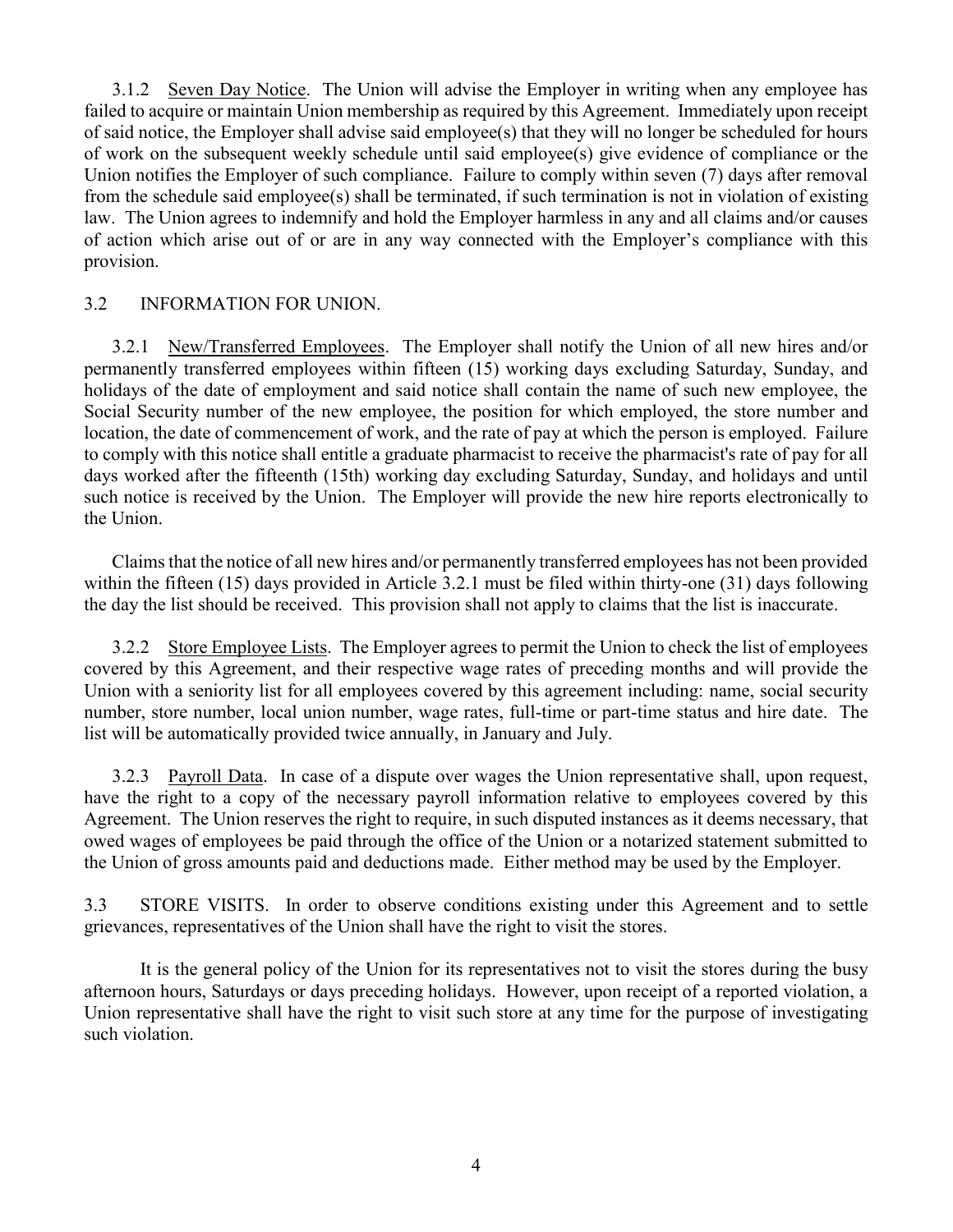The Union further agrees that it will arrange with the Store Manager for such investigation of reported grievances and that any meetings between employees and Union representatives shall be limited to one (1) employee at a time and shall be conducted with the least possible interference with store operations. Such meetings shall be held on the premises in a place designated by the Store Manager. In instances where employees are working during hours that the stores are closed to the public, the Union may request a list of the employees involved, and the hours worked.

3.4 UNION BULLETIN BOARDS. The Union may supply each store with one (1) bulletin board not to exceed two (2) feet by three (3) feet in size for the purpose of posting notices of official Union business. Bulletin boards shall not be used to post notices of a political or adversarial nature. The implementation of this program shall be coordinated by the Employer's Labor Relations Department.

# 3.5 UNION PRINCIPLES.

3.5.1 New Employees. When new or additional employees are needed the Employer may immediately notify the Union of said need. The Employer reserves the right to select the particular applicant to be hired; but there shall be no discrimination against any applicant by reason of membership or nonmembership in the Union, or an applicant with previous employment experience in the Retail Drug industry with an Employer covered by a collective bargaining agreement in the State of California.

3.5.2 Union Principles/Picket Lines. The Employer shall not discharge or discriminate against any employee for upholding Union principles, as long as such act does not constitute a violation of this Agreement, and nothing herein shall be so construed as to abrogate an employee's rights under the law, including the right individually to refuse to cross a bona fide picket line established in a bona fide dispute by any bona fide labor organization. For the purpose of this Paragraph, a sanctioned picket line shall be one which is sanctioned by the Local Union signatory to this Agreement and the Southern California Food and Drug Council or the appropriate County Federation of Labor, AFL-CIO.

## 3.6 UNION BUSINESS.

3.6.1 Employees shall be granted time off without pay for the purpose of attending negotiations, adjustment or arbitration hearings or for other bona fide Union business.

3.6.2 The Employer agrees to schedule any employee who is an officer, or representative of the Union in any capacity, for hours of work that will permit the employee to attend meetings of the Union, provided it involves not more than one (1) employee per store, except where such absence unnecessarily interferes with the operation of a single shift closed case pharmacy.

3.6.3 The Union agrees to give the Employer no less than ten (10) days' notice of such meetings.

3.6.4 While the employee/representative of the Union serves in this capacity, they will not be transferred outside the jurisdiction of their current local union.

# ARTICLE 4 - DISCIPLINE/VOLUNTARY QUITS

4.1 INVESTIGATION/INTERVIEW. In any instance where an employee is to be interviewed and/or interrogated by the Employer or an Employer representative in respect to any alleged violation of the collective bargaining agreement or alleged infraction of Employer policies which may result in disciplinary action, the employee shall be afforded the opportunity of calling a Union Representative and having a Union Representative present during such interview or interrogation. The Union Representative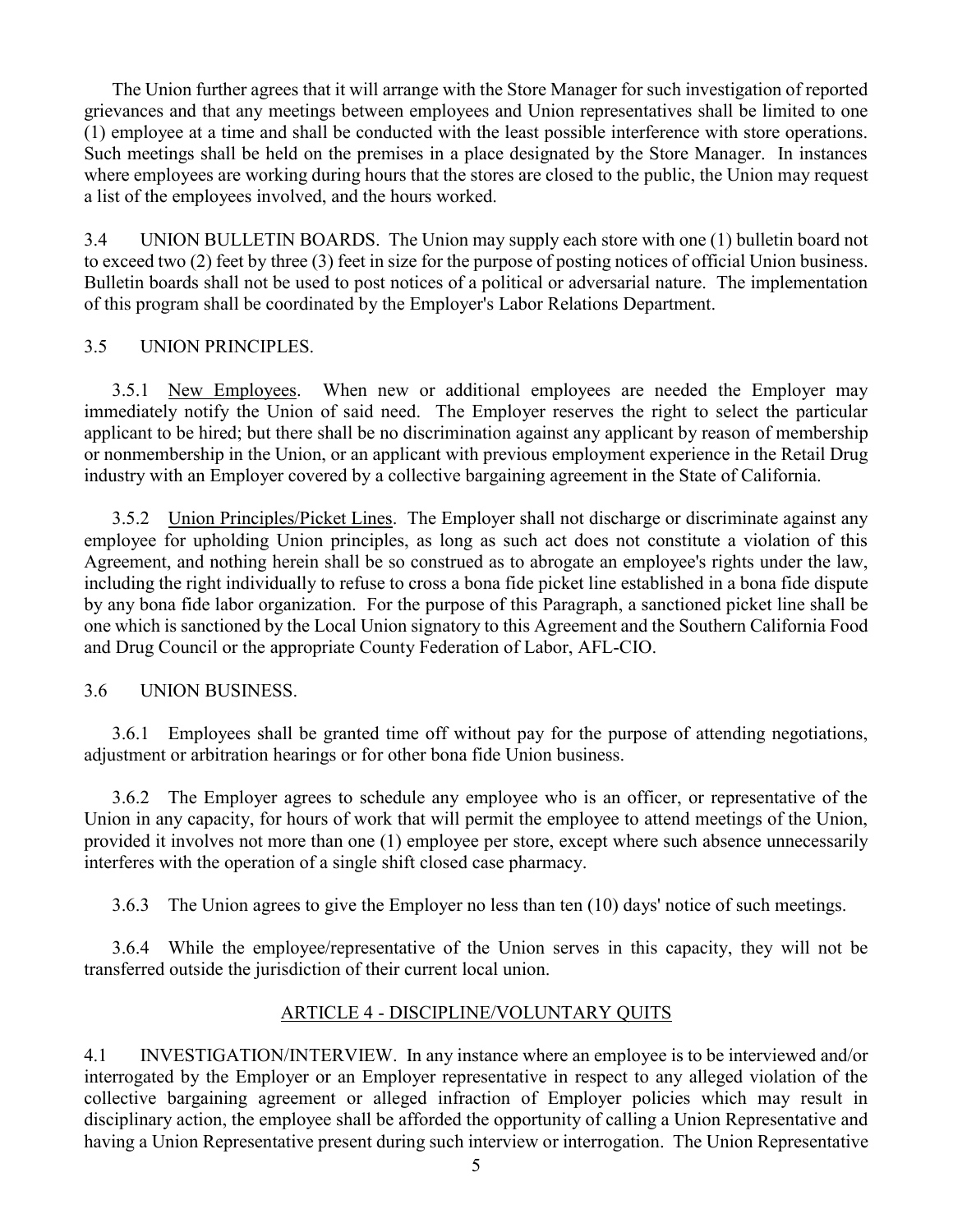must be available within twenty-four (24) hours or sixty (60) hours on a Friday, Saturday or Sunday (seventy-two hours when a holiday falls on a Monday, thirty (30) hours for holidays which fall on days other than Monday) after such request, or the interview may proceed without a Union Representative.

4.2 DISCIPLINE.

4.2.1 Good Cause. Non-probationary employees shall not be discharged except for good and sufficient cause such as dishonesty, insubordination, incompetency, intoxication, unbecoming conduct or failure to perform work as required. Age, sex, creed or color shall not be grounds for the termination of an otherwise qualified employee.

4.2.2 Warnings. Non-probationary employees who are discharged for performance or failure to perform work as required (including excessive absenteeism or excessive tardiness) shall first have had two (2) prior warnings in writing within twelve (12) months preceding the discharge of such performance or of related or similar failure to perform work as required, with a copy sent to the Union. The employee so notified shall be required to sign such notice, but such signing shall in no way constitute agreement with the contents of such notice.

4.2.3 Notice. Any employee who is discharged shall be informed at the time of discharge of the immediate cause of discharge. The cause to be confirmed in writing, with a copy sent to the Union and affected employee, within ninety-six (96) hours thereafter, excluding Saturday, Sunday and holidays.

4.3 NOTICE OF INTENTION TO QUIT. An employee who intends to quit the job shall, to the extent possible, give two (2) weeks' notice of the intention to quit. An employee who gives any notice of the intention to quit their job shall not be terminated or otherwise discriminated against during the current workweek and the workweek following the date on which the employee gives such notice, but in no event can the employee insist upon working later than the designated quit date. Rite Aid may terminate employee within the notice period with wage and benefit payments for full notice period.

## ARTICLE 5 - TRANSFERS/SENIORITY

## 5.1 EMPLOYER TRANSFER OF EMPLOYEES.

5.1.1 The Employer may transfer employees to meet the necessities of the business, as long as in so doing, they do not exceed the transfer-travel limits set forth below. Reasonable tolerance of these time limits shall be allowed for temporary transfers such as vacation relief and store openings. For good and sufficient reason, an employee may refuse a transfer from the jurisdictional area of one Local Union to another.

5.1.2 Requests for transfers within the Union's geographical jurisdiction so an employee may work nearer one's home will be given appropriate consideration and will not be refused arbitrarily. Similarly, an employee will not be arbitrarily transferred to a store farther from one's own home.

5.1.3 Transfer Travel Limits. When the transfer of an employee becomes necessary, the Employer shall not require said employee to travel one way more than twenty-five (25) miles between their place of residence and the new location. If an employee travels more than twenty-five (25) miles between their place of residence and the new location, due to the Employer's request, the employee will receive mileage reimbursement at the rate set by company policy for all Thrifty Payless Inc. d/b/a Rite Aid employees for miles in excess of twenty-five (25) miles as outlined in Article 7.11.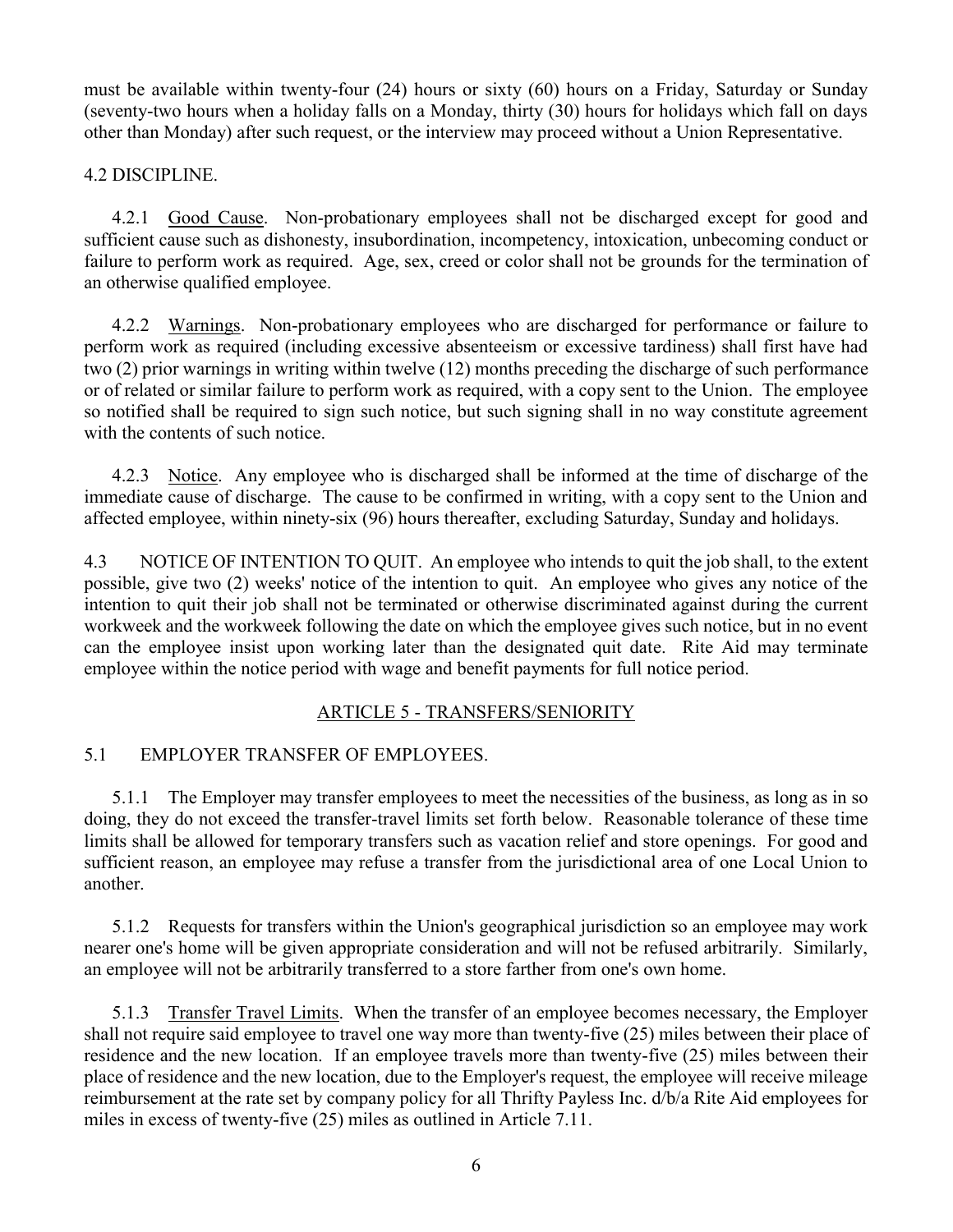In making transfers under Paragraphs 5.1.1 and 5.1.2 of this Article and this Paragraph, the Employer will make every effort to assign employees on a nondiscriminatory basis to the store which would cause the least hardship to the employee and require the least travel time. Such transfer shall not be used for disciplinary purposes.

5.1.4 Pharmacists who desire to transfer to a higher rated prescription department shall put their requests in writing to the Pharmacy Supervisor. The Employer will give full consideration to such requests and grant them if they do not have an adverse effect on the business of the Employer. Such requests shall not be refused arbitrarily.

5.2 INTER-UNION TRANSFER. If an employee is transferred from one UFCW Union's area to another in Southern California, the employee shall retain all seniority, but during a period of six (6) months from date of transfer, shall not displace any other employee, or reduce their hours. This clause shall not be applicable in the event of the application of Article 5.5.

5.3 SENIORITY.

5.3.1 Definition. Seniority is the length of continuous employment of an employee with an individual Employer. Temporary absence from work in accordance with the provisions of this Agreement shall not break seniority. Seniority can be broken only by the following:

5.3.1.1 Quit.

5.3.1.2 Discharge.

5.3.1.3 Layoff for more than twelve (12) months.

5.3.1.4 Failure to return in accordance with the terms of a leave of absence or when recalled after a layoff.

5.3.2 Transfer to Higher Category. When an employee is transferred from one job classification to another, the seniority acquired with the store and the Company shall be retained, and new seniority in the new classification shall commence as of the time of transfer. Transfers shall not be made for the purpose of displacing another employee. Should a layoff or reduction in hours occur in their new job classification, they shall be permitted to reclaim the position they formerly vacated, or whatever equivalent job they are able to perform and to which they are entitled by their combined seniority in their old and new classification.

5.3.3 Vacation Relief. The seniority of a newly hired employee shall not take effect until the employee has completed the probationary period as provided under Article 2.2.3.6. of this Agreement and shall then be retroactive to date of hire. However, the seniority of employees hired for vacation relief periods shall not take effect until sixty (60) days of employment and then shall be retroactive to date of hire. Said sixty (60) day period shall be between May 1 and August 31.

5.4 QUALIFICATIONS. When seniority is invoked by an employee, their qualifications in performing the work claimed shall be the determining factors in establishing such rights.

5.5 LAYOFFS/RECALLS/HOURS REDUCTIONS.

5.5.1 It is recognized that legitimate business reasons may require reduction of hours and/or layoff of employees. In such event, the following shall apply: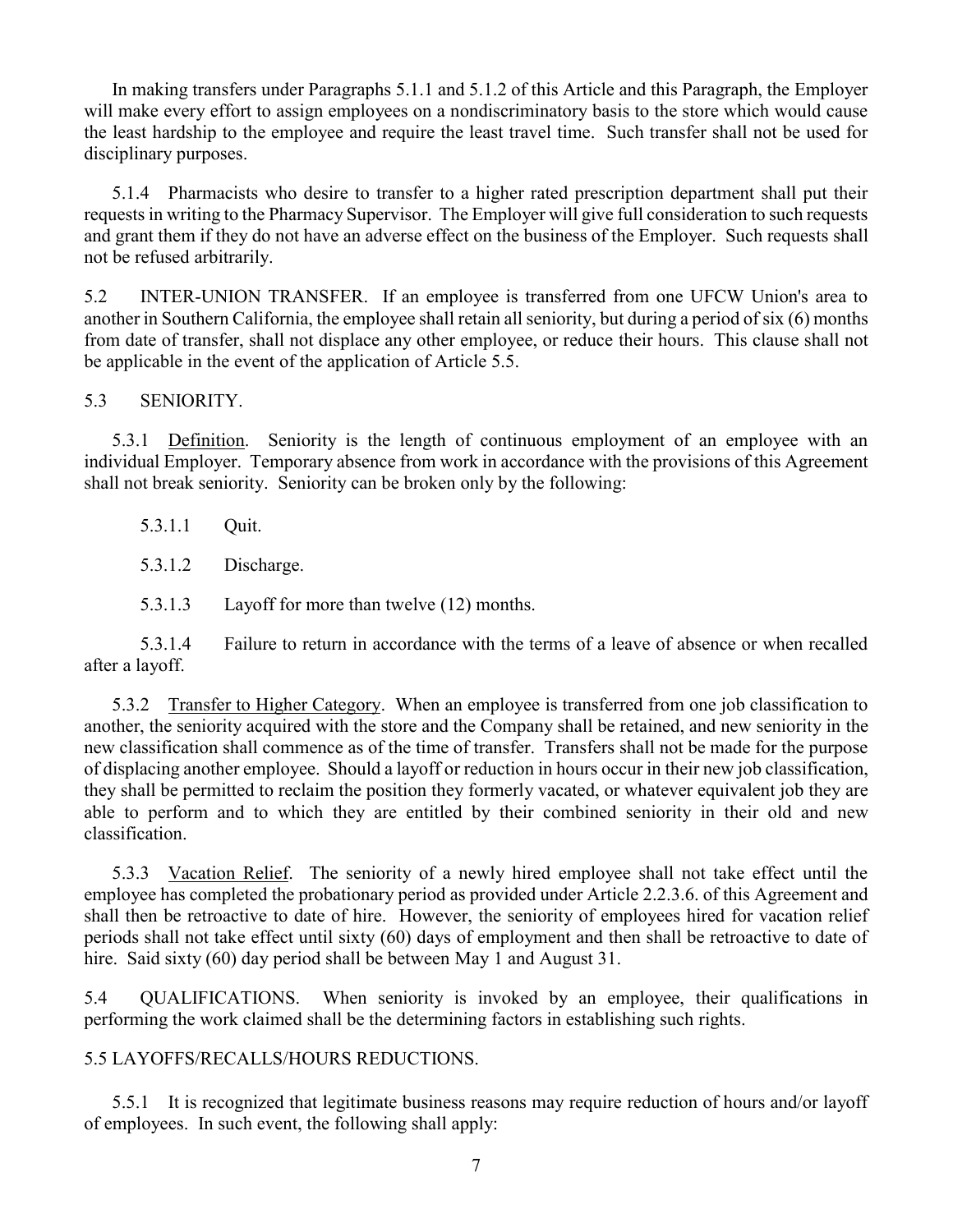5.5.1.1 In laying off an employee, other than during the probationary period, the Employer agrees to abide by the seniority rule as defined above in the following order: Seniority in the Store, Seniority in the Company District. The Company will advise the Union of its Company Districts and any realignments thereof.

In the event of the closure of all stores within an existing district, seniority for layoff purposes as provided in this Agreement may be applied to the remaining stores of the Company within the jurisdiction of the Union Local in which the affected employees are employed at the time of such closure. It is not the intention of this clause to continue to retain a single store in the District for the purpose of making this paragraph inoperative.

The Employer will give the Union advance notice of a permanent store closing.

5.5.1.2 A full-time employee who is to be laid off or reduced to part-time status will be:

5.5.1.2.1 Offered the least senior full-time position within a twenty-five (25) mile radius of the home store within the Company District. To accept the offer, the employee must respond within twenty-four (24) hours, excluding Saturday, Sunday and holidays.

5.5.1.2.2 Or may claim any part-time positions in their own store.

5.5.1.3 The affected full-time employee may elect not to bump the least senior full-time employee in the Company District in which they are employed and may take a reduction to part-time within their own store based on seniority and the hours available for which they are qualified and available to work.

5.5.1.4 The least senior part-time employee who is being laid off from work in their store may displace the least senior part-time employee within the Company District in the same manner as set forth in Paragraph 5.5.1.2 above.

If the affected part-time employee is the least senior within the Company District, they shall be laid off and shall have no bumping rights.

5.5.1.5 The above is subject to qualified employees being available to perform the required work. It is recognized that the affected employees must possess the necessary ability and qualifications to perform the work when they assert their seniority rights under these provisions.

5.5.1.6 Legitimate business reasons shall be:

5.5.1.6.1 Reduction in business; or

- 5.5.1.6.2 Technological change which would result in elimination, reduction or modification of current job duties.
- 5.5.2 Part-Time.

5.5.2.1 A part-time employee who is to be laid off due to legitimate business reasons will be offered the least senior part-time position within a twenty-five (25) mile radius of the home store within the Company district. To accept the offer, the employee must respond within twenty-four (24) hours, excluding Saturday, Sunday, and holidays.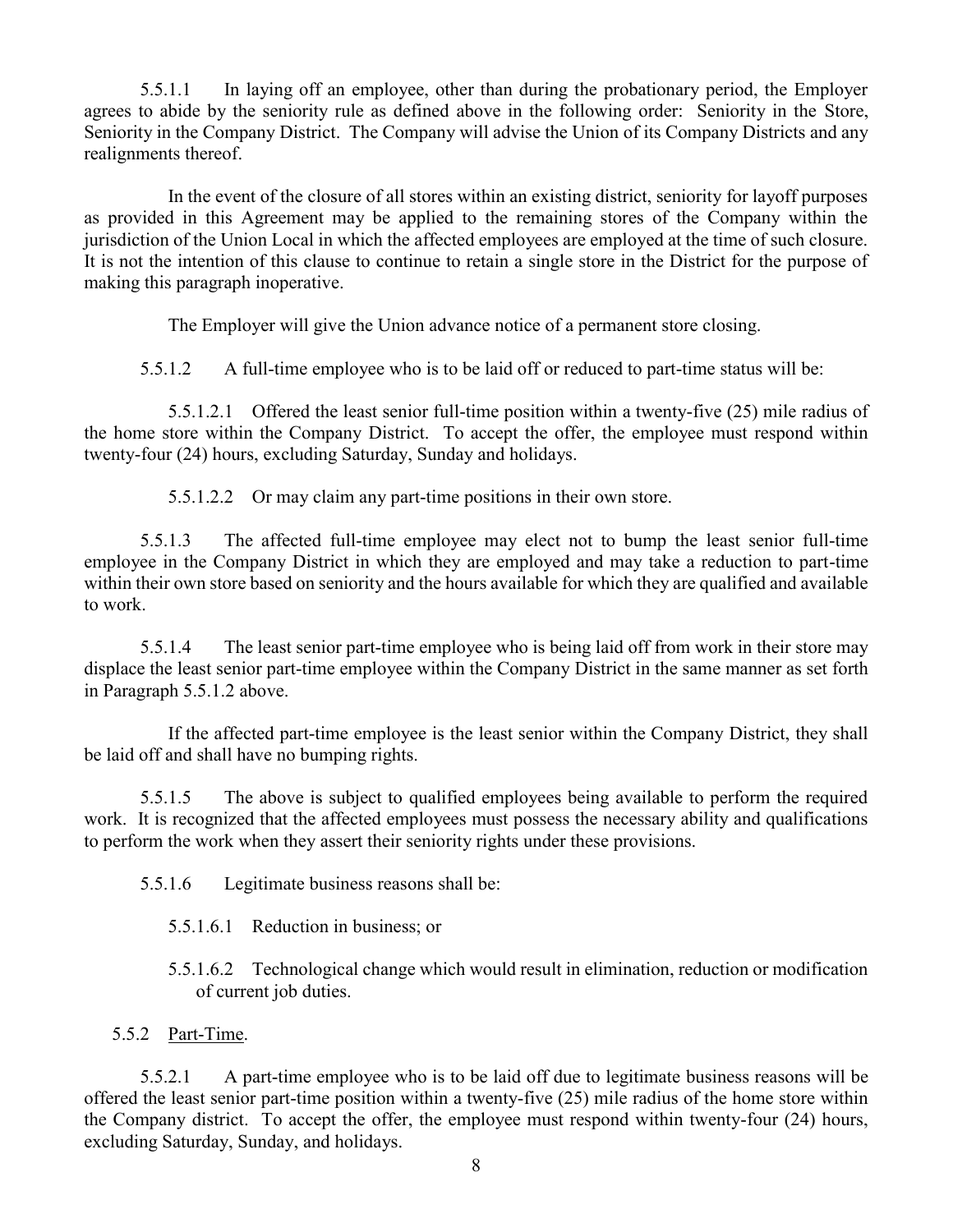The parties will review and change, if necessary, district areas once/year to be consistent with the original intent.

5.5.2.2 After first having notified, in writing, the home store manager and the Union, a parttime employee shall also have the right to request additional available hours up to forty (40) hours per week at no more than three (3) other stores within the Union's jurisdiction. Said part-time employee shall notify, in writing, the manager of such stores of the request, and said manager shall endeavor to comply with such request on a seniority basis.

## 5.5.3. Recall

5.5.3.1 The last employee laid off for legitimate business reasons shall be given the first (1st) opportunity to reinstatement in the former position, if said employee presents them self for work within ninety-six (96) hours, excluding Saturday and Sunday, from the postmarked date of a certified or registered letter to the employees last known address, and such letter shall state that failure of such employee to present themselves within the ninety-six (96) hour period shall cancel their seniority. Provided however, that no employee will be required to travel more than fifteen (15) miles from their residence.

5.5.3.2 Thrifty Payless Inc. d/b/a Rite Aid agrees to recall laid off employees by seniority to any newly constructed stores within the district before hiring any new employees.

5.5.4 A full-time employee, who has been reduced to part-time employment because of legitimate business reasons or for medical reasons must be offered the first (1st) full-time job that opens in the Company, agreed upon layoff area, in which they are currently employed. If the employee declines the offer, their only rights to be restored to full-time status shall be within their store.

5.5.5 No new part-time or extra employees shall be hired until or unless said part-time employee has been afforded the opportunity to work such additional hours on a seniority basis as set forth above.

5.5.6 A layoff shall occur only at the end of an employee's weekly schedule after the employee has completed the probationary period.

## ARTICLE 6 - WORKDAY/WORKWEEK/SCHEDULES

6.1 STORE HOURS. The Employer shall have the sole right to fix and determine the opening and closing hours of its stores.

6.2 WORKDAY/WORKWEEK DEFINED. For the purposes of this Agreement, a working day is the period from midnight to midnight. Where shifts overlap into two (2) working days, payment shall be made for the hours worked on each working day in accordance with the rate established for such days. A workweek as used in the Agreement shall be a consecutive seven (7) day period, as designated by the Employer, provided that any change of the workweek is done for all stores in the bargaining unit.

## 6.3 GUARANTEES.

## 6.3.1 Full-Time/Scheduled Workday.

6.3.1.1 Full-time Pharmacists shall receive forty (40) hours per week. Pharmacists will be paid one and one-half times  $(1\frac{1}{2}x)$  the regular straight-time rate on all hours worked over ten (10) per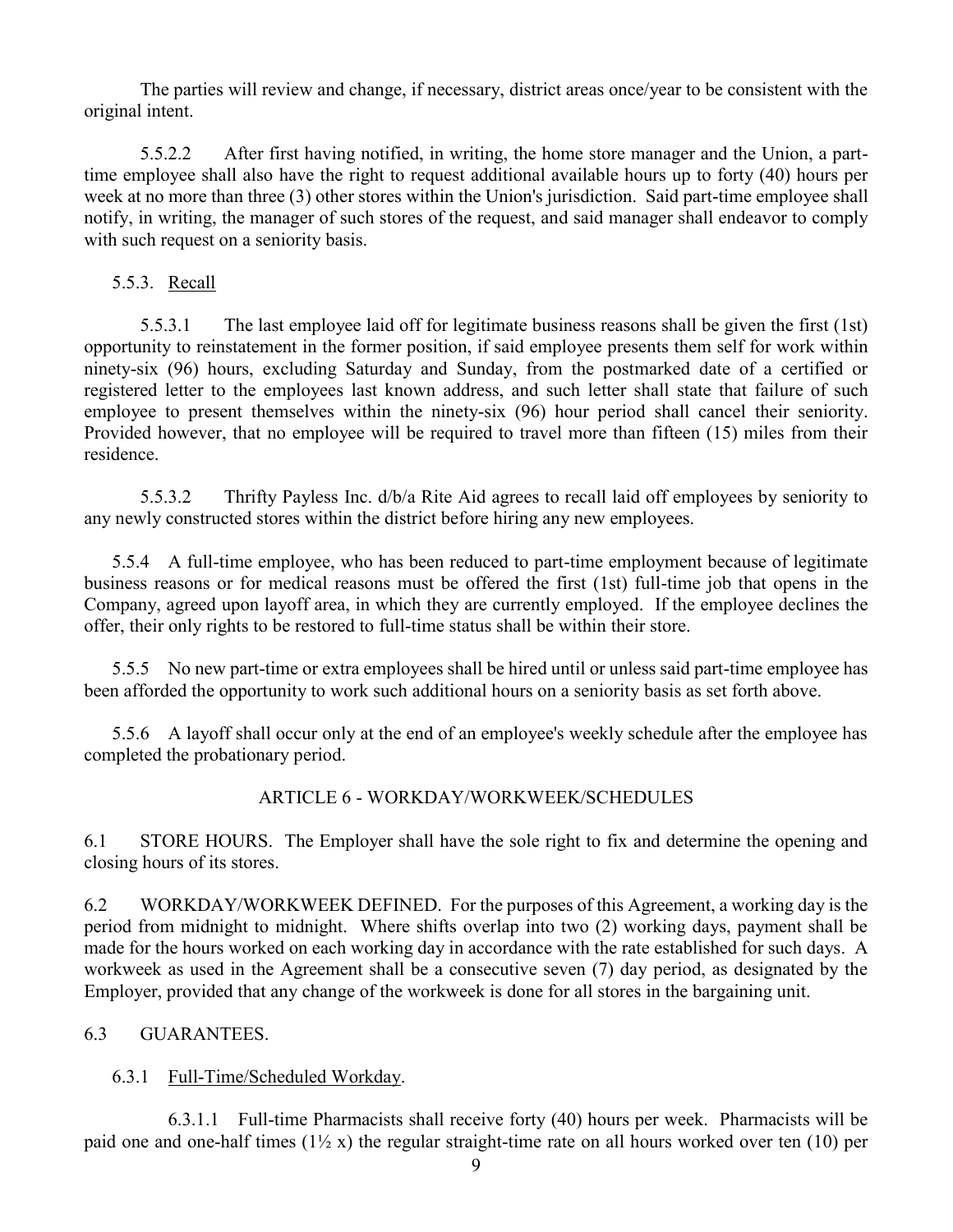day, double time  $(2x)$  the regular straight-time rate on all hours worked over twelve  $(12)$  per day and one and one-half times  $(1\frac{1}{2}x)$  the regular straight-time rate on all hours worked over forty (40) per week.

6.3.1.2 All full-time employees reporting for work on their scheduled workday shall be guaranteed a full day's work of eight (8) hours' with pay (except as provided under the Alternative Workweek provision, Section 6.3.1.4); except if a full-time employee is scheduled to work six (6) days in any workweek, the employee shall be guaranteed four (4) hours' work on the sixth  $(6<sup>th</sup>)$  day. The four (4) hour day need not be the actual sixth  $(6<sup>th</sup>)$  day, but may be, in the Employer's discretion, any one (1) of the workdays in the weekly work schedule except Sunday.

6.3.1.3 The integrity of the eight (8) hour day shall be preserved and all time worked shall be paid for. Part-time jobs shall not be created or scheduled for the purpose of destroying the eight (8) hour day principle.

6.3.1.4 Alternative Workweek Schedule for Full-time Pharmacists. With written agreement by the Employer, the Union and employee, an employee may work an alternate work schedule consisting of shifts of not more than twelve (12) hours straight-time within four days in any workweek, unless the employee volunteers to work additional shifts. Approval of such alternate work schedule shall not be withheld arbitrarily or discriminatorily by the Union. If a response by the Union is not given in two (2) weeks, it shall be deemed approved by the Union. The Employer shall take the following steps to implement the alternative workweek schedule:

> Step 1: The Employer shall request employees to voluntarily participate in the alternative workweek schedule.

> Step 2: Floaters will be given the opportunity to be assigned to a permanent store provided they agree to the alternative workweek schedule. Only then and at the Employer's discretion, it may proceed to Step 3.

> Step 3: Select employees to participate in the alternative workweek schedule by reverse seniority.

6.3.2 Part-Time. Upon reporting for work, all part-time employees and those replacing employees in an emergency shall be guaranteed not less than four (4) hours' work with pay.

6.3.3 On Call. If the Employer requires an employee to remain at home "on call" the Employer shall guarantee the employee four (4) hours' pay at the appropriate rate for such day. All Employer requests for an employee to remain available for "on call" duty shall be in writing to the employee.

#### 6.4 WORKWEEK GUARANTEES.

6.4.1 The workweek shall be Sunday through Saturday. Eight (8) hours shall constitute a regular day's work, and forty (40) hours, consisting of five (5) eight (8) hour days shall constitute a regular weeks work. All employees hired to work on a full-time basis or who are scheduled and work at least forty (40) hours in ten (10) consecutive weeks shall be guaranteed forty (40) hours work per week, except in a holiday week, in which it shall be thirty-two (32) hours, provided the employee is available and able to work the required work schedule. When a question arises as to whether or not an employee has worked the ten (10) consecutive week requirement prior work periods shall be reviewed. Such review must consider weeks worked during the twelve months preceding the grievance provided that the employee files the grievance within twenty one (21) days of not being scheduled forty (40) hours pursuant to section 16.2.3. Part-time jobs shall not be created or scheduled for the purpose of destroying the forty (40) hour week principle.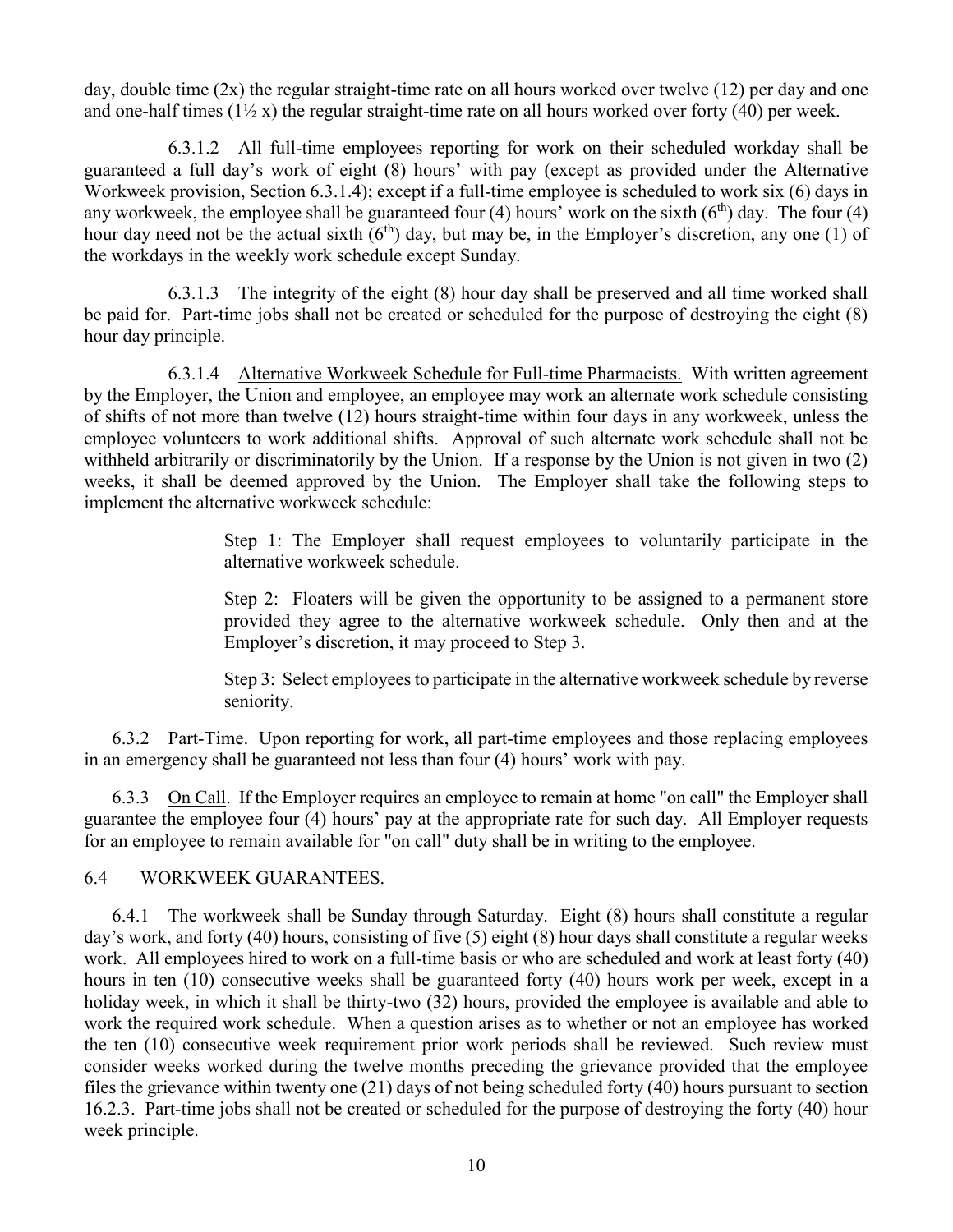6.4.1.1 The Employer may, on a one (1) time basis, change the work week if such change is done for all the stores in the bargaining unit. The process of implementing the change in the work week shall not adversely impact any employee nor shall such change modify any guarantee in the Collective Bargaining Agreement. The Employer shall provide the Union at least one (1) month's advance notice prior to making such change.

6.5 INTERRUPTION OF OPERATIONS. In the event operations cannot commence or continue when so recommended by civil authorities; or public utilities fail to supply electricity, water or gas, or the interruption of work is caused by an Act of God, the foregoing guarantees shall be satisfied by Rite Aid when it makes a reasonable effort to offer hours in a store that is within the geographic limits listed in Section 5 Layoffs/Recalls/Hours Reductions. After the currently scheduled week, Section 5 Layoffs/Recalls/Hours Reductions will be followed. In lieu of working the offered hours, the employee may use available sick hours (unless prohibited by any local or state sick leave statutes) or available vacation hours to cover the scheduled hours missed due to the emergency event. If no sick or vacation hours are available and the employee turned down the offered hours, any missed shifts will be unpaid.

#### 6.6 WORK SCHEDULE.

6.6.1 Ready for Work. All employees shall report for and be ready for work at their scheduled starting time. The term "ready for work" shall include appropriate or required dress.

6.6.2 Work Schedule. The work schedule will be posted in the pharmacy. The Employer shall post a work schedule in ink for all employees showing their surname and first (1st) initial not later than noon on the Wednesday preceding the first (1st) day of the following workweek. Any alteration in such work schedule must be made not later than noon on Thursday. If the work schedule within any day is changed after noon on Thursday without reasonable cause, the matter may be subject to the grievance procedure. An employee shall be guaranteed pay for the specific days in a workweek upon which they are scheduled to work, provided their available for such work. The schedules shall show total number of hours scheduled for each employee. The information shall be posted alongside the schedule indicating employee classification and full-time/part-time status. This information shall be updated quarterly.

In the event that a new schedule is not posted, the previous week's schedule shall apply. In formulating the work schedule of any employee, a minimum of ten (10) hours shall have elapsed between the two (2) consecutive work shifts unless the weekly rotation of Sunday and night shifts is involved, provided, however, that this provision shall not apply to an employee designated by the store manager to act in their absence, nor shall it apply in the event of emergencies. Work performed prior to the ten (10) hours elapsed time in violation of this Paragraph shall be paid at the rate of time and one-half (1½).

6.6.3 Rotation of Work. For regularly scheduled employees, work on nights, Sundays, and holidays shall be rotated equally and on a periodic basis to the extent possible. Variation from such rotation shall occur only if approved by the Employer and the Union to meet problems of the individual employee and in cases of emergency.

#### 6.6.4 Rest Periods.

6.6.4.1 An employee working more than six (6) hours in a day shall receive two (2) fifteen (15) minute uninterrupted rest periods during such day. Each fifteen (15) minute rest period includes travel time. The first (1st) rest period shall be given in the first (1st) half of the shift and the second (2nd) rest period during the second (2nd) half of such shift.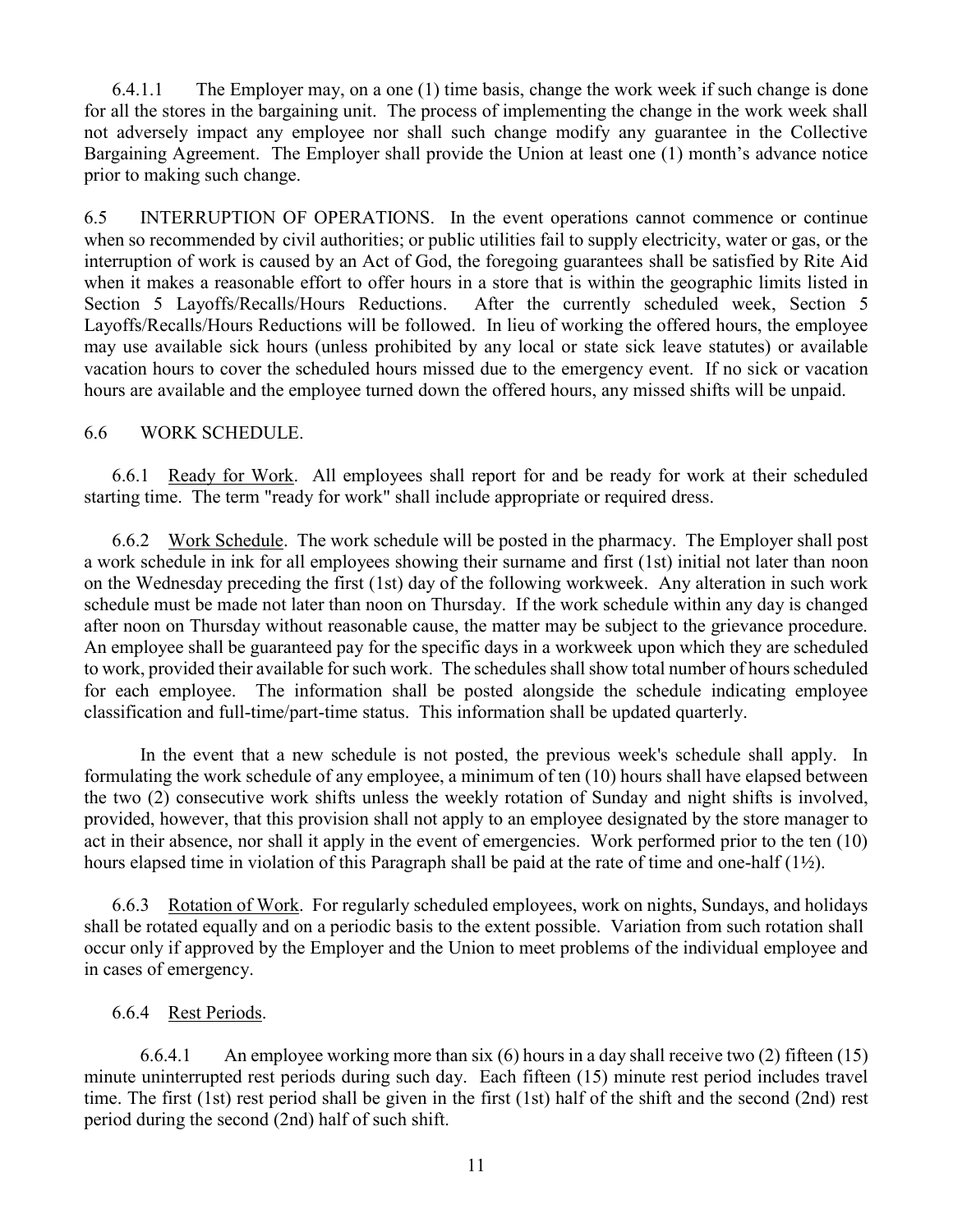6.6.4.2 An employee working more than two (2) hours and not more than six (6) hours shall receive one (1) fifteen (15) minute uninterrupted rest period. Each fifteen (15) minute rest period includes travel time. This shall be given during the first (1st) four (4) hours of the employee's shift.

6.6.4.3 An employee working a shift with more than five (5) hours and up to six (6) hours will be provided one (1) fifteen (15) minute break.

6.6.4.4 Insofar as practicable, rest periods shall be in the middle of each work period.

6.6.4.5 All employees who are required to work a minimum of an additional one (1) hour of overtime shall be entitled to a ten (10) minute rest period prior to the start of such overtime work.

6.6.4.6 The term uninterrupted means not being called to perform work. If the employee is called back to work during the break, the employee will be given a new uninterrupted break period to replace that which was interrupted as soon as possible.

6.6.5 Lunch Period. All hours shall be worked consecutively, except for a meal period which shall be one (1) hour. No employee shall be scheduled more than one (1) hour after the middle of their shift or less than one (1) hour before the middle of their shift for a meal break. If the Union becomes aware of abuse it reserves the right to revoke the option at any location(s) after first covering the Steps 1 and 2 of the grievance procedure contained in Article 16.

6.6.5.1 "On Call". Any employee who works six (6) hours or more and does not receive an uninterrupted meal period of at least one half  $(\frac{1}{2})$  hour prior to the fifth  $(5^{\text{th}})$  hour of work shall receive an additional one (1) hour of pay.

6.6.6 Sixth/Seventh Day. No employee shall be required to work seven (7) days in any workweek except in an emergency. It shall not be a violation of this contract, nor shall it constitute cause for discharge, if an employee declines to work on the sixth (6th) day of the workweek unless scheduled to work on such day.

6.6.7 Sunday Ratio. The Employer may schedule no more than three (3) part-time shifts for every one (1) eight (8) hour shift scheduled.

6.6.8 Holiday Ratio.

6.6.8.1 An employee who works on a holiday shall be guaranteed eight (8) hours' work, except that a full-time, or regular part-time employee who regularly works less than eight (8) hours' on the day on which the holiday is observed shall be guaranteed not less than the number of hours regularly worked on such day.

6.6.8.2 The eight (8) hour guarantee shall be deemed to have been complied with if less than an eight (8) hour shift is worked on the holiday, but said hours are part of an eight (8) hour shift which includes hours on either the day before or the day after the holiday. Hours worked during the twenty-four (24) hour period of the holiday shall be compensated at the holiday rate as set forth in this Article, and each hour so compensated shall apply toward the eight (8) hour holiday guarantee.

6.6.8.3 The Employer may schedule no more than three (3) short shifts [less than eight (8) hours] for every one (1) eight (8) hour shift scheduled. On holiday schedules, if eight (8) hours shifts create unnecessary overlapping of employees, then full-time employees may work a short shift of four (4)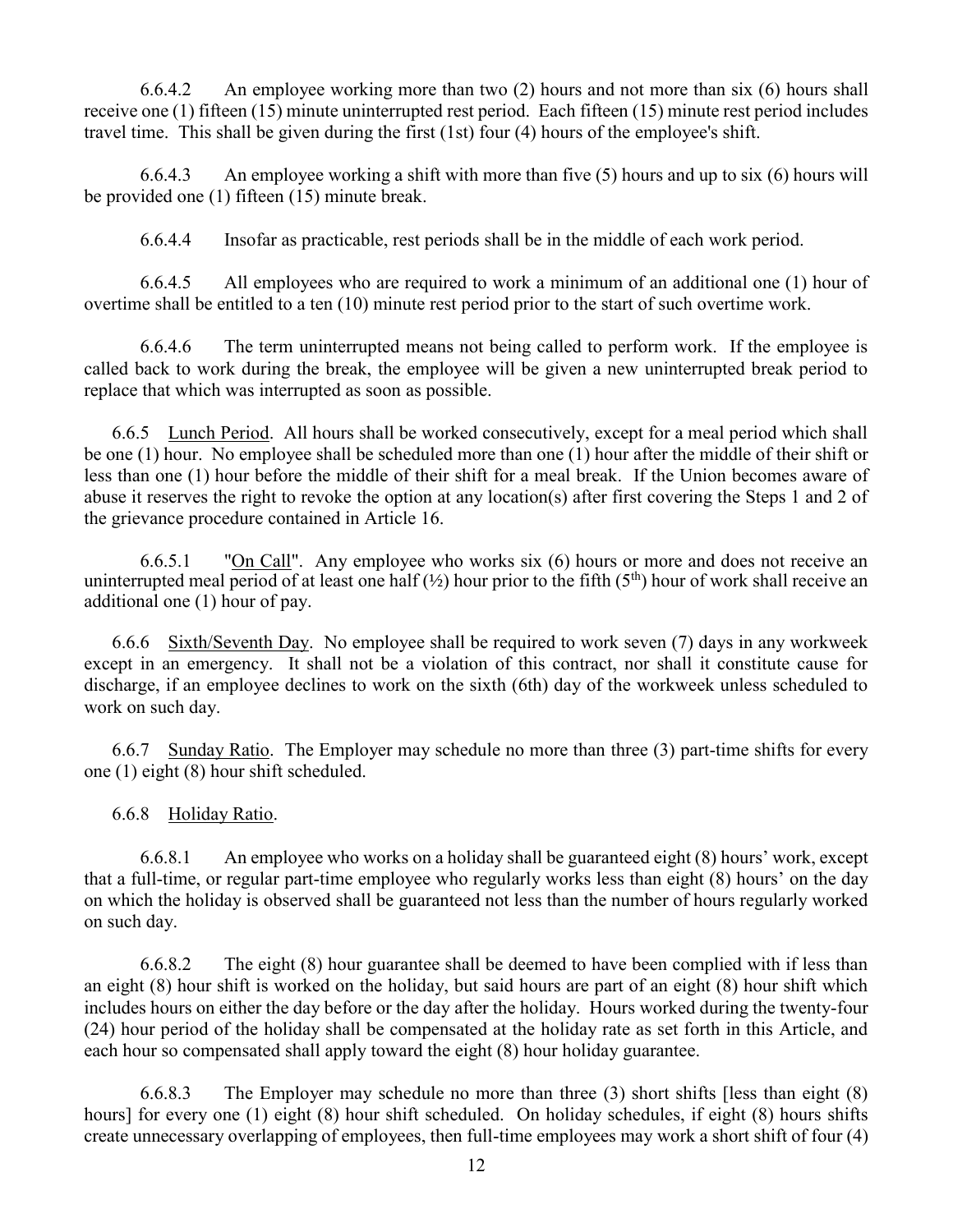or more hours on a holiday to prevent the overlapping, but an employee shall not be required to work on a holiday if less than eight (8) hours' work or pay is provided, unless the store is open less than eight (8) hours on said holiday, in which case a five (5) hour minimum guarantee is provided.

6.6.9 Holiday Scheduling. Work on Thanksgiving and Christmas shall be assigned by the Employer on a voluntary basis. Should the Employer be unable to staff its store with volunteering employees the Employer may assign employees to work the holiday by inverse seniority. Once an employee has agreed to work on Thanksgiving or Christmas and the work schedule has been posted, they shall be required to work said days. Written requests to work on any holiday shall be given first (1st) preference based on seniority. Employees working on the day of December 24 and/or December 31 shall be scheduled on the basis of inverse seniority to allow the most-senior employee the early shift on Christmas Eve and New Year's Eve.

6.6.10 Overtime Preference. Employees shall be given preference for overtime work by seniority provided they are qualified to perform such overtime work. This provision shall not be a requirement on the Employer to create overtime work.

6.6.11 Inventory Work. The present inventory taking practice shall continue; provided, however, that employees covered by this Agreement shall be paid for all time spent taking inventory at the appropriate contractual rate. No inventory work shall be required to be performed by employees covered by this Agreement on the evenings before Thanksgiving, Christmas and New Year's Day.

6.6.12 Schedule Preferences. The Company recognizes the right of pharmacists to express preferences for schedules in certain stores in geographical areas in which they wish to work. The Company will keep written requests on file and supply a copy to the Union. When a vacancy occurs in a store or area requested, the Company shall notify the pharmacists who have registered requests, and simultaneously notify the local union, and will consider them on the basis of seniority and the ability to fulfill the requirements of that particular vacancy.

## ARTICLE 7 - WAGES

## 7.1 ALL EMPLOYEES.

7.1.1 Base Rates. Attached to and made a part of this Agreement is Appendix A which sets forth the straight-time hourly rates for all employees covered by this Agreement.

7.1.2 Pharmacist in Charge (PIC). The Company will pay the PIC a premium of one dollar (\$1.00) per hour in stores without a Pharmacy Manager.

7.2 NIGHT PREMIUM. A premium of two dollars (\$2.00) per hour in addition to the applicable straight-time rate shall be paid on all hours worked by employees between the hours of 10 p.m. and 7 a.m.

#### 7.3 OVERTIME.

7.3.1 Daily/Weekly Overtime. Pharmacists will be paid one and one-half times  $(1\frac{1}{2}x)$  the regular straight-time rate on all hours worked over ten  $(10)$  per day, double time  $(2 x)$  the regular straight-time rate on all hours worked over twelve (12) per day and one and one-half times ( $1\frac{1}{2}x$ ) the regular straighttime rate on all hours worked over forty (40) per week.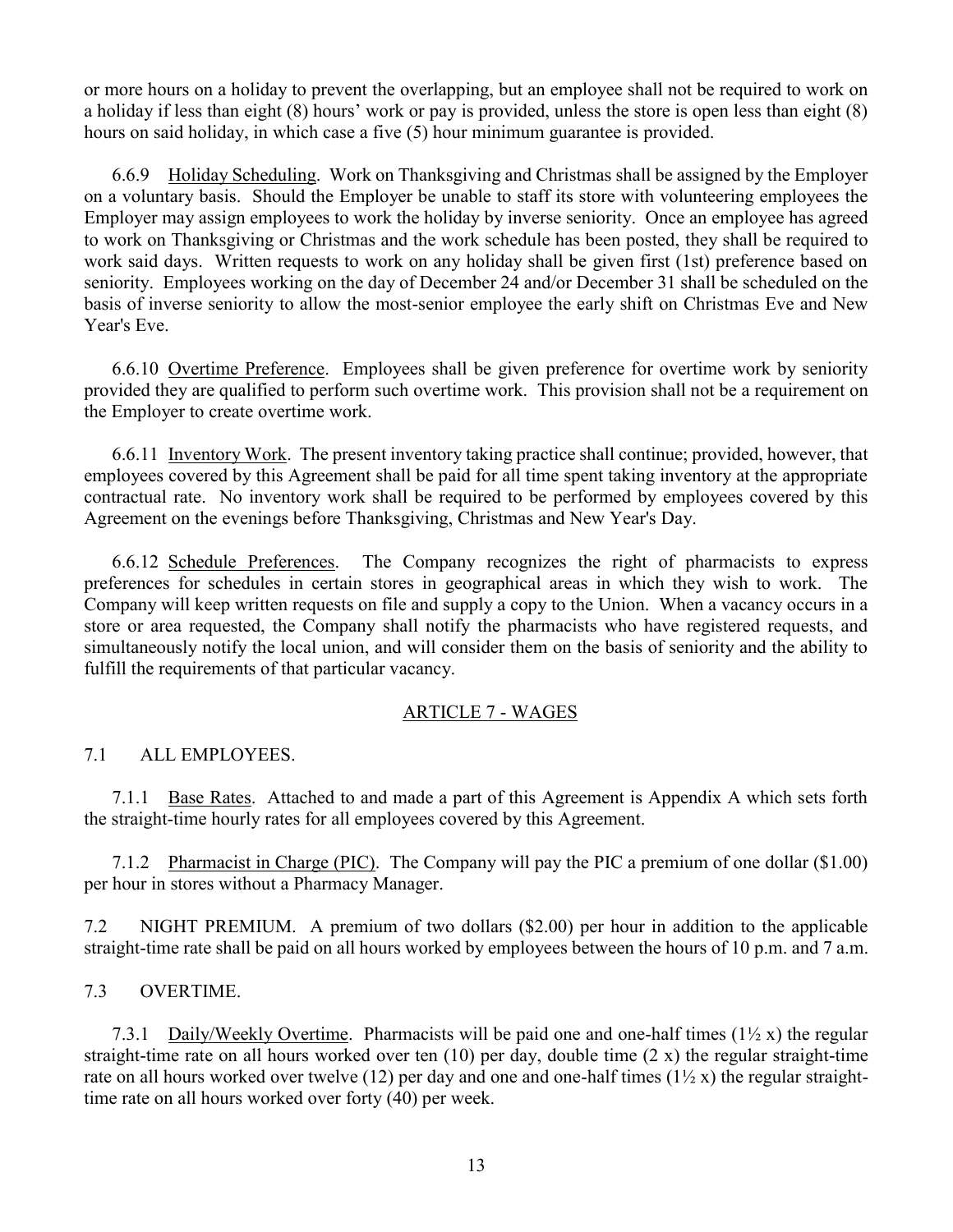7.3.2 Sixth Day Overtime/Full-Time. Time and one-half (1½ x) shall be paid on said sixth (6th) day, contingent upon the employee's completion of their scheduled workweek. However, employees whose shifts overlap throughout the week are only eligible for sixth  $(6<sup>th</sup>)$  day overtime if they are scheduled six (6) separate shifts within the workweek.

7.3.3 Seventh Consecutive Day Overtime/Full-Time. When a five (5) day, full-time employee is scheduled to work more than seven (7) consecutive days in any combination of workweeks, said employee shall receive time and one-half  $(1\frac{1}{2}x)$  (or such higher premium as may apply) for all time worked after the seventh (7th) consecutive day, until such time as the consecutive days of work have been interrupted by a prescheduled day off. The above shall not apply to regularly scheduled six (6) day employees, provided that overtime or premium rates are paid where applicable. The sixth (6th) day of work within one (1) workweek, whether prescheduled or not, shall act as an interruption in the continuity of consecutive days worked. When a full-time employee is scheduled to work more than seven (7) consecutive days in any combination of workweeks, said employee shall receive time and one-half (1½ x) (or such higher premium as may apply) for all time worked after the seventh (7th) consecutive day until such time as the consecutive days of work have been interrupted by a scheduled day off. This paragraph shall not apply when the seventh  $(7<sup>th</sup>)$  consecutive day is necessary to accommodate the employee's written request for specific days off.

Where employees exchange days off for their convenience, the effect of which would result in more than seven (7) consecutive days of work, the overtime provision for over seven (7) consecutive days of work where such voluntary exchange is accomplished shall not apply. Prior manager approval of such exchange of days off shall be required but shall not be withheld arbitrarily or discriminatorily.

7.3.4 Predesignated Day Off/Full-Time. Any full-time employee called to work on the employee's predesignated day off, as established in the work schedule provision, shall be guaranteed eight (8) hours' work at the overtime rate of pay; provided that this provision shall not apply in those situations where employees voluntarily agree to switch scheduled shifts with other pharmacists or where they voluntarily agree to work less than eight (8) hours on such day.

7.3.5 Sixth Day Overtime/Part-Time. Part-time employees shall be paid time and one-half  $(1\frac{1}{2}x)$ , or such premium as may apply, for all work performed on the sixth (6th) day of work as such, in any regular workweek, or on the fifth  $(5<sup>th</sup>)$  day of work in any week in which a holiday falls, excluding the holiday, as provided in this contract. However, employees whose shifts overlap throughout the week are only eligible for sixth  $(6<sup>th</sup>)$  day overtime if they are scheduled six  $(6)$  separate shifts within the workweek, or the fifth  $(5<sup>th</sup>)$  day in any week in which a holiday falls. This paragraph shall not apply when a parttime employee desires, in writing, additional work, including work on a sixth (6th) workday and the Employer accommodates said employee. If the Union becomes aware of abuse it reserves the right to revoke the option at any location(s) after first  $(1<sup>st</sup>)$  covering the Steps 1 and 2 of the grievance procedure in Article 16.

7.3.6 Early/Late Meal Periods. An employee who is required to work more than one (1) hour beyond the middle of their shift without a meal period shall receive overtime pay from said hour until the meal period commences. Employees who are required to commence their meal period prior to one (1) hour before the middle of their shift shall receive overtime pay for the time between the start of the meal period and one (1) hour before the middle of the shift.

7.3.7 Overtime Basis. The overtime rate for employees who receive a wage scale in excess of the rates in this contract shall be based on said employee's actual rate of pay.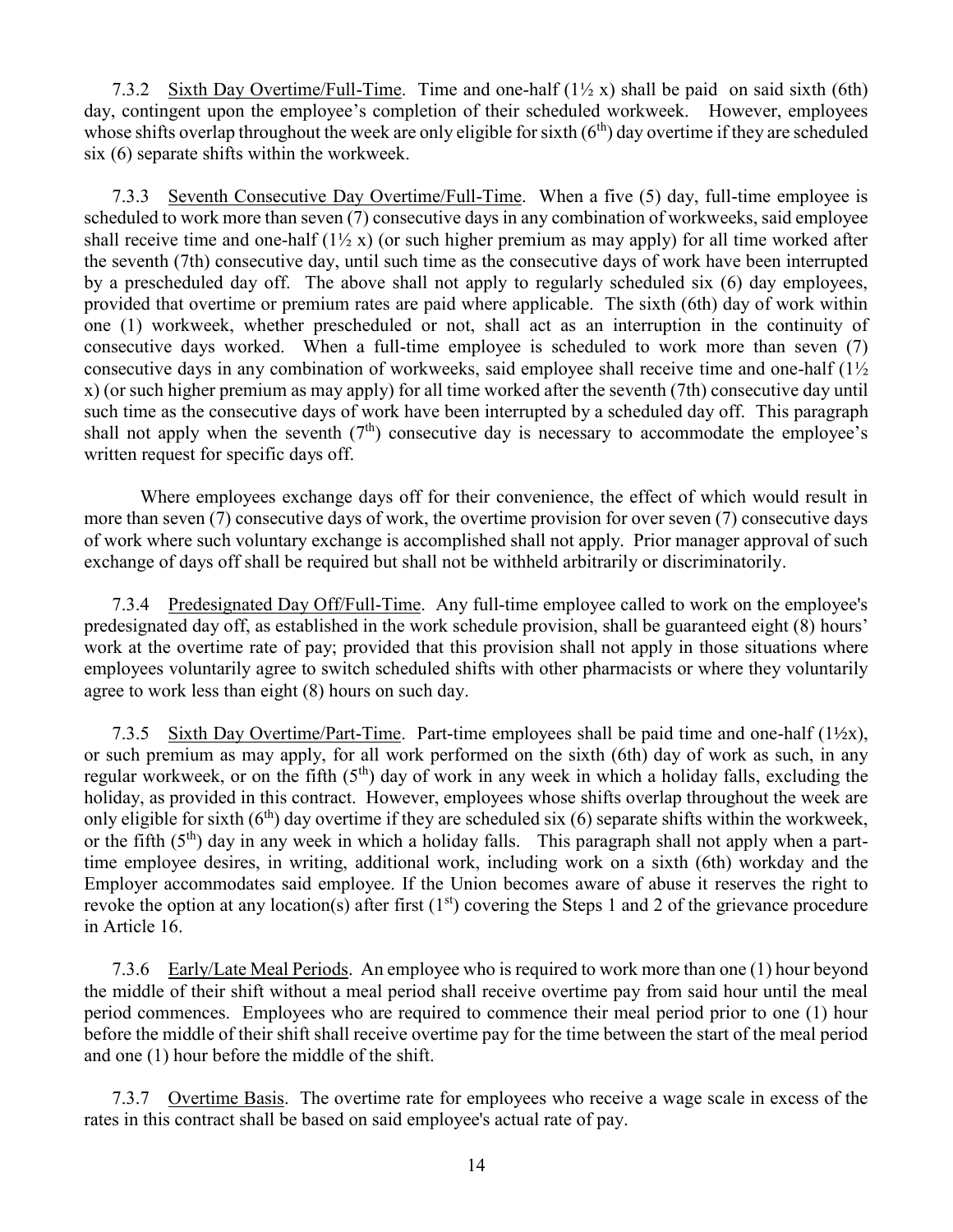7.3.8 Nonpyramiding. The following are penalty rates: overtime rates, night premium rates and holiday rates. No penalty rate of any kind shall be pyramided or paid in addition to any other penalty rates, and only the single highest applicable penalty rate shall be paid for any given hour of work.

7.4 PAY PERIOD AND WAGE STATEMENT. All employees shall be paid on a weekly or biweekly basis. The Employer shall designate a pay day not to exceed six (6) days following the completion of the applicable pay period and employees must be paid on that day. The Employer agrees to furnish each employee with a weekly itemized wage statement showing the name of the employee, period covered, straight-time and overtime or premium hours worked, total amount of straight-time, overtime and premium wages paid and all deductions made. An employee scheduled off on a payday shall be paid on their last scheduled working day before the payday, if checks are available. For definition purposes, pay period as used in this agreement shall be two (2) consecutive weeks. Upon request, the person in charge of the store at the time, will provide the employee with accurate information concerning their earned vacation and sick leave hours.

# 7.5 TIME RECORDS.

7.5.1 Daily Records. The Employer shall furnish forms, either time cards or other time records, on which the employee shall be required daily to record time worked on each day. Such daily record shall be verified by the Employer and employee at least weekly and shall be available for inspection upon request by the Union representative entitled to such information.

7.5.2 Collusion or Coercion. In the event of falsification of time records through collusion or coercion, where it is established that both the employee and the Employer had knowledge of such falsification, the employee shall be paid for all time worked, by check mailed to the Union.

7.6 BONUS PAYMENTS. All extra-contractual bonuses, discounts and commissions paid or given to the associate shall not be considered as wages, but are to be considered for the purpose of this Agreement as extra compensation over and above the minimum wage provided for in this Agreement. All extra-contractual bonuses, discounts and commissions are at the option of the Employer and may be changed or discontinued at any time without notice. Extra contractual bonuses, discounts and commissions shall not be used to defeat the wage provision of this Agreement.

7.7 TRAVEL TIME. Whenever an employee is required by the Employer to change from one (1) store to another during the same day, all time consumed by said employee in going either to or from one (1) store to another shall be considered and paid for as part of the employee's regular duties. When an employee must travel for training purposes, they shall be paid for their mileage if the training location is more than twenty five (25) miles from their residence. Pharmacists traveling to a location other than their primary work location will be paid for the time traveled in excess of the regular commute each way at the travel time rate of pay of twenty dollars (\$20.00) per hour. Pharmacists without a primary work location traveling to any work location will be paid for the time traveled in excess of thirty (30) minutes each way at the travel time rate of pay of twenty dollars (\$20.00) per hour.

7.8 INJURY ON THE JOB. When an employee is injured on the job, there shall be no deduction from the employee's pay for the day in which the employee was injured and reported for medical care. When such employee returns to work following the injury, and is certified as ready and able to perform all regular duties, but requires medical treatment as a result of the same injury, the Employer shall adjust the work schedules without penalty to the employee, to provide both the time for medical care and the number of hours of work for which the employee is regularly scheduled.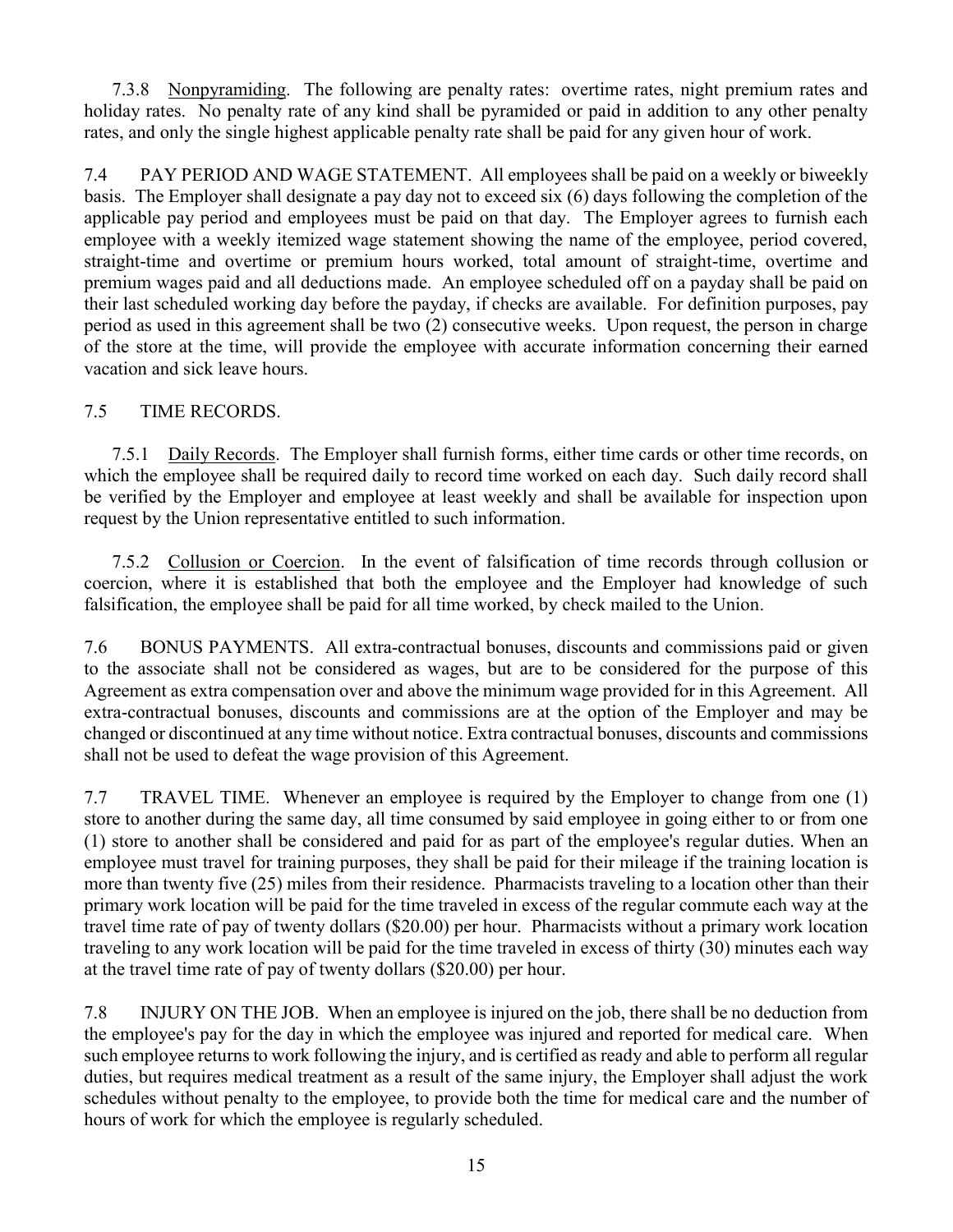#### 7.9 LEGAL PROCEEDINGS.

7.9.1 Required Appearance. Any employee served with a legal notice, citation or subpoena which involves any facet of the Employer's operation, or which may require the employee to appear in legal proceedings during scheduled work time, shall immediately inform the Employer of such service.

7.9.2 Requested Appearance. Employees shall be paid as time worked under the terms of this Agreement for time spent at appearances in legal proceedings at the request of the Employer.

7.9.3 Work Related Appearance. In addition, employees shall be paid as time worked under this contract for time spent at appearances or required standby in legal proceedings under subpoena issued by the court when the event, or events, giving rise to the issuance of the subpoena occurred while the employee was on duty working for the Employer, and so long as the Employer is not a party defendant or respondent in such proceeding, and no relief of any kind is sought against the Employer nor the imposition of any penalty or punishment upon them.

7.9.4 Former employees who at the time of the legal appearance are no longer employed by the Employer, shall be paid by such Employer at the rate of straight time for the time spent at the legal appearance, with a minimum guarantee of four (4) hours per day. In no sense is it to be construed that the former employee becomes an employee as a result of such payment.

#### 7.10 STORE/COMPANY MEETINGS.

7.10.1 Store Meetings. No store and/or Company meetings shall be held as to conflict with the regular meetings of the Union, and upon three (3) days' notice to the Employer of a special meeting, the Employer agrees to hold no store meetings in conflict therewith. Employees shall not be required to attend store meetings on their scheduled days off. Actual time spent at store meetings shall be considered as time worked and paid for in accordance with this Agreement, but shall not constitute hours worked with respect to overtime or any other premium pay and report-in pay provisions of Article 7.3.2, and 7.3.3 and Article 6.3.1 and 6.3.2 shall not be applicable. Should the Company have more than one (1) store meeting per quarter all time spent at store meetings in excess of the one (1) per quarter shall be considered as time worked and paid for in accordance with this Agreement, including all premiums, overtime and report-in pay.

7.10.2 Company Meetings. Attendance at Company meetings (as distinguished from store meetings) shall not be required, but shall be completely voluntary on the part of the employee.

7.11 AUTO ALLOWANCE. The mileage allowance shall be no less than the existing Rite Aid rate for mileage.

7.12 TRAINING SCHOOL FEES. Where, as a condition of employment, the Employer requires attendance at a school or training establishment, and where a fee is charged for such instruction or training, the fee shall be borne by the Employer.

7.13 BOND FEES. Whenever the Employer requires the bonding of any employee or the carrying of any insurance for the indemnification of the Employer, the premiums for the same shall be paid for by the Employer. Should an employee be refused bond by a bonding company, after the first (1st) thirty (30) days of employment, the Employer agrees to make a reasonable effort to secure a bond in an appropriate case without added cost to the Employer.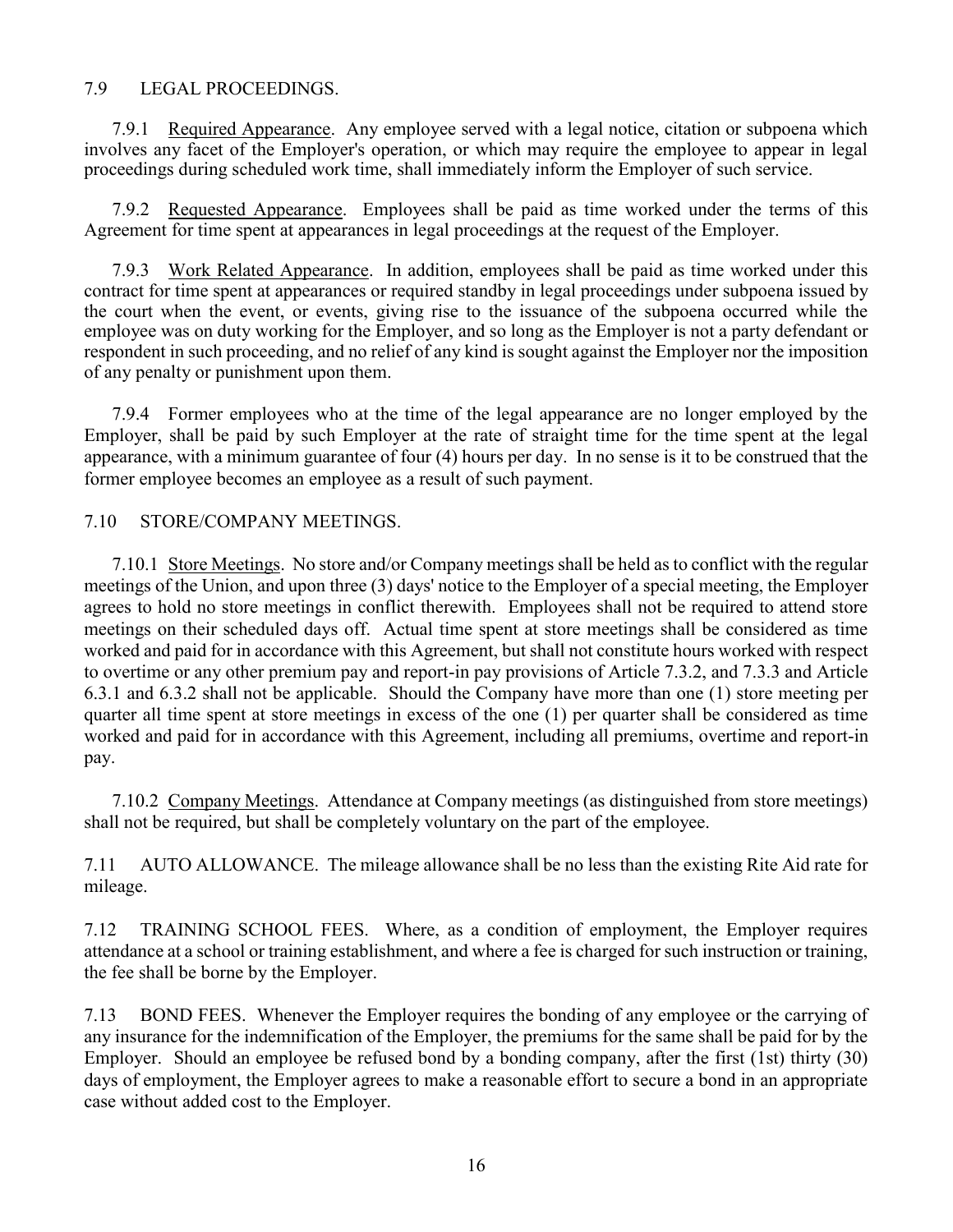7.14 REQUIRED HEALTH EXAM FEES. The Employer shall pay the cost for any city, county or state health examination required of employees who are covered by this Agreement.

7.15 NO REDUCTION IN RATES. It is further agreed that no employee shall suffer any reduction in rates or general working conditions by reason of the signing of this Agreement. No employee receiving hourly rates in excess of the rates herein shall be replaced by another employee at a lesser hourly rate for the purpose of avoiding any of the provisions of this Agreement.

7.16 WAGE/PRICE CONTROLS. If by Presidential decree or legislative enactment, wage and price controls are instituted which cause any provisions of this Agreement to affect either of the parties adversely, such provisions may be reopened for negotiations. The party adversely affected must give fifteen (15) days' written notice to the other party in order to so reopen this Agreement. Any issues unresolved as a result of such reopening may be submitted to final and binding arbitration by either party under the procedures set forth in Article 16.

7.17 CHARITY. The Employer shall not conduct or handle any campaign or drive for charitable purposes among the employees except where the cooperation and contributions of the employees are voluntary.

# ARTICLE 8 - VACATIONS

## 8.1 FULL-TIME EMPLOYEES.

8.1.1 One Year. All full-time employees who have been continuously employed by the Employer for one (1) year shall receive one (1) weeks' vacation with full pay.

8.1.2 Two Years. All full-time employees who have been continuously employed by the Employer for two (2) years shall receive two (2) weeks' vacation with full pay.

8.1.3 Five Years. All full-time employees who have been continuously employed by the Employer for five (5) years shall receive three (3) weeks' vacation with full pay.

8.1.4 Fifteen Years. All full-time employees who have been continuously employed by the Employer for fifteen (15) years shall receive four (4) weeks' vacation with full pay.

8.1.5 Twenty Years. All full-time employees who have been continuously employed by the Employer for twenty (20) years shall receive five (5) weeks' vacation with full pay.

8.1.6 Continuous Employment Defined. Continuous employment for the purpose of this Article shall be measured from the last date of hire with the Employer. However, where there has been continuous leave of absence in excess of one (1) year, the period of continuous employment shall be reduced by the number of full years of such absence.

8.2 PAY. Vacation pay is a work earned benefit.

8.2.1 Full-Time Vacation Pay. The term "full pay" shall be defined as forty (40) hours pay at the employee's straight-time hourly rate which was in effect at the time the vacation became due on the employee's anniversary date.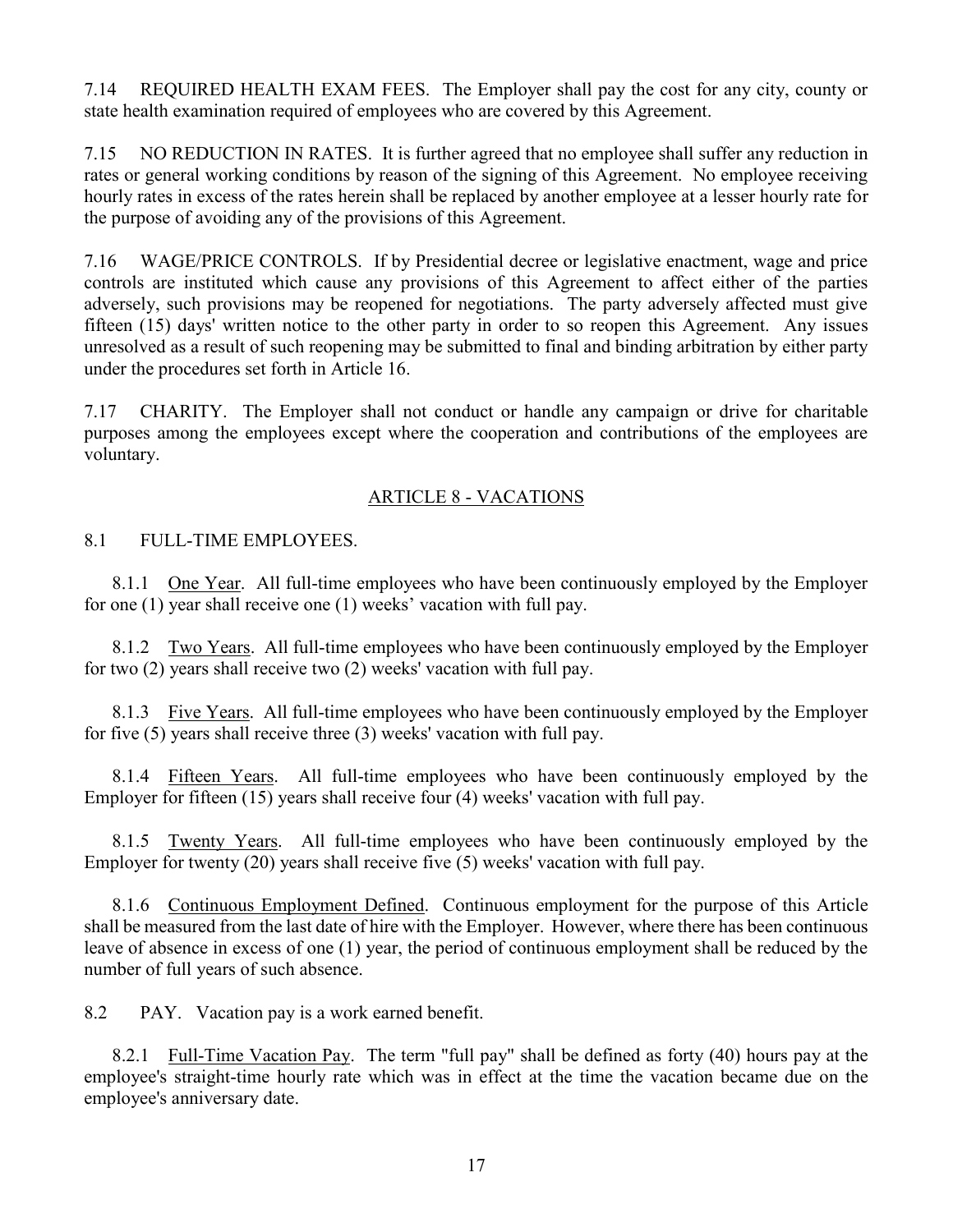Absence. Absence from work up to seven (7) weeks or two hundred eighty (280) straight-time hours within the period of fifty-two (52) consecutive weeks, immediately preceding the employee's anniversary date, due to sickness, injury or temporary layoff, or other bona fide emergencies, shall be considered as time worked for the purpose of determining eligibility for full vacation pay. In the event that an employee is absent from work in excess of seven (7) weeks, as set forth above, whatever vacation pay the employee is entitled to shall be prorated according to the ratio that the straight-time hours actually worked bear to two thousand eighty (2,080) hours. Hours worked shall include paid holidays, paid vacations and paid jury duty.

8.2.2 Part-Time Vacation Pay. Part-time employees shall be entitled to vacation pay on each anniversary date of their employment, prorated on the basis of the average straight-time hours worked during the preceding year, according to the vacation formula set forth in this Article 8.1. Said vacation pay shall be based on the straight-time hourly rate in effect on the employee's anniversary date provided, however, that if the Employer does not pay the vacation pay on the anniversary date, the payment shall be based on the straight-time hourly rate of pay in effect at the time the employee takes the vacation.

8.2.3 Payment Date. Vacation pay shall be paid during the pay period the vacation is taken. Any unused vacation will be paid on the employee's next anniversary date. Upon three (3) weeks written advance request, vacation pay shall be paid on the pay date immediately preceding the vacation. Each week of vacation pay shall be issued by separate check and taxed at the employee's regular weekly tax rate. Termination vacation pay is due within seven (7) calendar days of termination or resignation.

# 8.2.4 Pro Rata.

8.2.4.1 General. Upon termination of employment for any reason other than discharge for proven or admitted dishonesty, an employee shall receive whatever vacation pay is due, prorated on the basis of the number of straight-time hours worked, provided that the employee has been in the continuous employ of the Employer for six (6) months or longer. Said vacation pay shall be prorated according to the ratio that the straight-time hours actually worked bear to two thousand eighty (2,080) hours. Employees terminated for proven or admitted dishonesty shall forfeit all vacation pay.

8.2.4.2 After 6 Months. Employees whose employment is terminated, and who have been in the continuous employ of the Employer more than six (6) months, but less than one (1) year, shall not be entitled to such pro rata pay where termination of employment is due to a discharge or to a voluntary quit, but shall receive prorated vacation only where termination of employment is due to a layoff.

8.2.4.3 After 12 Months. Any employee who has been in the employ of the same Employer for twelve (12) consecutive calendar months, but not to exceed eighteen (18) consecutive calendar months, shall upon termination of employment be entitled to receive a pro rata of the earned vacation on the basis of one (1) workweek consisting of forty (40) hours at straight-time pay for all months for which no vacation has been paid.

8.2.4.4 After 18 Months. When an employee has been in the employ of the same Employer in excess of eighteen (18) consecutive calendar months, the employee shall receive upon termination, a pro rata of accrued vacation pay on the basis of eighty (80) hours at straight-time pay for all months for which no vacation has been paid, but in no event shall vacation pay for the first (1st) year's employment exceed one (1) week's pay. It is further provided that employees who voluntarily quit after eighteen (18) consecutive calendar months of employment with the same Employer, and prior to two (2) years' employment with the same Employer, shall receive pro rata of accrued vacation pay on the basis of forty (40) hours at the straight-time rate of pay.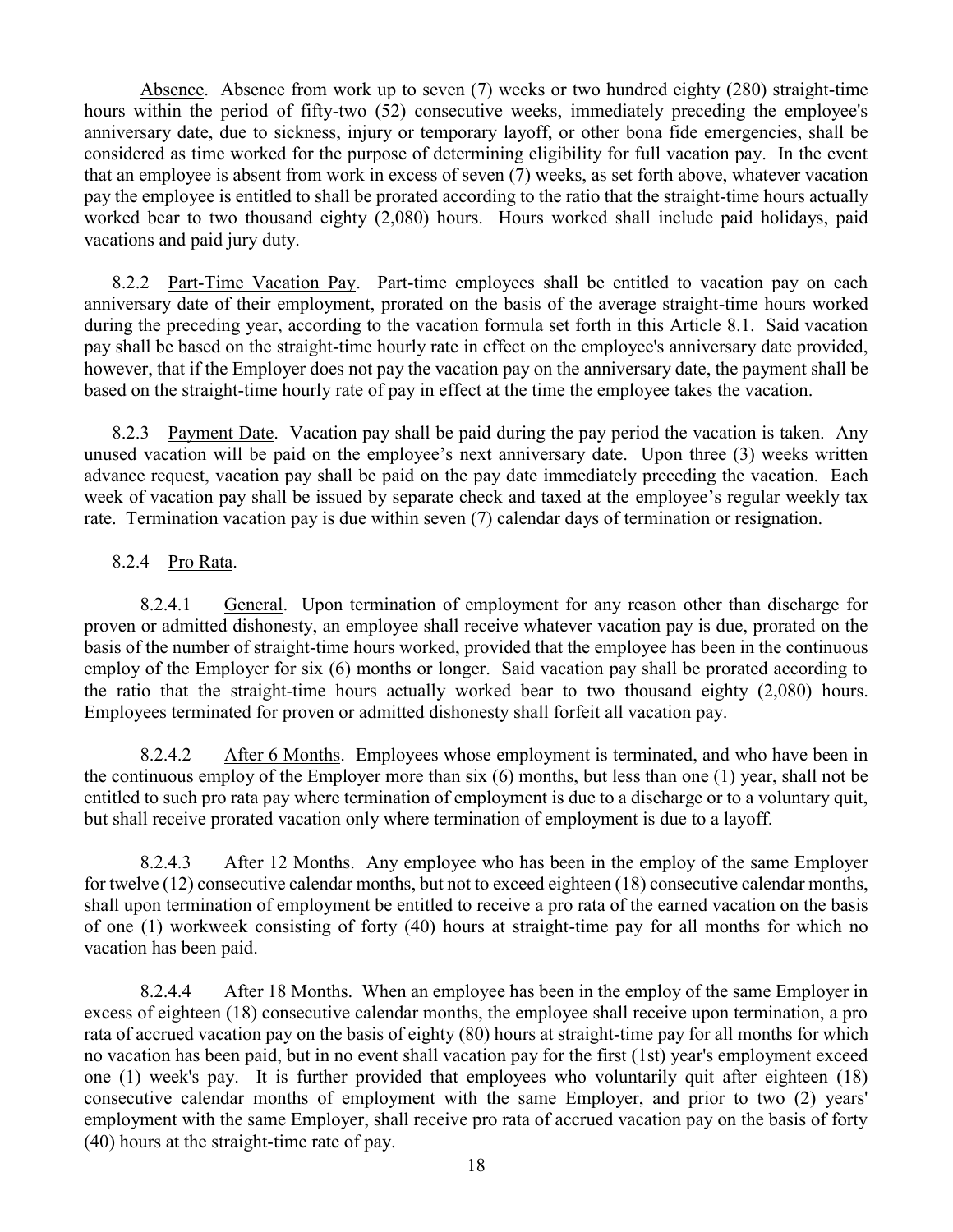8.2.4.5 After 5 Years. An employee who has been in the employ of the same Employer for five (5) years or more shall, upon termination, receive accrued vacation pay on the basis of three (3) weeks per year for all time in excess of five (5) years for which no vacation pay has been received.

8.2.4.6 After 15 Years. An employee who has been in the employ of the same Employer for fifteen (15) years or more shall, upon termination, receive accrued vacation pay on the basis of four (4) weeks per year for all time in excess of fifteen (15) years for which no vacation pay has been received.

8.2.4.7 After 20 Years. An employee who has been in the employ of the same Employer for twenty (20) years or more shall, upon termination, receive accrued vacation pay on the basis of five (5) weeks per year for all time in excess of twenty (20) years for which no vacation pay has been received.

8.2.5 Not Waived. Vacation may not be waived by an employee, nor may extra pay be received for work during that period; provided, however, that by prior mutual agreement between the Employer, the employee and the Union, this provision may be waived.

8.3 INDUSTRY VACATION. Additional vacation pay based on industry experience shall be provided in accordance with the provisions of the Trust Fund set forth in Article 14. Said additional vacation pay shall be paid to the employee by the Trust Fund. Any employee entitled to vacation pay as herein provided shall not suffer any loss of credits for health and welfare benefits or pension benefits that are provided under Article 14 of this Agreement.

## 8.4 SCHEDULING.

8.4.1 Posting/Selection/Scheduling. The Employer shall prepare and post in each store a vacation schedule not later than January 15th of each year and such vacation schedule shall remain posted until March 1st for the purpose of enabling the employees to select their vacation period. Vacation periods shall be fixed by the Employer to suit the requirements of the business, but as far as possible and practicable, vacations will be given during the summer months (through October if requested by the employee), and for employees with school-age children during the school summer vacation. Vacation periods other than those listed above may be applied for to management and full consideration will be given to grant the request unless it has an adverse effect on the Employer's business. Vacation period shall be unbroken except by mutual consent between Employer and employee.

8.4.2 The Employer shall be required to give vacation time off based on the number of weeks of vacation due the employee from the Employer and from the vacation trust fund. Within the limits set forth in this Paragraph, vacations shall be scheduled by seniority.

8.4.3 Notice. In scheduling a vacation of an employee, the Employer shall give as much notice as possible prior to the date of beginning the vacation but not less than thirty (30) days.

8.4.4 No Cumulation. Vacations may not be cumulative from one (1) year to another.

8.4.5 Holiday During Vacation. If a holiday named under Article 9 of this Agreement falls within the vacation period of an employee, the employee shall be granted an additional day of vacation with full pay, or an additional day's pay in lieu of the holiday. The additional day of vacation shall be counted as a day worked for the purpose of weekly overtime computation during the period the employee returns to work.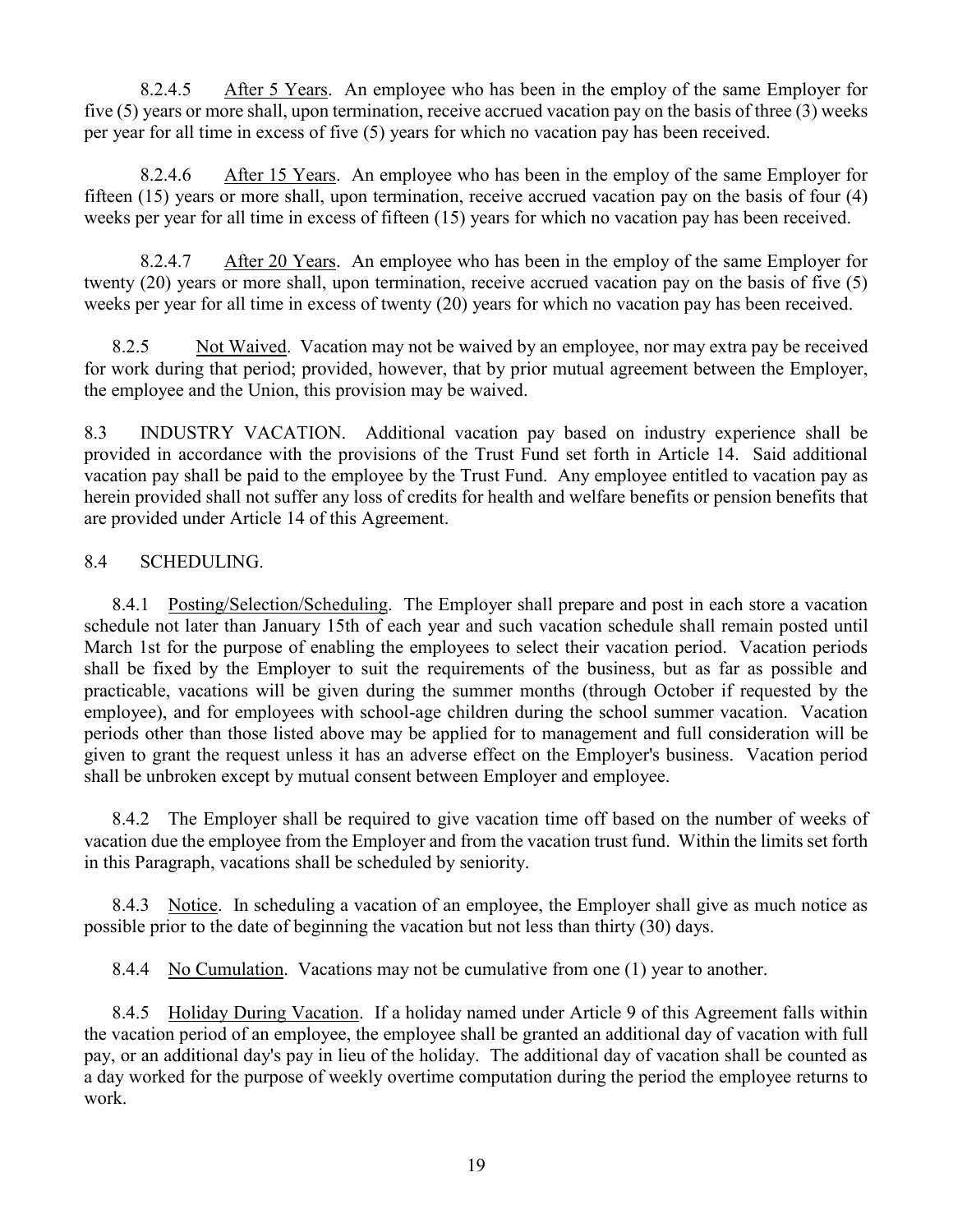#### ARTICLE 9 - HOLIDAYS

#### 9.1 PAID HOLIDAYS.

9.1.1 Holidays. The following days shall be holidays and granted without reduction in pay.

New Year's Day Christmas Day Memorial Day Three (3) Personal Holidays Independence Day Labor Day Thanksgiving Day

No employee shall receive pay for any holidays not worked unless such employee has reported for work on the regular working day next preceding and next following said holiday. Employees shall be deemed to have reported for work if absence on said day before and said day after said holiday is due to express permission from or action of the Employer, provided the employee has worked during the holiday week, except that if the employee is absent during the entire holiday week due to illness or injury, then the employee must have worked at least one (1) day during the week immediately preceding the holiday week in order to be entitled to holiday pay.

If Rite Aid grants Juneteenth as a holiday anywhere else in the Company, it will immediately become a holiday in this contract as well.

9.1.2 Eligibility. During the first (1st) year of their employment, employees shall not be entitled to pay for time not worked on the holiday. Employees shall become eligible for three (3) personal holidays each year on their anniversary date once they have been continuously employed for three (3) years.

9.1.3 Personal Holiday. An employee requesting a given workday date as the personal holiday must do so at least fourteen (14) calendar days in advance. The Employer shall endeavor to grant such requests subject to store operational requirements. The Employer will grant such holiday time off with pay to the senior requesting employee(s). Personal holiday dates, once granted for that year, will become permanent fourteen  $(14)$  calendar days prior, and no senior employee(s) shall have a right to such date.

Personal holidays are expected to be scheduled and taken and shall not be cumulative from year to year. In cases where an employee has been scheduled for a personal holiday, and the Employer cancels such holiday, the employee will receive holiday pay in accordance with the provisions of Paragraph 9.2, below. Mutual rescheduling may be undertaken in lieu of holiday pay. Employees who terminate for reasons other than proven or admitted dishonesty shall be paid for all unused personal holidays.

9.1.4 The Company agrees that no employee will be denied a personal holiday to which they would otherwise be entitled as a result of the employee's failure to request such a holiday in advance. Rather employees who fail to request the personal holiday in advance shall be entitled to another mutually agreeable day off with pay within thirty (30) days of the request. The Company will make every effort to inform employees of their entitlement to the above named holidays.

9.1.5 With respect to any of the holidays listed in this Agreement which may, by virtue of controlling legislation be celebrated on Monday, this Agreement will be changed automatically to permit such Monday observance, coincident with the dates specified in such legislation.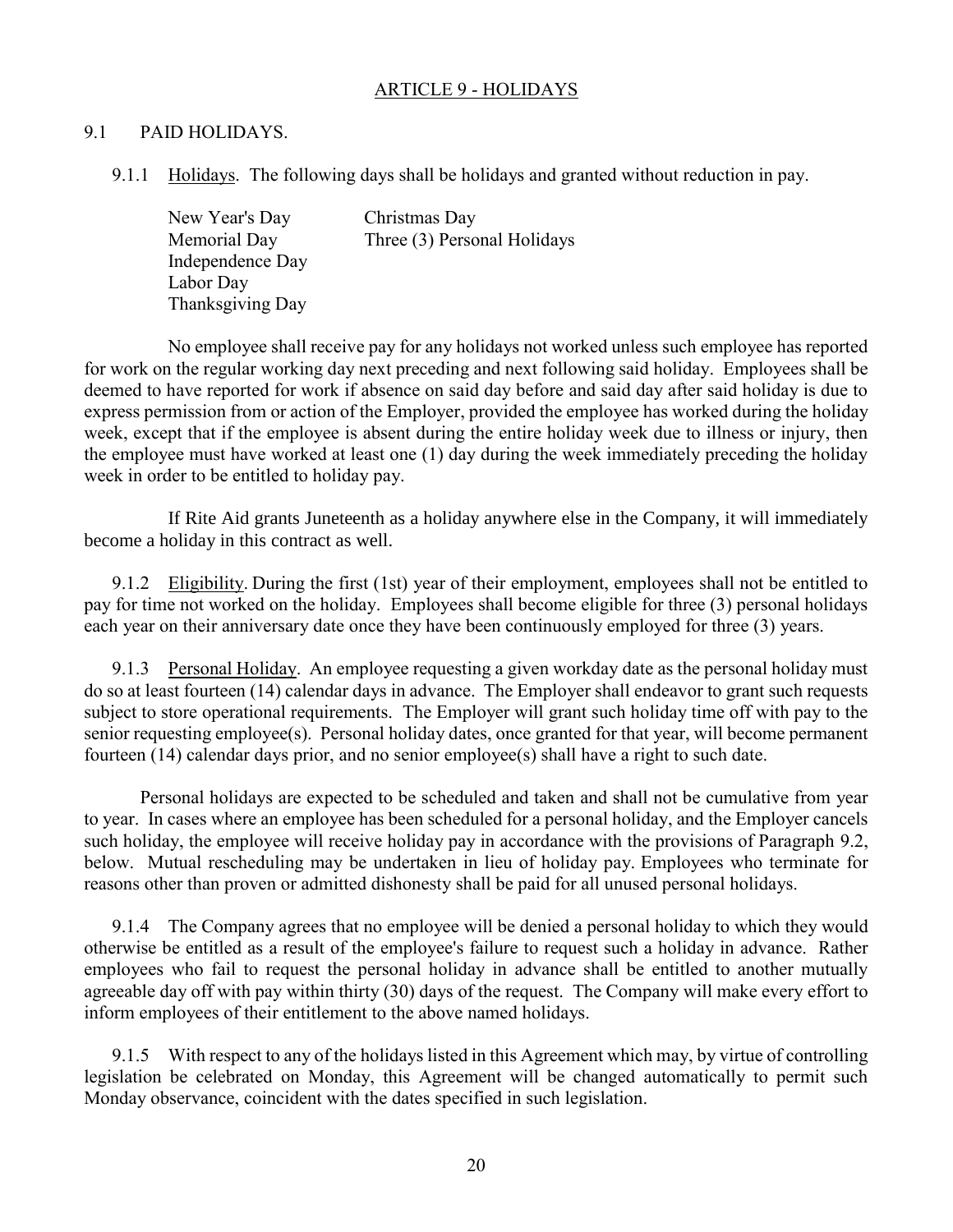#### 9.2 HOLIDAY PAYMENT.

9.2.1 Holiday Allowance. A full-time employee who does not work on a holiday shall be paid eight (8) hours' holiday allowance. Part-time employees shall receive holiday allowance as provided in Paragraph 9.2.6, below.

9.2.2 Holiday Work. All employees scheduled to work on a holiday shall receive one (1) hour straight-time holiday allowance for each hour worked on said holiday plus straight-time pay for each hour worked; provided, however, that any employee scheduled for less than the eight (8) hours on a holiday shall be guaranteed the number of hours of holiday allowance set forth in Paragraph 9.1, above.

9.2.3 Holiday Week - Overtime. Weekly overtime for employees shall commence after forty (40) straight-time hours of work. Work on the holiday up to eight (8) hours shall be included in the calculation of said forty (40) hours. When a holiday falls on an employee's sixth (6th) day of work, they shall be paid time and one-half  $(1\frac{1}{2}x)$  in addition to their holiday allowance for each hour worked.

9.2.4 Guarantee. Full-time employees shall continue to be guaranteed four (4) eight (8) hour days of work in a holiday week excluding the holiday. Any employee called in on a holiday which is their predesignated day off shall be guaranteed eight (8) hours' work at the overtime rate of pay as provided in Article 7.3.3. in addition to their holiday allowance for each hour worked.

9.2.5 Part-Time Holiday Pay. Holiday pay for part-time employees shall be based on twenty percent (20%) of the employee's average hours worked per week in the six (6) weeks worked immediately preceding the holiday or the number of weeks worked if less than six (6) except that in computing pay for the New Year's holiday, the same period of time used in computing pay for the Christmas holiday shall be used. Pay for the personal, anniversary, and birthday shall be based on the daily average (20% of the weekly average) hours worked or compensated for the fifty-two (52) week period from anniversary date to anniversary date. Provided however, that time not worked because of an approved medical leave, worker's compensation leave or family medical leave of absence shall not adversely affect the calculation and the number of weeks used shall be adjusted accordingly.

9.2.6 Examples: The following hypothetical examples accurately reflect the intention of the parties set forth above with respect to pharmacists who work a regular workweek (five (5) eight (8) hour days) after one (1) year of employment.

|            | (Holiday)<br>$Su$ | <u>M</u> | Tu | W | T <sub>h</sub> | $\underline{\mathrm{F}}$ | $S_{a}$          | Total<br>Hours<br>Worked | Hours of<br>Pay at<br>Straight<br>Time |
|------------|-------------------|----------|----|---|----------------|--------------------------|------------------|--------------------------|----------------------------------------|
| Example #1 |                   |          |    |   |                |                          |                  |                          |                                        |
| Hrs. Wkd.  | $\boldsymbol{0}$  | 8        | 8  | 8 | 8              | $\boldsymbol{0}$         | $\boldsymbol{0}$ | 32                       |                                        |
| Pay for    | 8                 | 8        | 8  | 8 | 8              | $\overline{0}$           | $\boldsymbol{0}$ |                          | 40                                     |
| Example #2 |                   |          |    |   |                |                          |                  |                          |                                        |
| Hrs. Wkd.  | $\boldsymbol{0}$  | 8        | 8  | 8 | 8              | 8                        | $\boldsymbol{0}$ | 40                       |                                        |
| Pay for    | 8                 | 8        | 8  | 8 | 8              | 8                        | $\boldsymbol{0}$ |                          | 48                                     |
|            |                   |          |    |   |                |                          |                  |                          |                                        |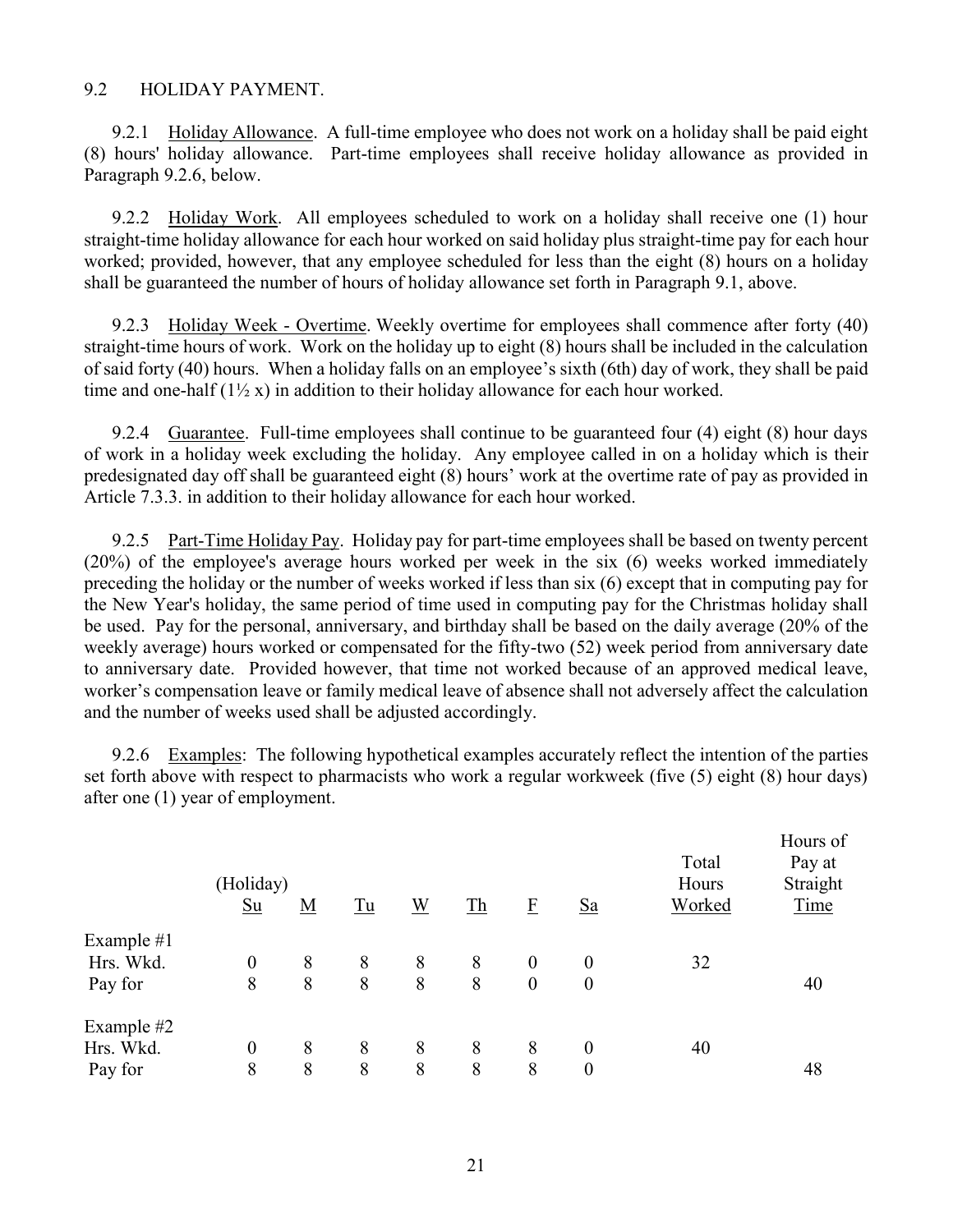| Example #3 |                  |                                       |                                       |                  |                                       |                  |                  |    |    |
|------------|------------------|---------------------------------------|---------------------------------------|------------------|---------------------------------------|------------------|------------------|----|----|
| Hrs. Wkd.  | $8\,$            | $\,$ $\,$                             | $\,$ $\,$                             | $8\,$            | $8\,$                                 | $\boldsymbol{0}$ | $\boldsymbol{0}$ | 40 |    |
| Pay for    | 16               | 8                                     | 8                                     | 8                | 8                                     | $\boldsymbol{0}$ | $\boldsymbol{0}$ |    | 48 |
| Example #4 |                  |                                       |                                       |                  |                                       |                  |                  |    |    |
| Hrs. Wkd.  | $\boldsymbol{0}$ | $\begin{array}{c} 8 \\ 8 \end{array}$ |                                       | $\,8\,$          |                                       | $\,8\,$          | $8\,$            | 48 |    |
| Pay for    | 8                |                                       | $\begin{array}{c} 8 \\ 8 \end{array}$ | 8                | $\begin{array}{c} 8 \\ 8 \end{array}$ | 8                | 12               |    | 60 |
| Example #5 |                  |                                       |                                       |                  |                                       |                  |                  |    |    |
| Hrs. Wkds. | 8                | $8\,$                                 | $\,$ $\,$                             | $8\,$            | $8\,$                                 | $8\phantom{.}$   | $\boldsymbol{0}$ | 48 |    |
| Pay for    | 16               | 8                                     | 8                                     | 8                | 8                                     | 12               | $\boldsymbol{0}$ |    | 60 |
| Example #6 |                  |                                       |                                       |                  |                                       |                  |                  |    |    |
| Hrs. Wkd.  | $\overline{4}$   | $8\,$                                 | $\boldsymbol{8}$                      | $\,8\,$          | $\,$ $\,$                             | $\boldsymbol{0}$ | $\boldsymbol{0}$ | 36 |    |
| Pay for    | 12               | 8                                     | 8                                     | 8                | 8                                     | $\boldsymbol{0}$ | $\boldsymbol{0}$ |    | 44 |
| Example #7 |                  |                                       |                                       |                  |                                       |                  |                  |    |    |
| Hrs. Wkd.  | $\overline{4}$   | $8\,$                                 | $\,$ $\,$                             | $8\,$            | $\,$ $\,$                             | $8\,$            | $\boldsymbol{0}$ | 44 |    |
| Pay for    | 14               | 8                                     | 8                                     | 8                | 8                                     | 8                | $\boldsymbol{0}$ |    | 54 |
| Example #8 |                  |                                       |                                       |                  |                                       |                  |                  |    |    |
| Hrs. Wkd.  | 9                | $8\,$                                 | $\,$ $\,$                             | $\boldsymbol{0}$ | $\,$ $\,$                             | $8\,$            | $\boldsymbol{0}$ | 41 |    |
| Pay for    | 18               | 8                                     | 8                                     | $\boldsymbol{0}$ | 8                                     | 8                | $\boldsymbol{0}$ |    | 50 |

9.2.7 Holiday Week - Four (4) Ten (10) Hour Shift Pharmacists: Pharmacists working a four (4) day, ten (10) hour day schedule shall receive ten (10) hours straight time pay for all holidays. In addition, if the pharmacist works the holiday, they shall receive straight-time for all time worked on the holiday.

9.2.8 Holiday Week – Alternative Workweek Schedule: Pharmacists on an alternative workweek schedule shall receive eight (8) hours straight time pay for all holidays not worked and shall be guaranteed forty (40) hours during the holiday week, inclusive of the holiday.

9.3 VOLUNTARY HOLIDAY CLOSING. When the Employer voluntarily closes their store to the public because of any commemoration day or celebration day, or on any holiday other than those set forth in Paragraph 9.1 above, it is agreed that the employees shall suffer no reduction in straight-time weekly earnings on account of such closing.

#### ARTICLE 10 - SICK LEAVE PAY

#### 10.1 BENEFITS.

10.1.1 Eligibility. During an employees' first year of employment, they shall accrue one (1) hour for every thirty (30) hours of work up to twenty four (24) hours. After ninety (90) days of employment, an employee may use all accrued sick leave in accordance with the provisions of AB 1522. All employees covered by this Agreement who have been continuously employed by the Employer for a period of at least one (1) year shall be entitled to forty-eight (48) hours sick leave with pay, and on each anniversary date of employment thereafter, they shall be entitled to forty-eight (48) hours sick leave with pay (subject to Article 10.2 of this Article). Sick leave shall be payable only for bona fide nonhospitalized illness or injury beginning with the first (1st) working day's absence and shall be payable only during the first (1st)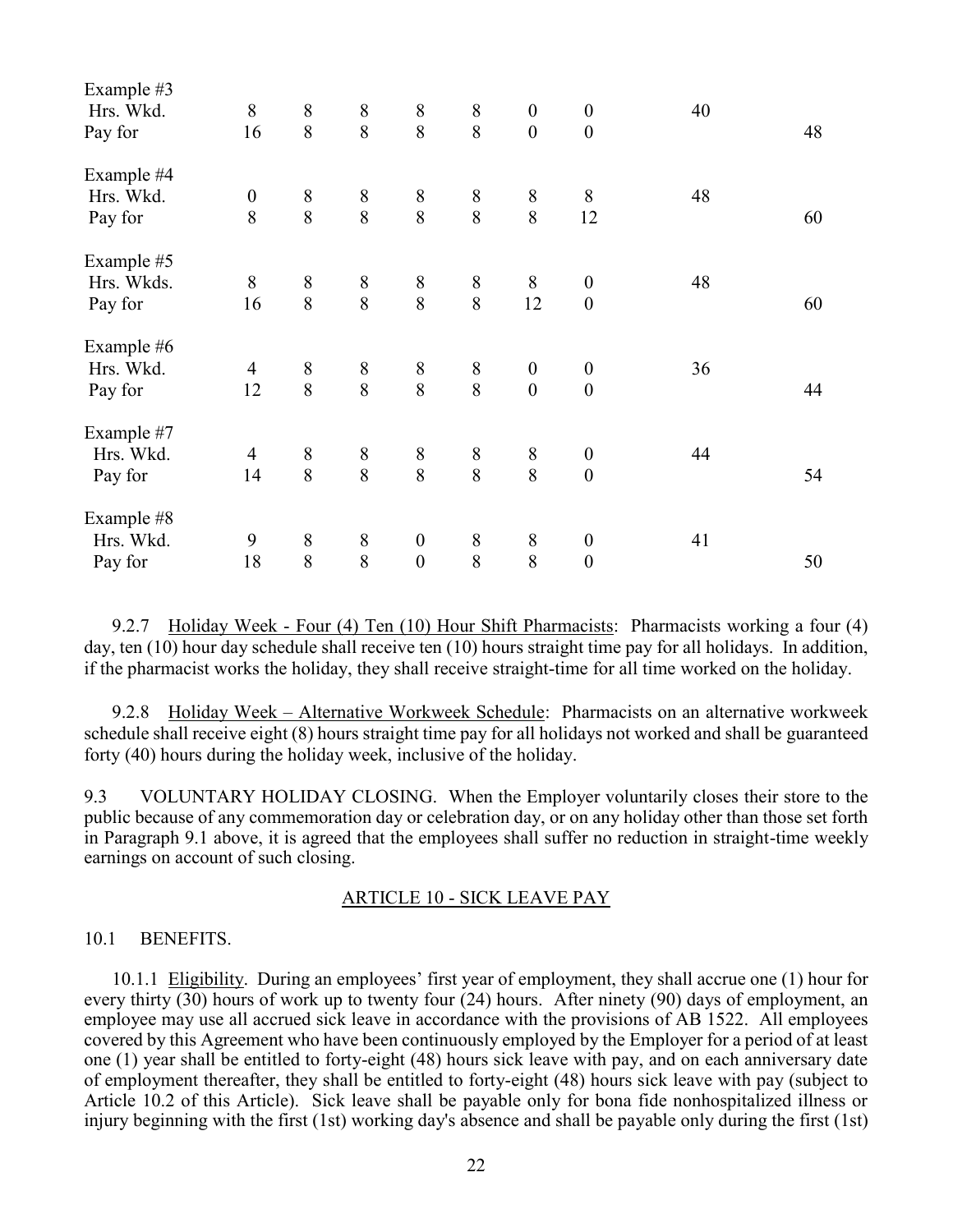three (3) calendar days of absence, or until the employee is eligible for State benefits. Any working day on which an employee works more than four (4) hours shall not be considered the first (1st) day of absence.

10.1.2 Supplementary Disability Benefits. Supplementary Disability Benefits will be provided in accordance with provisions of Article 14 hereof.

10.1.3 Sick Leave Integration. Sick leave pay shall be integrated with the Supplementary Disability Benefits provided under the Trust Fund and California Disability Insurance or California Workers' Compensation Temporary Disability Benefits, or both, so that the sum of the sick leave pay hereunder, and the aforesaid State disability daily benefits which may be payable to an employee shall not exceed one hundred percent (100%) of the employee's daily wage at straight time. If the sick leave pay allowable to an employee hereunder when so combined with any such Supplementary Disability Benefits from the Trust Fund and California Disability Insurance or California Workers' Compensation Temporary Disability Benefits, or both, exceeds one hundred percent (100%) of the employee's daily wage at straight time for any one (1) day, then such sick leave pay for that day shall be reduced accordingly. Any portion of the day's sick leave pay not received by the employee by reason of any such reduction shall be retained as part of the accumulated sick leave pay credit subject to the provisions of Paragraph 10.3, UNUSED SICK LEAVE PAID, of this Article.

10.1.4 Sick Pay Defined. For the purpose of this Paragraph sick pay shall mean pay at the employee's regular classification rate for those days and hours which the employee would have worked had the disability not occurred, calculated at straight time.

10.2 PRO RATA. Part-time employees, and full-time employees who failed to work the full year, shall be entitled to sick leave on the basis set forth above on a pro rata of total hours worked or paid for during the year preceding the anniversary date as a ratio to two thousand eighty (2,080) hours.

#### 10.3 UNUSED SICK LEAVE PAID.

10.3.1 Commencing with the employee's second  $(2<sup>nd</sup>)$  and succeeding anniversary dates of employment, any sick leave not utilized by the employee during the anniversary year shall accumulate to a maximum of two hundred forty (240) hours. Earned sick leave hours in excess of two hundred forty (240) hours will be paid out annually on the employee's anniversary date. Employees who retire from the company will receive a pay out of all accumulated sick leave hours.

#### ARTICLE 11 - BEREAVEMENT LEAVE AND/OR PAY

Leave for all employees shall be provided because of death of a member of the employee's immediate family provided, however , that employees shall not be entitled to bereavement pay until after completion of the employee's probationary period, but will be given up to three (3) days off without pay. Pay for such leave shall be at the straight-time rate for the hours scheduled for each workday lost because of such absence to a maximum of three (3) calendar days within a six (6) month period beginning with the date of death. Verification of time required for such paid leave shall be supplied to the Employer by the employee, if requested. Immediate family shall be defined as the employee's spouse, child, mother, father, stepparent, brother, sister, mother-in-law, father-in-law, grandchild, grandparent, stepchild, legal guardian, domestic partner, or other relative living in the employee's home.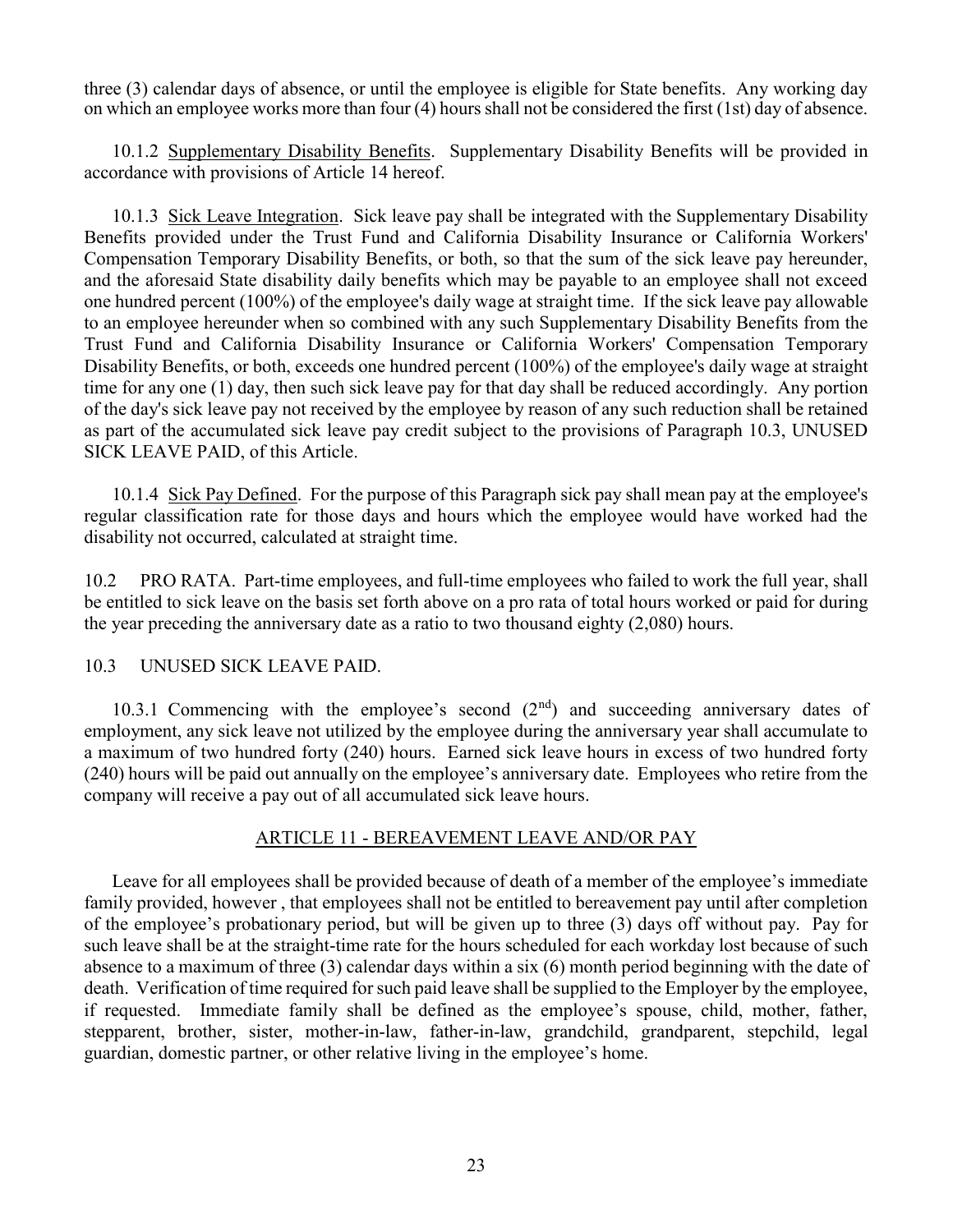## ARTICLE 12 - JURY DUTY LEAVE AND/OR PAY

After their first year of employment, Full-time Employees who are called for service on a superior court, federal district court, municipal court or district court jury, shall be scheduled hours between 8am to 5pm Monday through Friday, and excused from work for the days that they serve, up to a calendar year maximum of ten (10) working days per year. After their second year of employment, Part-time Employees who are called for service on a superior court, federal district court, municipal court or district court jury, shall be scheduled hours between 8am to 5pm Monday through Friday, and excused from work for the days that they serve, up to a calendar year maximum of five (5) working days per year. Part-time employees shall be scheduled based on their average hours worked in the four (4) weeks immediately preceding the first  $(1<sup>st</sup>)$  week of jury service. The employee shall be paid the difference between the fee they receive for such service and the amount of straight-time earnings lost by reason of such service up to a limit of eight (8) hours per day. Employees who are temporarily or permanently released from attendance at court must report for work if sufficient time remains after such release to permit them to work for at least one-half (1/2) the employee's normal workday. In order to be eligible for such payments, the employee must furnish a written statement from the appropriate public official showing the date and time served and the amount of jury pay received. The Employer will not reschedule employees to circumvent the requirements of this Article.

## ARTICLE 13 - OTHER LEAVES OF ABSENCE

13.1 EMERGENCY LEAVE. Non-probationary employees may take an automatic emergency leave of absence not to exceed two (2) weeks in the event of certified, serious illness or injury of the employee, or serious illness, injury or death in the employee's immediate family without prior notice; provided that the employee makes every reasonable effort to notify the Employer within twenty-four (24) hours of the commencement of said leave. Said two (2) weeks automatic emergency leave of absence shall be a part of the time limits set forth in Paragraph 2 below.

13.2 AUTHORIZED LEAVE. Employees with six (6) months seniority shall be entitled to leaves of absence for the following reasons and up to the following maximum periods: (Leaves will run concurrently with FMLA if the leave would qualify for FMLA on its own.)

13.2.1 Death in Family. Death in the employee's immediate family or other personal reasons deemed sufficient by the Employer up to a three (3) month period.

13.2.2 Illness/Injury. Certified illness, injury, or pregnancy of the employee requiring absence from work up to six (6) months renewable for up to an additional six (6) month period.

13.2.3 Workers' Compensation. In absences covered by Workers' Compensation, the employee's leave of absence shall be continuous until such time as the employee has been released from their period of temporary disability and is available and qualified for work, provided, however, such leave of absence shall not exceed fifteen (15) months. This provision is subject to the requirements of Article 15.9 of this Agreement.

13.3 LEAVES IN WRITING. All leaves of absence shall be in writing and copies shall be given to the Union and the employee.

13.4 REINSTATEMENT AFTER A LEAVE. Upon a return from a leave of absence the employee shall be restored to the job and location the employee left. If this is impractical, the employee shall be restored to as comparable a job as possible, or to a store which is as close to the person's home as geographically possible within the travel limitations. Further, said employee, upon written request, shall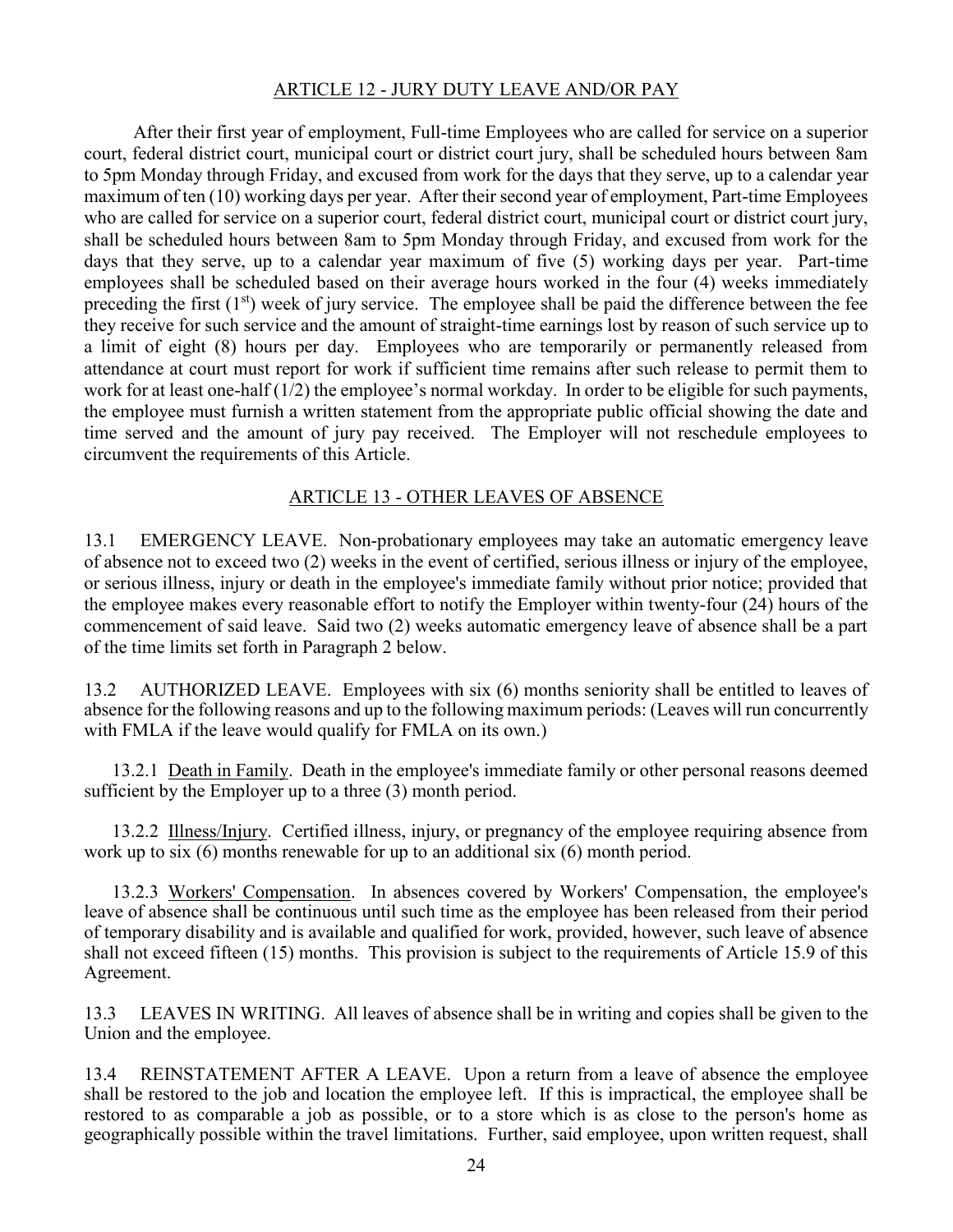have the right of first (1st) refusal for any openings in their prior store. In no event shall a probationary employee be a bar to the returning employee.

13.5 EMPLOYMENT DURING LEAVE. If an employee works for remuneration during a leave of absence, without receiving written permission from both the Employer and the Union, the employee shall be considered a quit.

13.6 TERMINATION AFTER A LEAVE. Any employee on a leave of absence who fails to return to work at the expiration of said leave, may be automatically terminated by the Employer and shall then receive all vacation pay and sick leave pay owed under the contract with written notice of termination sent to the employee and the Union.

## ARTICLE 14 - TRUST FUNDS

## 14.1 BENEFIT FUND.

The Trustees are authorized and directed to establish a study committee to review the legality, feasibility and desirability of setting up and maintaining an employee funded Section 125 Flexible Spending Account (FSA). If an FSA is determined to be legal, feasible and desirable in this context, the Trustees are further authorized and directed to establish such an arrangement and offer it to employees covered by this Agreement; provided that the FSA shall not be offered to employees of any Employer who is unwilling or unable to permit employee participation in the FSA.

14.1.1 Benefits. The existing Health and Welfare Trust Fund known as the Southern California Drug Benefit Fund (hereinafter "Benefit Fund") shall be continued as modified herein.

The alternate plan of benefits, the Gold Plan, will continue to be maintained for certain employees in accordance with the existing eligibility rules. The contribution rate for the Gold Plan will continue to be 75% of the identified platinum contribution rate.

Effective January 1, 2022, the following benefit modifications will be made to the Gold and Platinum Plans of the Benefit Fund:

- The In-Network Deductible will be reduced from \$500 per person/\$1,000 per family to \$300 per person/\$600 per family.
- The annual benefit maximum for the Indemnity Dental Plan will increase by \$200 to \$2,000.
- Unused vision benefits will roll over for use in the following year, beginning with unused benefits in 2021 that will be rolled over for use in 2022.

14.1.2 Benefits and Eligibility. If the maximum contribution rates specified in Paragraph 14.1.3, are not adequate to continue the Plans as so amended and maintain the reserves directed by Paragraph 14.1.4, then the Trustees shall have the authority to modify the benefits and eligibility rules and regulations for active employees and retirees to the extent they determine necessary to operate within the maximum contributions and maintain reserves as provided below in Paragraph 14.1.4. Nothing herein shall limit the Trustees in determining the priorities to be given to any particular benefit or set of benefits. Benefit modifications, which the Trustees approve, shall be implemented.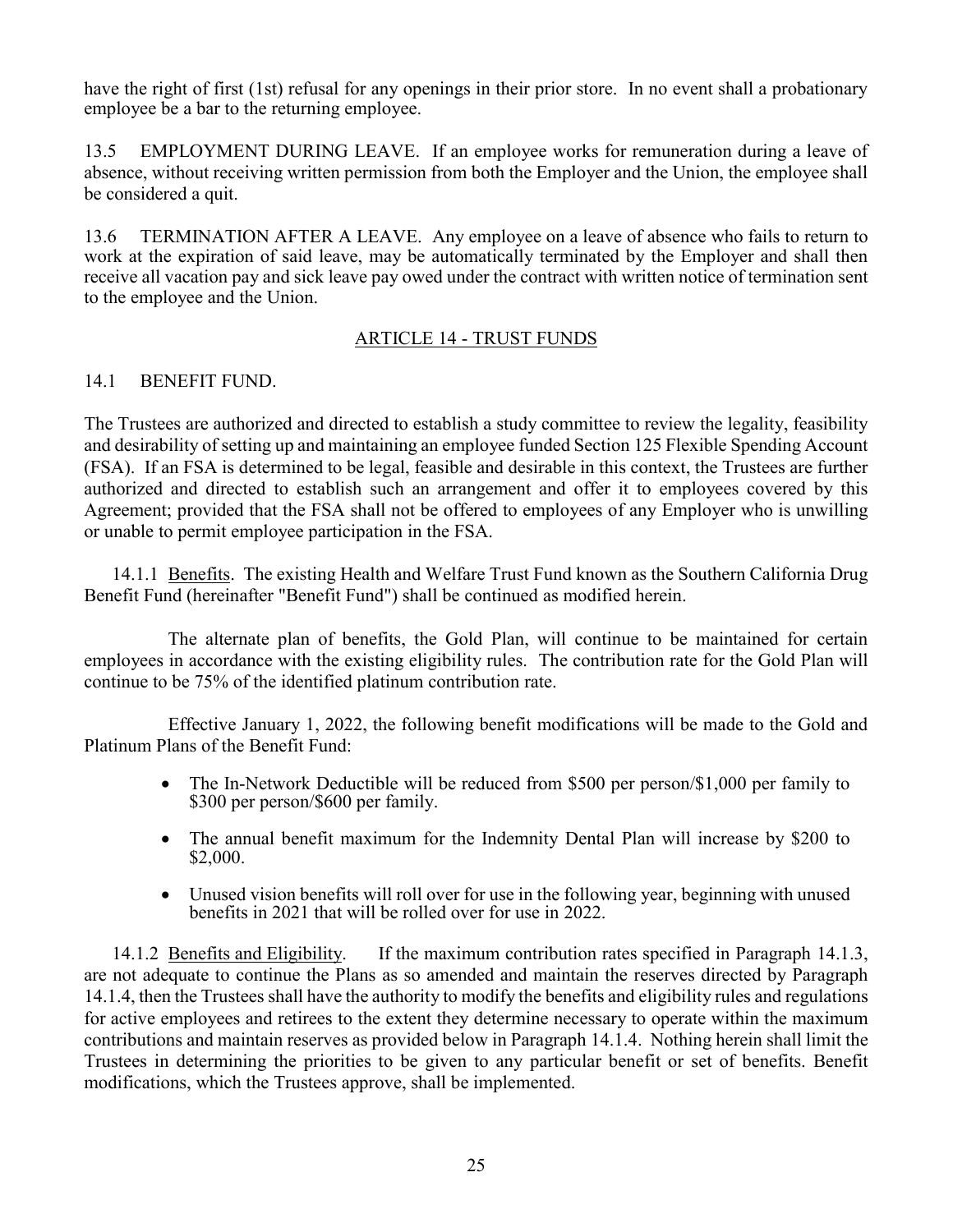The Trustees may maintain other plan options for other employers provided that the employers whose employees participate in such plans contribute at the rate established by the Trustees that will fund that plan and maintain the reserve required by Paragraph 14.1.4 below.

Retirees and their dependents, whether retired before or after July 13, 2005, are not vested in the Benefits provided by the Benefit Fund. There is no obligation on the Employer to continue to contribute or on Trust Fund to continue to provide retiree benefits after expiration of this Agreement unless a successor agreement provides for continuation of such coverage. If the contributions provided in Paragraph 14.1.3, below, are not sufficient to continue present benefits, the Trustees shall have complete discretion in modifying benefits for retirees including requiring retirees to pay part of the cost of their benefits.

14.1.3 Contributions: Rite Aid shall increase contributions to the Benefit Fund by three and a half percent (3.5%) in year one, beginning with July 2021 hours payable in August 2021; by four percent (4%) in year two, beginning with July 2022 hours payable in August 2022; and by up to four percent (4%) in year three, beginning with July 2023 hours payable in August 2023. In the event, the Union enters into an agreement with another employer participating in the Fund that has more favorable terms, the Union will notify Rite Aid promptly and Rite Aid will have the right to receive the most favorable terms immediately. Further, in any event that Rite Aid is no longer a preferred provider under the Union Fund's Preferred Network, the Parties agree to reopen the Collective Bargaining Agreement for further bargaining.

14.1.3.1 The Employer shall attempt to collect required active employees contributions through its payroll system and such collected monies shall be forwarded to the Trust by the Employer on a monthly basis. The Plan shall provide an acceptable electronic data list to the Employer's designated department of new eligible employees and new ineligible employees by the Monday in the last week of each calendar month to enable the Employer's collection of these weekly employee contributions. The Employer shall not owe the Plan any monies or otherwise be liable to any employee in any manner, for failure to collect employee contributions. It shall be the Plan's responsibility to collect any uncollected required employee contributions.

14.1.3.2 There is no obligation on the Employer to continue to contribute or on the Trust Fund to continue to provide retiree benefits after the expiration of this Agreement unless a successor agreement provides for continuation of such coverage. If the contributions provided in Paragraph 14.1.3 above, are not sufficient to continue present benefits, the Trustees shall have complete discretion in modifying benefits for retirees including requiring retirees to pay part of the cost of their benefits.

14.1.4 Reserves. Reserves shall be targeted at five (5) months of projected expenses. If the projected reserves exceed the five (5) months during the last year of the contract, the trustees shall take action to temporarily reduce contributions (so as to achieve the five (5) month reserve target at the end of the contract). Notwithstanding this or any other provision of this Agreement, the contribution for the last month of the contract shall be equal to no less than the current cost of the plan.

14.1.5 Cost Containment. The Benefit Fund Trustees are directed to explore all reasonable methods of cost containment to minimize the Employer contribution obligations under the contract. In the event Medicare becomes secondary in the application of the retiree benefit plan, the Trustees will take immediate and remedial action to protect the financial integrity of the Plan.

14.1.6 Other Benefit Plans. It is understood that the Employer retains any existing rights which they may have, in their exclusive discretion, to alter, amend, cancel, or terminate any existing employee benefit plan or plans or part thereof that are not provided for in this Agreement.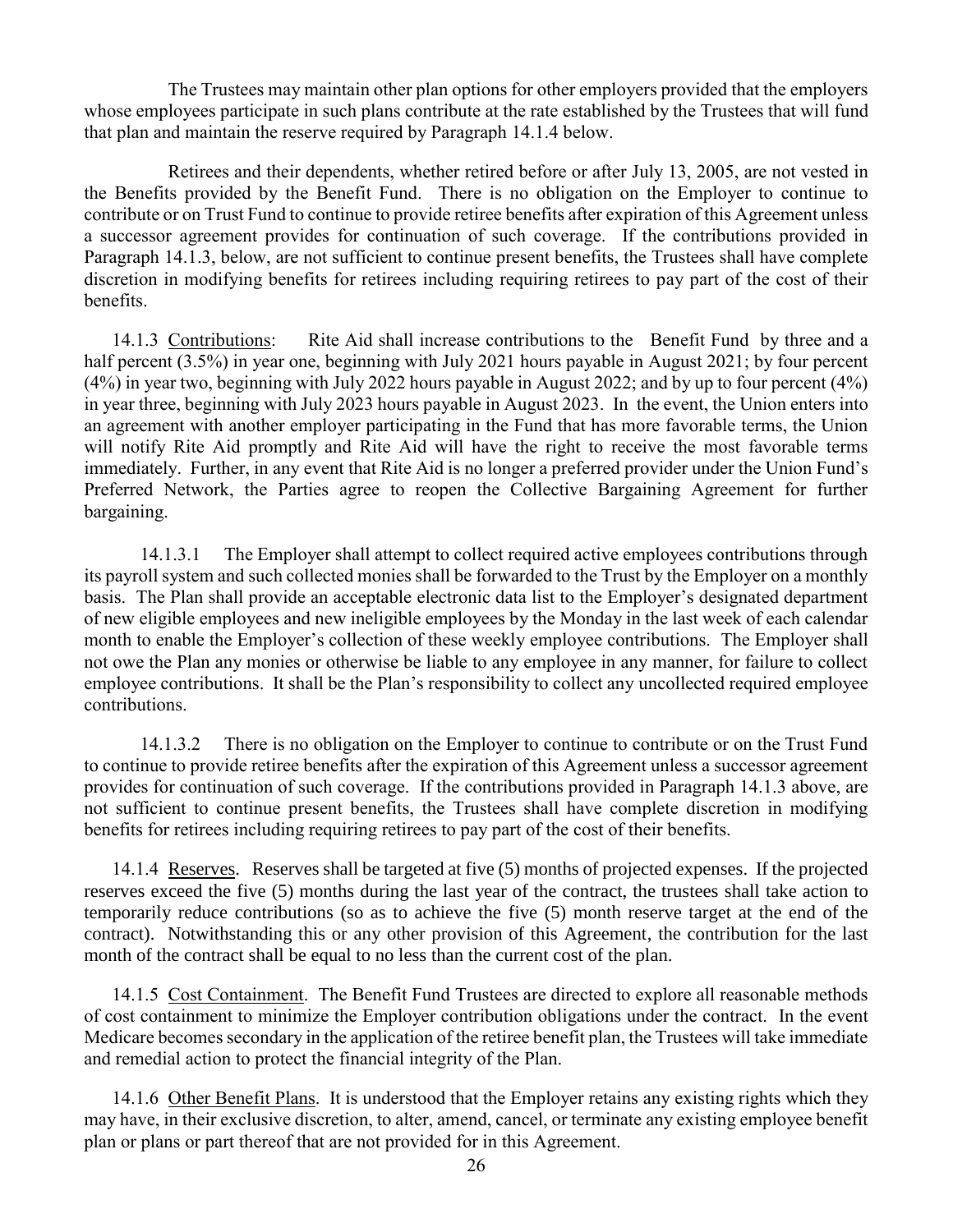14.1.7 Excluded Employees. Employees excluded from the bargaining unit who work for an Employer signatory to this Agreement may participate in any of the foregoing benefits under rules and regulations established by the Trustees. The trustees shall determine the contributions required for such benefits.

14.1.8 National Health and Welfare Coverage. In the event that there is passage of National Health and Welfare legislation, the parties agree to reopen the agreement for negotiations, the sole purpose of which shall be to negotiate language instituting prevention of duplicate costs for both the Employer and the employees involved.

14.1.9 Amendments. The Trustees are directed to amend the Trust Agreement or Benefit Plans to be consistent with the provisions of this Agreement. The Trustees shall have the discretion in acting on claims for benefits under the plan subject to review only in accordance with the arbitrary and capricious standard.

14.2 PENSION FUND.

No increase needed to maintain current benefits.

14.2.1 Trust Fund and Pension Plan. The Southern California UFCW Unions and Drug Employers Pension Fund (hereinafter "Pension Fund") and the Southern UFCW Unions and Drug Employers Pension Plan (hereinafter Pension Plan) shall be continued for the life of this Agreement, subject to the terms of this Agreement and applicable law. Contributions shall be made to the Pension Fund as set forth below and shall be for the sole purpose of providing pensions for eligible employees as defined in the Pension Plan.

14.2.2 Benefit Formula. Effective August 1, 2005, the basic pension formula for pharmacists will be increased to seventy-eight dollars (\$78.50) for the first ( $1<sup>st</sup>$ ) ten (10) years, and one hundred and four dollars and sixty cents (\$104.60) for each year thereafter. Effective August 1, 2002, the basic pension formula for pharmacists shall be seventy four dollars and ninety cents (\$74.90) per month per year of service for each of the first ten (10) years of service and ninety-nine dollars and eighty-five cents (\$99.85) per month for years of service thereafter.

14.2.3 Supplemental Benefit. The Trustees are to continue one hundred dollar (\$100) bonus program as a general obligation of the Pension Trust for the term of this Agreement.

14.2.4 Reciprocity. The Trustees are authorized to enter into reciprocal agreements with the Trustees of the other Retail Clerks Unions or UFCW and Retail Employer trust funds to provide for the transfer or preservation of credited service of employees working under the coverage of the Pension Fund and any such other trust.

## 14.2.5 Contributions.

14.2.5.1 The contributions credited for a given fiscal year shall be for hours worked in the twelve (12) month period beginning August and ending July of the following year. For example, contributions for the 2008 fiscal year shall be contributions due for work months August 2008 through July 2009.

14.2.5.2 Beginning July 18, 2021, the Employer shall contribute at the rate of one dollar and eighty-four and four-tenths cents (\$1.844) per hour.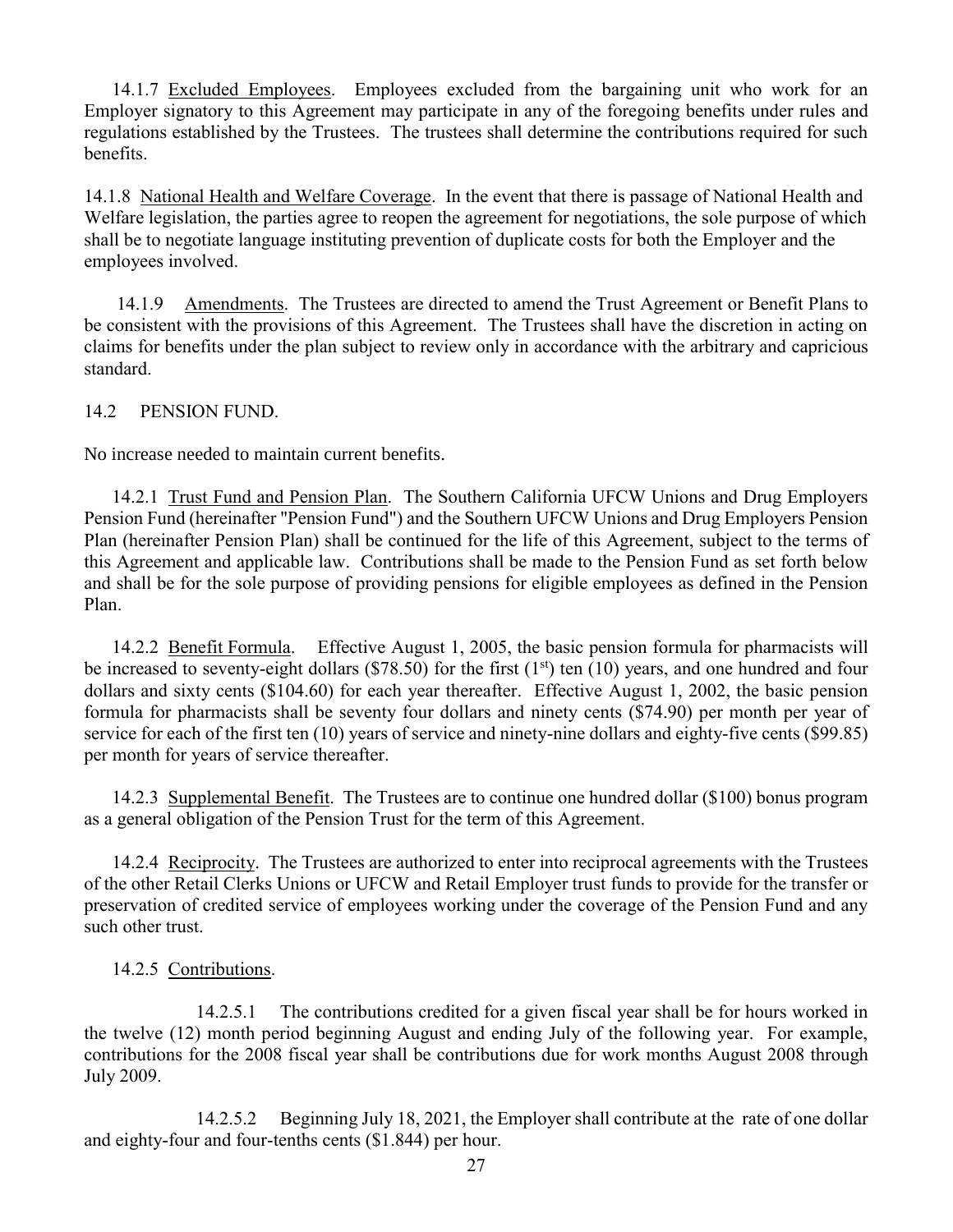14.2.5.3 To comply with the Pension Protection Act (PPA), the Plan actuary shall provide a certification to the Trustees on an annual basis starting in 2008 stating whether or not the Plan is in endangered status or critical status for the Plan year. If the certification in any given year shows the plan to be either in endangered or critical status, the Trustees shall develop a Funding Improvement or Rehabilitation Plan, as required by PPA.

14.2.5.4 Employers shall not pay any amount in excess of the maximum deductible amount for the year in which contributions are paid by the Employer.

14.2.6 Other Pension Plans. The Employer retains the exclusive right to alter, amend, cancel, or terminate any Employer-sponsored pension plan or employee-retirement plan that existed prior to participation in this Pension Fund.

14.2.7 Laws and Regulations. The Trust Agreement and the benefits to be provided under the Pension Plan referred to above and all acts pursuant to this Agreement, the Trust Agreement and the Pension Plan shall conform in all respects to the requirements of the Treasury Department, Internal Revenue Service, and to any other applicable state or federal laws and regulations. If any part of the Pension Plan is determined by a Court of competent jurisdiction or an appropriate regulatory agency not to be in accord with the provisions of the Employee Retirement Income Security Act of 1974 or the regulations pertaining to such Act or any amendments thereto, the Trustees are authorized to modify the Pension Plan to conform with such Act or regulations.

14.2.8 Amending Agreement. The Trustees are directed to amend the Trust Agreement or the Pension Plan to be consistent with the provisions of this Agreement. The Trustees shall have discretion in acting on claims for benefits under the plan subject to review only in accordance with the arbitrary and capricious standard.

14.3 RESOLUTION OF DIFFERENCES. Differences between the Employer and the Union as to the interpretation or application of the provisions of the Trust Agreement providing for the establishment and maintenance of the Benefit Fund and the Declaration of Trust providing for establishment and maintenance of the Pension Fund, relating to employee benefits, shall not be subject to the grievance or arbitration procedure established in this Agreement or any Collective Bargaining Agreement. All such differences shall be resolved in the manner specified in the applicable Trust Agreement.

#### 14.4 PAYMENT OF CONTRIBUTIONS.

14.4.1 Payments. Payment of contributions by the Employer required to be made to the trusts established under this Article 14 shall be made on or before the twentieth (20th) day of each month based upon all straight-time hours worked or paid for not to exceed forty (40) hours in any one (1) week during the preceding month by each employee covered by this Agreement. Such payments shall be accompanied by a list of names of the employees for whom such contribution is made, showing the number of hours worked or paid for as set forth above by each employee during the preceding month. Time during vacation periods (including vacation pay upon termination), sick leave, jury duty, bereavement leave and holiday absences which is paid for as provided for under this Agreement and all work performed on Sundays and holidays, exclusive of daily or weekly overtime, shall be considered as time worked, to which the provisions of this Article shall apply.

No fringe contributions shall be made on behalf of Christmas extra employees. However, should they be employed on or after January 16th, and Christmas Season employees who are hired back within seven (7) days, the Trust Fund shall credit them with all hours worked for health and welfare purposes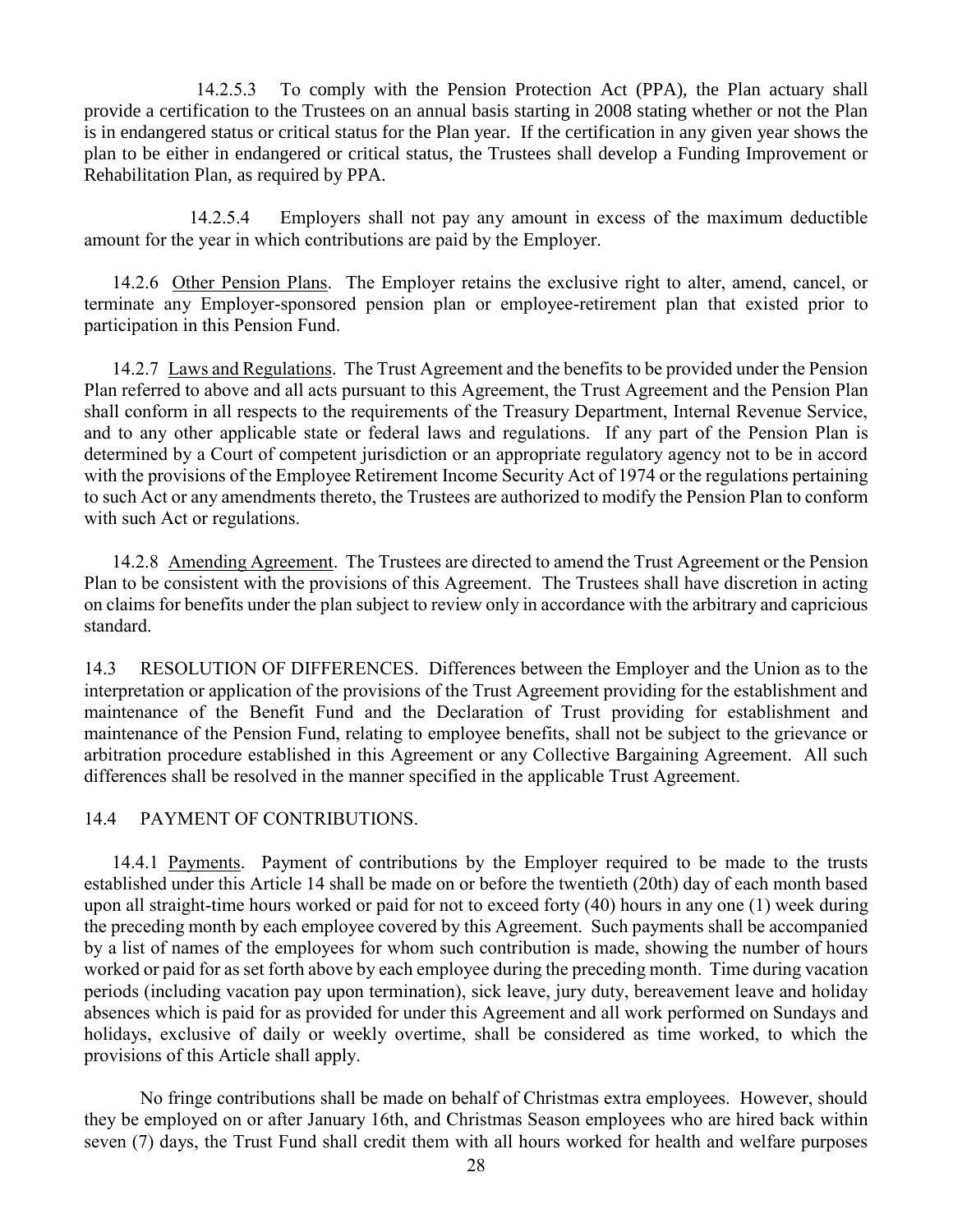retroactive to the date of hire as a Christmas extra, but no retroactive contribution shall be required from the Employer.

Contributions shall not be made for vacation payments made on the basis of industry experience as set forth in Article 8.3 and unused sick leave paid in accordance with Article 10.3. The Employer, by payments of the amounts provided for in this Article, shall be relieved of any further liability and shall not be required to make any further contributions to the cost of the benefits, either in connection with the administration of the plans or otherwise.

14.4.2 Audits/Collections. The Trustees are hereby authorized to institute periodic audits of Employer's contributions to ascertain whether such contributions have been and are being made, fully and accurately.

If any such audit should disclose either an under-reporting or nonreporting of required contributions, the Trustees, at their sole discretion, may assess all or a portion of the audit expenses against such Employer, which the Employer hereby agrees to pay. The Trustees may add reasonable interest charges to any unpaid contributions and the Employer also shall pay such interest charges.

If it should become necessary to institute legal action against a contributing Employer to collect unpaid contributions, the Trustees, in their sole discretion, may assess all or a portion of attorneys' fees and court costs against the Employer, in addition to any audit expenses. The Employer hereby agrees to pay such attorneys' fees and court costs. The Trustees are authorized and directed to establish a method to encourage regular and prompt payment by instituting the imposition of liquidated damages to those Employers who are delinquent in their payments.

The Employer agrees to make all pertinent books and payroll records available to the Trustees, or their agents, for their inspection in the conduct of any audit performed pursuant to this Article.

14.5 BUSINESS EXPENSES. It is understood that the provisions of this Article are being entered into upon the condition that the payments made by the Employer hereunder shall be deductible as business expenses under the Internal Revenue Code as it presently exists or as it may be amended subsequent to the date of this Agreement and under any similar applicable state revenue or tax laws.

#### 14.6 PENSION AND BENEFIT TRUST FUND APPOINTMENTS.

#### 14.6.1 Designation of Trustees.

14.6.1.1 Employer Trustees. For the Benefit Fund, the number of Employer Trustees shall be three (3), with Kaiser-Permanente Foundation, CVS Pharmacy, and Thrifty PayLess Inc. d/b/a Rite Aid , Inc., each entitled to appoint a Trustee and their successors. For the Pension Fund, the number of Employer Trustees shall be four (4), with Kaiser Permanente Foundation, CVS Pharmacy, Thrifty PayLess Inc. d/b/a Rite Aid, and Vons, a Safeway Company, each entitled to appoint a Trustee and their successors.

14.6.1.2 Union Trustees. For the Pension and Benefit Fund, the number of Union Trustees shall be six (6), with Local Unions 135, 324, 770, 1167, 1428, and 1442 each entitled to appoint a Trustee and their successors.

14.6.1.3 The Union Trustees and Employer Trustees shall have equal voting power.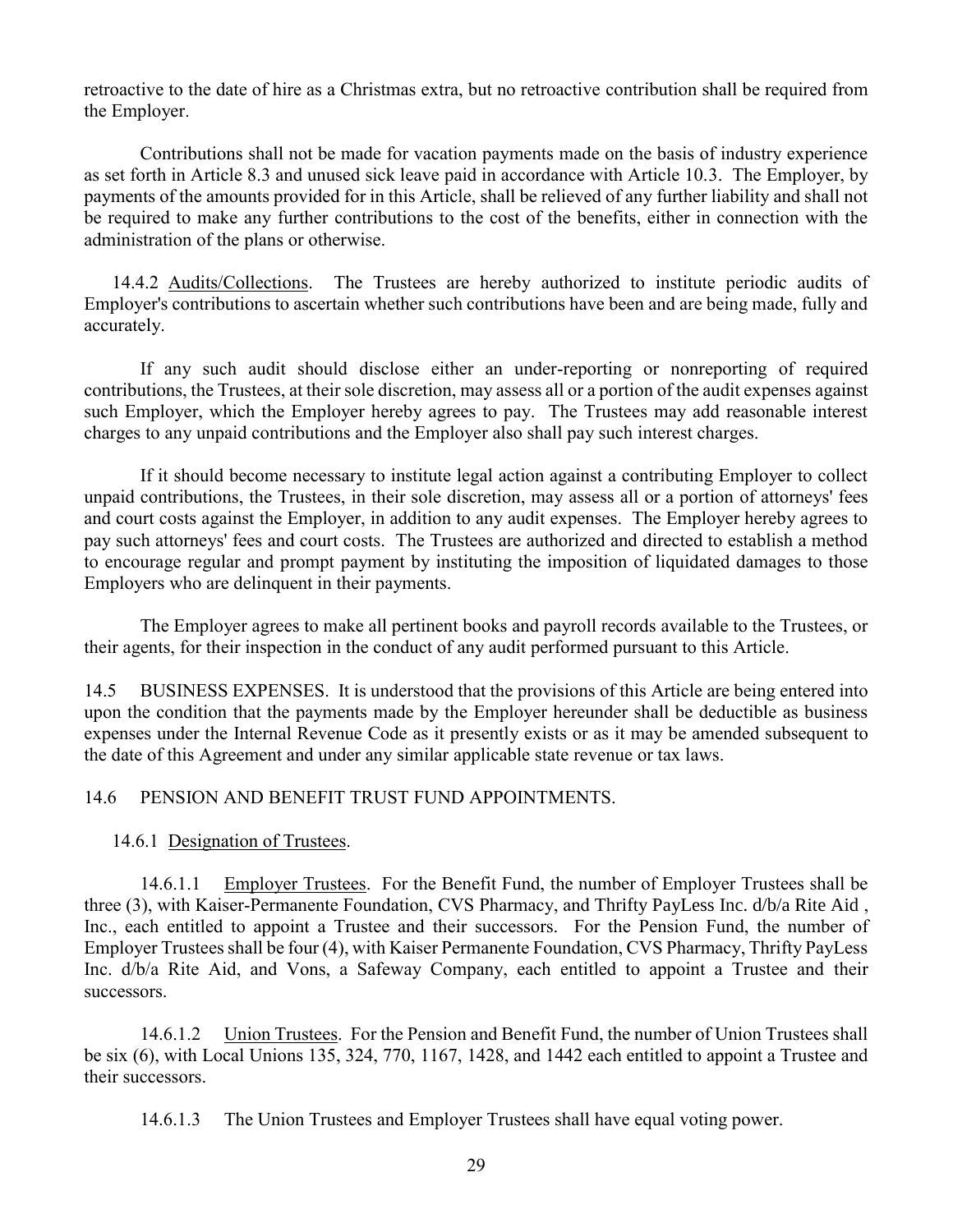## 14.7 ACCEPTANCE OF TRUSTS.

14.7.1 The Employer and the Union hereby accept the terms of the existing Health and Welfare Trust, and the Pension Trust Agreements. By this acceptance the Employer agrees to and shall become a party to both of said Trusts with the same force and effect as though the Employer had executed each original Declaration of Trust.

14.7.2 Any amendments that from time to time may be made thereto, including the creation of supplementary trusts to handle any of the funds referred to in this Agreement, shall be binding upon the Employer.

14.7.3 The Employer hereby specifically ratifies the appointment of Trustees made by the Employers as set forth in Paragraph 6 above, designates and appoints them or their successors, as their Trustees, and authorizes them to act in such capacity. The same parties that appointed the trustees shall appoint their successors.

## ARTICLE 15 - GENERAL CONDITIONS

#### 15.1 NONDISCRIMINATION.

15.1.1 The Employer and the Union agree not to discriminate against any person in regard to hire, tenure of employment or job status because of race, creed, religion, color, national origin, age, sex, or disability nor shall race, creed, religion, color, national origin, age, or sex be a basis for the rejection or termination of any employee or applicant for employment. Selection of applicants for jobs shall be on a nondiscriminatory basis and shall not be based on, or in any way affected by, Union membership, bylaws, rules, regulations, constitutional provisions, or any other aspect or obligation of Union membership, policies, or requirements, or by race, color, creed, national origin, age, sex or disability.

15.2 NEW CONTRACT. When a first (1st) contract is signed, the period of employment for vacation and sick leave eligibility shall be measured from the last date of hire with the Employer.

15.3 GENDER REFERENCES. All references in this Agreement to sex; for example, any reference to "his," "he," or "him" shall also apply to "her," "she," or "hers" and vice versa. References to "they," "them," and "their" shall apply equally to both sexes.

15.4 UNIFORMS. The employer shall furnish all required uniforms. Employees have the right to wear union buttons.

15.5 RESTROOMS. Restroom facilities shall comply with requirements under applicable regulations or laws.

15.6 WEIGHT LIMIT. No employee shall at any time be permitted or required to lift any item weighing more than the limit allowed by law.

15.7 POLYGRAPH TEST. No employee or applicant for employment covered by this Agreement shall be requested or required by any representative of the Employer to be the subject of a Polygraph (lie detector) test for any reason whatsoever. The Employer agrees to refrain from any direct or indirect action that violates this understanding.

15.8 SUCCESSORS AND ASSIGNS.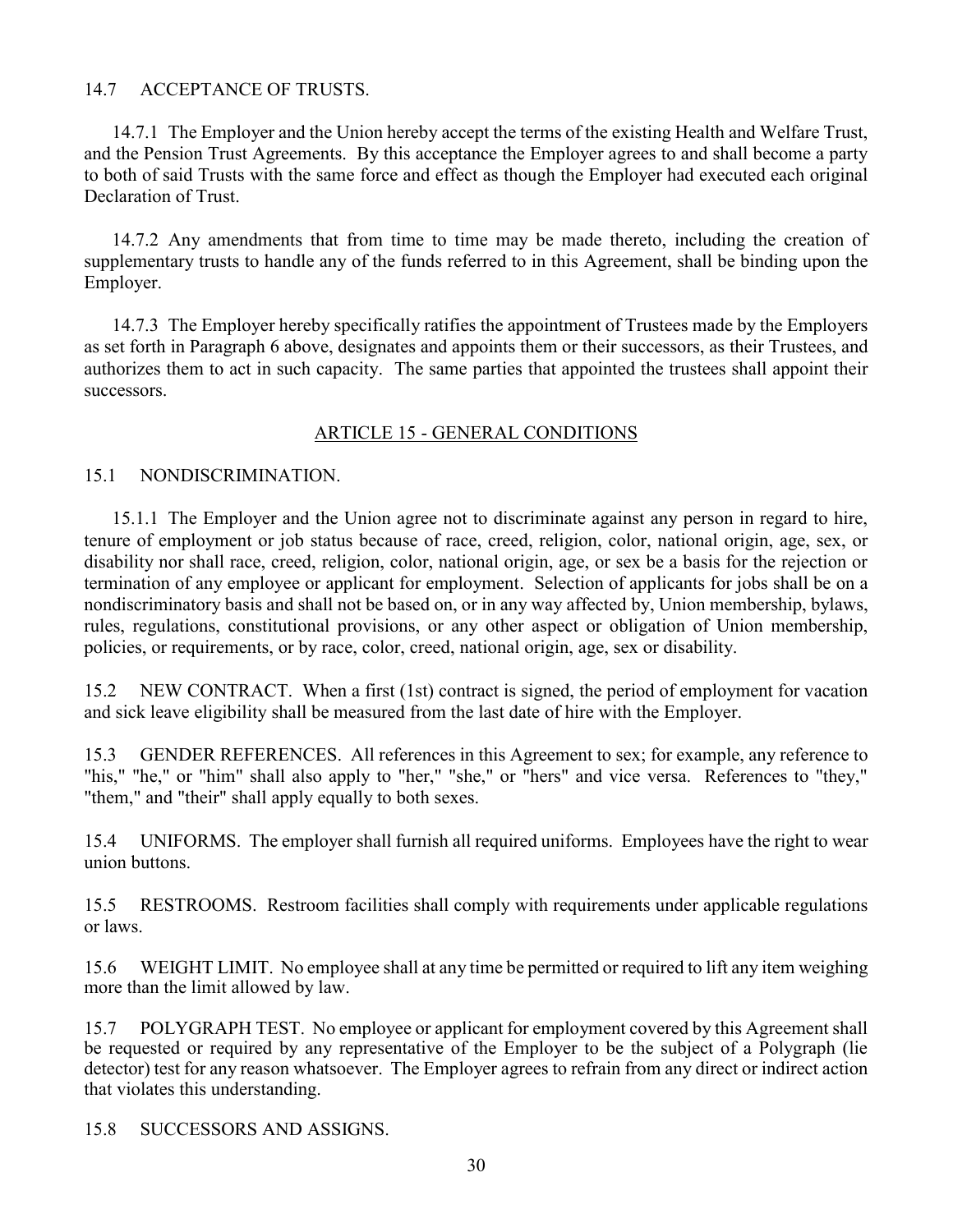15.8.1 New Owner. This Agreement shall be binding upon the successors and assigns of the parties hereto. In the event of bona fide sale or transfer of thirty percent (30%) or more of the stores in Southern California, within a period of three (3) months, the new owner or such transferee shall be notified of the obligation of this Agreement and be required to become a party hereto. The former owner shall be required to meet any and all monetary benefits that employees have accumulated under this Agreement.

15.8.2 Accrued Vacation. Upon sale or transfer of ownership of any store, or upon dissolution of business, vacation pay for all months worked for which no vacation pay has been given, shall be immediately paid to all employees coming under this Agreement, regardless of length of time said employee has been with the Employer.

#### 15.8.3 Sale or Transfer.

15.8.3.1 In the event of a sale or transfer of a store or stores, an employee shall be allowed a seven (7) day period from the date of announcement to the employees of the sale or transfer during which time they may determine whether they wish to stay with the seller or whether they wish to make application for employment with the new owner or transferee. In the event the employee chooses to remain with the seller, such choice shall not be construed as any guarantee of employment over and beyond the terms of this Agreement.

15.8.3.2 In the event of a sale or transfer of a store or stores, the new owner or transferee shall make every effort to fill their employment needs in such store or stores from those employees of the seller or transferor who were employed in the stores sold or transferred.

15.8.3.3 Such new owner or transferee, however, shall not be required to retain in their employ any of the employees of the seller or transferor. Any employee of the seller or transferor who is employed within the thirty (30) day period referred to immediately below by the new owner or transferee shall be employed on a probationary basis for a period of thirty (30) days from the date the new owner or transferee assumes responsibility for the management and operation of the store or stores, subject to termination within such thirty (30) days with or without cause and without reference to seniority. Any termination within such thirty (30) day period shall not be reviewable through the grievance or arbitration procedures, except for a violation of Paragraph 15.8.3.2 of this Article.

15.8.3.4 Any employee of the seller or transferor who is employed by the new owner or transferee within such thirty (30) day period and who is retained on the payroll of the new owner or transferee for a period in excess of such thirty (30) day period, shall be credited with and retain all seniority acquired while in the employ of the seller or transferor since their most recent date of hire by such seller or transferor for the purpose of determining benefits to which he is entitled under the collective bargaining agreement with the new owner or transferee by virtue of such seniority as if their employment were continuous, including retention of anniversary date of employment, provided that the employees of the seller or transferor shall for the purposes of termination be credited with no more seniority than that of the most senior employee employed by the new owner or transferee covered by an agreement with a UFCW Local on the date of assumption of responsibility, and provided further that the new owner or transferee shall not be liable for any benefits or payments owed to the employee because of employment with the seller or transferor. "Seller or transferor" is defined to include prior owners of the same store since January 1, 1956.

15.8.3.5 The seller or transferor shall pay all vacation and sick leave accrued for time worked as of the date the sale or transfer becomes effective for all employees who have completed at least six (6)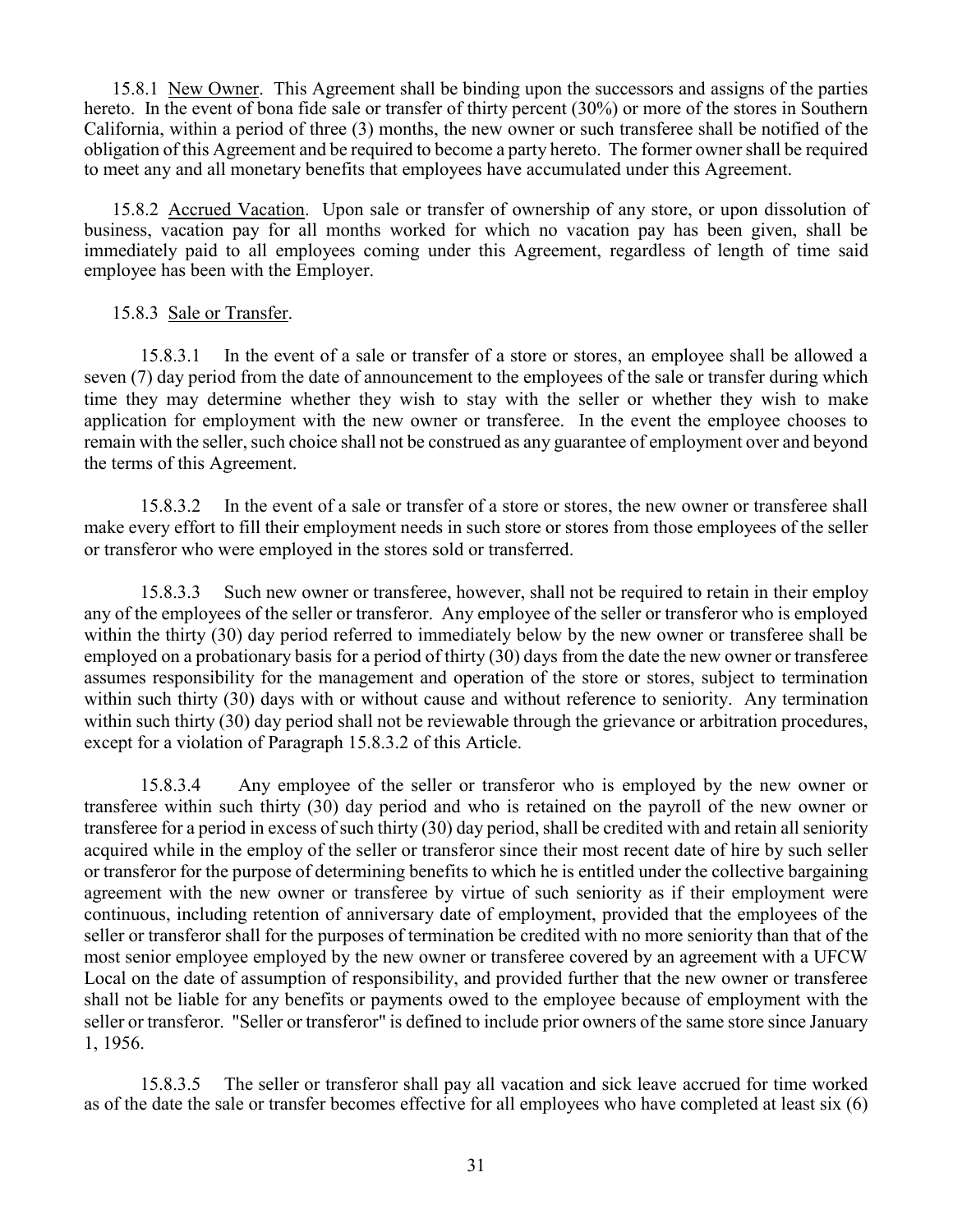months with the Employer on the effective date of the sale or transfer, and said date shall become the date of employment with the new Employer for the purpose of vacation and sick leave only.

15.9 SEPARABILITY CLAUSE. The provisions of this Agreement are deemed to be separable to the extent that if and when a court of last resort adjudges any provisions of this Agreement in its application between the Union and the undersigned Employer to be in conflict with any law, such decision shall not affect the validity of the remaining provisions of this Agreement, but such remaining provisions shall continue in full force and effect, provided further, that in the event any provision or provisions are so declared to be in conflict with a law, both parties shall meet immediately for the purpose of renegotiation and agreement on provision or provisions so invalidated.

15.10 TITLES. The titles and subtitles used in this Agreement are for the sole purpose of identification and shall have no bearing on the construction or meaning of the Paragraphs to which they refer.

15.11 AMENDMENTS, ADDITIONS, WAIVERS. This Agreement is subject to amendment, alteration or addition only by a subsequent written agreement between and executed by the Employer and the Union. The waiver of any breach, term or condition of this Agreement by either party shall not constitute a precedent in the future enforcement of any such term or condition.

15.12 EFFECTIVE DATES. All economic terms and conditions of this Agreement shall be effective July 17, 2021 except as otherwise specified herein. All operational terms and conditions which change previously existing practices shall be effective not later than the date of execution of this Agreement.

15.13 SEVERANCE. In the event the Employer permanently closes a store and associates are terminated as a result thereof, severance pay will be paid to any associate who works until store closing date as indicated by the employer, according to the following schedule:

Severance pay will equate to the average hours paid in the fourteen (14) weeks, Sunday through Saturday, preceding separation, not to exceed forty (40) hours straight time.

|                   | Years of Service                   | Severance Pay |  |  |
|-------------------|------------------------------------|---------------|--|--|
| $\mathbf{1}$ .    | Two $(2)$ through four $(4)$ years | 1 week        |  |  |
| $\overline{11}$ . | Five $(5)$ through six $(6)$ years | 2 weeks       |  |  |
| iii.              | Seven (7) through eight (8) years  | 3 weeks       |  |  |
| 1V.               | Nine $(9)$ years                   | 4 weeks       |  |  |
|                   | Ten $(10)$ years or more           | 5 weeks       |  |  |

15.13.1 Associates who receive severance pay shall be paid accrued, unused vacation under Article 8, accrued, unused personal holidays under Article 9, and up to one hundred twenty (120) hours of accrued, unused sick time under Article 10.

15.13.2 All associates are eligible for severance only if there is a store closure following procedures in Article 5.5 (Layoffs/Recalls/Hours Reductions), or sale of store only if the purchaser does not offer a position. In order to receive severance pay under this Section, associates shall be required to execute a release of claims against the employer.

15.13.3 The Employer may at any time at its sole discretion, implement a voluntary severance program for eligible bargaining unit associates. In the event the Employer elects to implement such a program in its sole discretion, the Employer will provide the Union with a copy of the Voluntary Severance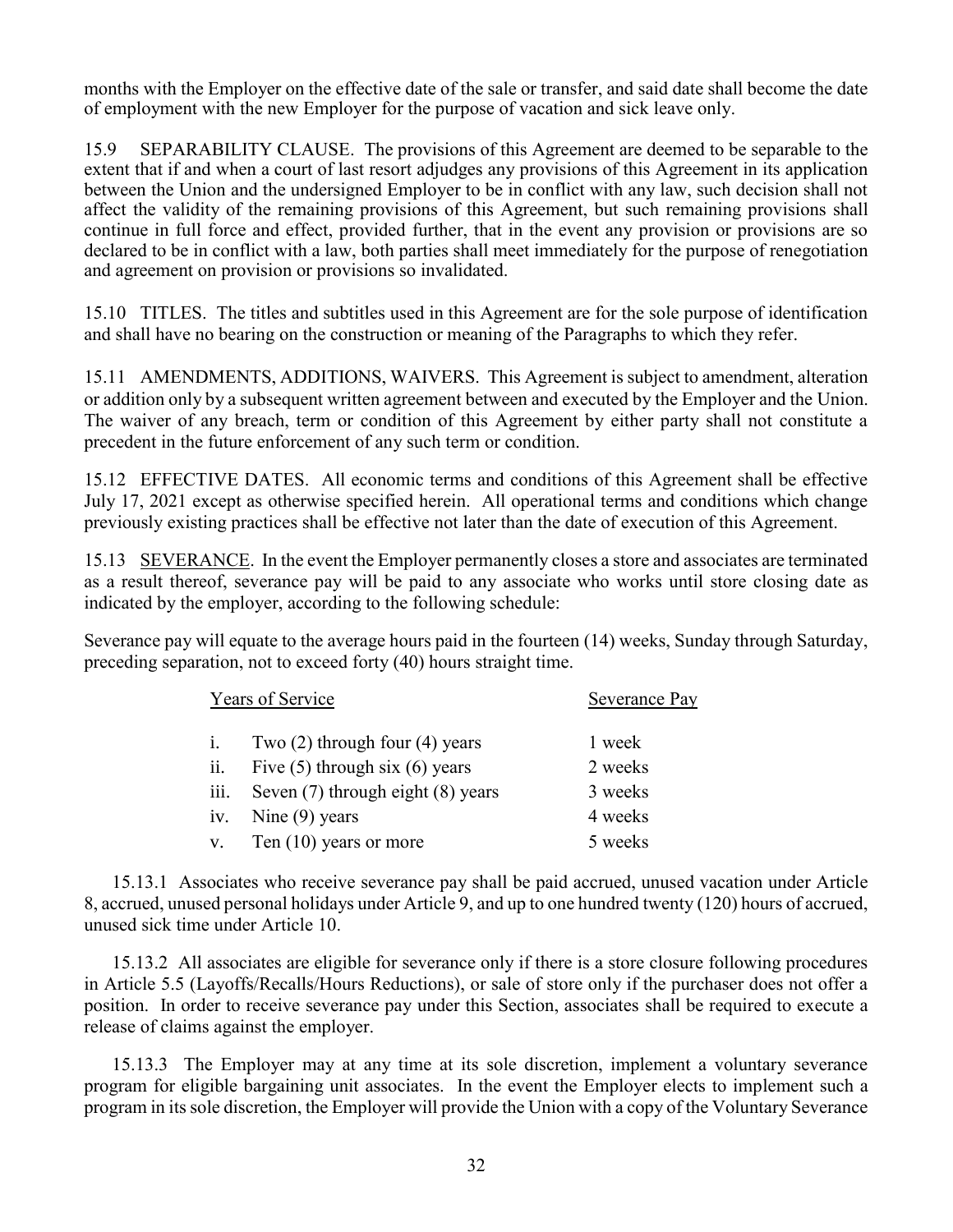Plan one week before distributing it to eligible associates. The voluntary severance shall be a minimum of two times (2x) the amount specified above.

#### ARTICLE 16 - GRIEVANCE, MEDIATION OR ARBITRATION

16.1 DISPUTES OR QUESTIONS. Any and all matters of controversy, dispute or disagreement of any kind or character existing between the parties arising out of or in any way involving the interpretation and/or application of the terms of this Agreement shall be settled and resolved by the procedures and in the manner as set forth herein.

#### 16.2 GRIEVANCE FILING/STEPS.

16.2.1 Discharge/Layoff. A discharged or laid off employee has ten (10) days from the date of discharge or layoff, excluding Saturday, Sunday and holidays, within which to file written protest with the Union (with notice to the Employer). Said discharge shall then be subject to this Article. If no protest is filed within said ten (10) day period, or within ten (10) days of the notice specified in Article 4.3.4, all rights possessed by said employee or the Union to protest the discharge or layoff are waived.

16.2.2 Wage Discrepancy. If a wage discrepancy is claimed to exist, the representative of the Union shall first attempt to settle it with the representative designated by the Employer.

Failing settlement at this level, the Union shall in writing notify the Employer of the alleged discrepancy and the names of the employees involved, and the period of time that such discrepancy is claimed to cover. Upon receipt of such written notice, the Employer agrees to promptly furnish the representative of the Union wage data pertaining to the alleged wage discrepancy. If the parties fail to settle such wage discrepancy, said discrepancy shall be subject to the provisions of this Article.

16.2.3 Reporting Monetary Discrepancies. A claim for unpaid wages, holidays, vacation, jury duty, sick leave, bereavement pay, or night premium pay, or for any other direct compensation, must be filed with the Union by the employee, promptly upon discovery. The Union shall, thereafter, if it believes such claim has validity, promptly notify the Employer. A claim not filed by the employee with the Union within twenty-one (21) days after discovery and not filed by the Union with the Employer within an additional ten (10) days, shall be deemed null and void. (The Union has thirty-one (31) days from the employee's date of discovery to file notice with the Employer.) Notwithstanding the foregoing, no wage or other direct compensation claim not involving interpretation of the contract can cause such Employer to pay such claim or any portion thereof retroactively for a period of more than six (6) months immediately prior to the date of the Employer's receipt of notice from the Union of the claim. In any event, the Employer's obligation to compensate an employee for unpaid time worked under Article 7.4, shall not be limited in any way by the foregoing, except for the six (6) month limitation.

The Employer shall promptly investigate all claims for failure to pay or incorrect payment of wages and premiums for time worked and pay any discrepancies within twenty one (21) days of the date it is brought to the Employers attention.

The claim shall include the employees name, social security number, store number, approximate time period and nature of the claim.

#### 16.2.4 Grievance Steps

- Store Level. Employees, either directly or with their Union representative, shall attempt to settle or resolve any dispute with their Store Manager or supervisor within ten (10) days after discovery of the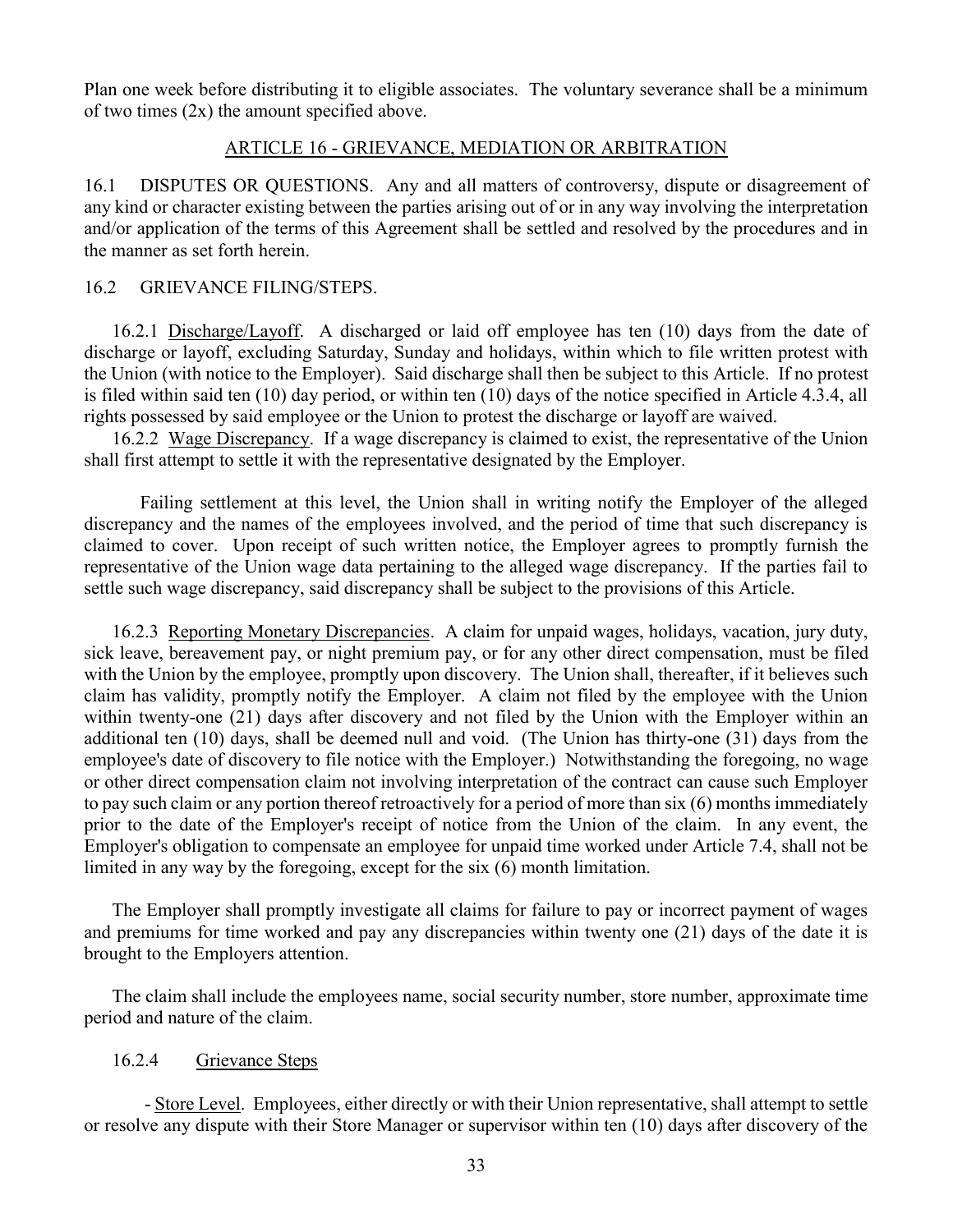event giving rise to the grievance. In the event the matter or dispute is not settled or resolved, the employee shall have ten (10) days in which to file a written protest with the Union with a copy of such notice to the Employer.

The written grievance shall reasonably describe as fully as possible the matter at issue and contract provision alleged to have been violated, including the names of the individual(s) involved and the date(s) of the alleged violation, and the remedy sought.

- Meeting with Human Resources. Within 10 days of receipt of a written grievance, the Union and the grievant shall meet with Human Resources.

- Meeting with Labor Relations. Any matter not resolved with human resources within ten days shall be referred to Labor Relations, prior to a demand for Arbitration. Labor Relations or designated representative shall meet with the Union within seven (7) days of such referral.

- Arbitration. Any matter not resolved with Labor Relations, within 7 days, may be submitted to arbitration by either party to this Agreement, provided that written demand for arbitration must be made within 45 days from the date of occurrence. Failure to comply with the time limits contained in this Paragraph shall render the grievance null and void. Any rights possessed by either the Union or the employee with respect to arbitration shall be irrevocably waived.

Within seven (7) days' receipt of the written demand for arbitration, the Parties may mutually agree to an arbitrator or shall select the arbitrator by the method of alternate striking of names from a panel of eleven (11) arbitrators furnished by the Federal Mediation and Conciliation Service ("FMCS") or American Arbitration Association ("AAA"). If the original panel is determined by either Party to be entirely unacceptable, a second panel will be requested by that Party.

The hearing shall be held within thirty (30) days after the arbitrator is selected, contingent upon the arbitrator's availability, with the further understanding that the arbitrator's award will be issued no later than forty-five (45) days after the hearing is completed.

16.3 TIME PERIODS. The time periods set forth above may only be extended by mutual written agreement between the parties.

## 16.4 POWERS AND LIMITATIONS OF THE ARBITRATOR.

16.4.1 The arbitrator shall determine the arbitrability of any dispute, should it arise.

16.4.2 The arbitrator shall not have the power to alter, change or modify this Agreement in any respect. The rights of the parties to make any changes, modifications or amendments to this Agreement shall be reserved to themselves only, and shall not be subject to the arbitrator's authority.

16.4.3 With the exception of arbitrations involving discipline and/or discharge, the expenses of the arbitrator shall be borne equally by both the Employer and the Union. All jointly incurred expenses (i.e., transcripts, reporters' costs, arbitrator's fees, room rental) of arbitrations involving discipline and/or discharge shall be borne by the loser. Unless the grievance which has been submitted to the arbitrator is totally sustained or denied, it shall be deemed split and the jointly incurred expenses shall be borne equally between the Employer and the Union.

16.4.4 The arbitrator's decision shall be final and binding on all parties hereto.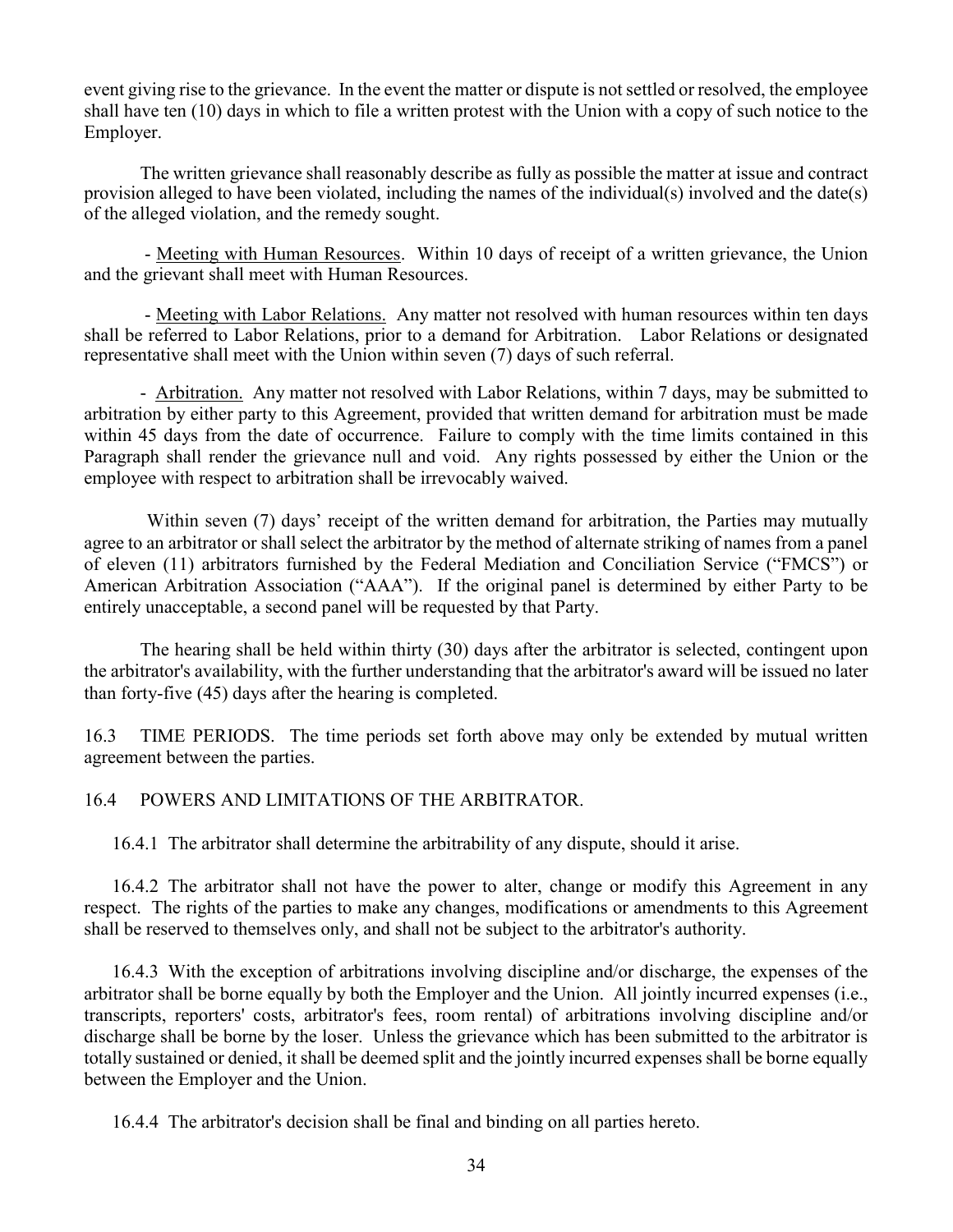16.5 WORK STOPPAGES. Matters subject to the procedures of this Article shall be settled and resolved in the manner provided herein. During the term of this Agreement, there shall be no cessation or stoppage of work, lockout, picketing or boycotts, except that this limitation shall not be binding upon either party hereto, if the other party refuses to perform any obligation under this Article or refuses or fails to abide by, accept or perform a decision or award of an arbitrator, and fails to appeal to a court of competent jurisdiction.

## ARTICLE 17 - THE EMPLOYER AND PHARMACIST RESPONSIBILITIES TO THE PUBLIC AND THE PHARMACY PROFESSION

17.1 PRINCIPLES. The foremost obligation of the Employer and the pharmacist is to assure the public that prescriptions and related matters are handled in accordance with the highest professional standards of pharmacy. The Employer and the pharmacist pledge full cooperation in such mutual undertaking.

17.2 DECLARATIONS. To make possible the fullest attainment of the above-stated objective, the following declarations shall apply:

17.2.1 The Employer shall make every possible endeavor to provide work surroundings and conditions which will prevent the pharmacist from being interrupted or distracted unnecessarily while compounding prescriptions. Such conditions will specifically include, but not be limited to:

17.2.1.1 Prescription compounding area shall be separated from the public by barriers of appropriate height and distance.

17.2.1.2 A sign shall be posted on entrance to pharmacy departments restricting entry to authorized persons only.

17.2.1.3 The pharmacist shall have full control over the pharmaceutical case and shall see that cleanliness and organization are maintained therein in accordance with State and Federal laws and Employer policies. However, they shall not be required to do work of a maintenance or clean-up nature.

17.2.1.4 The pharmacist shall be expected to keep themselves informed of developments in the pharmaceutical field. Therefore, they will be expected to participate in necessary interviews during working hours with Employer-approved medical sales representatives. They will also be expected to consult trade publications and books of reference, available in the store, concerning matters of importance and immediate concern, as needed. To assist in the foregoing, the Employer will make available in the store publications containing up-to-date product information, including cross-referencing.

17.2.1.5 The pharmacist shall compound and dispense prescriptions, and sell pharmaceuticals, medicines, and related drug items. They may in their individual discretion, but shall not be required to perform, additional functions outside the prescription and drug departments.

17.2.1.6 On all matters relating to the ethical practice of pharmacy including those set forth in this Article, pharmacists shall be responsible within the Company only to supervisors who are pharmacists.

17.2.1.7 The Employer will carry an insurance policy in the amount of \$500,000 for each person in each accident, and in the aggregate, \$1,000,000 per twelve (12) month period, in order to protect the pharmacist while working on the job against any civil losses for incorrect compounding of prescriptions,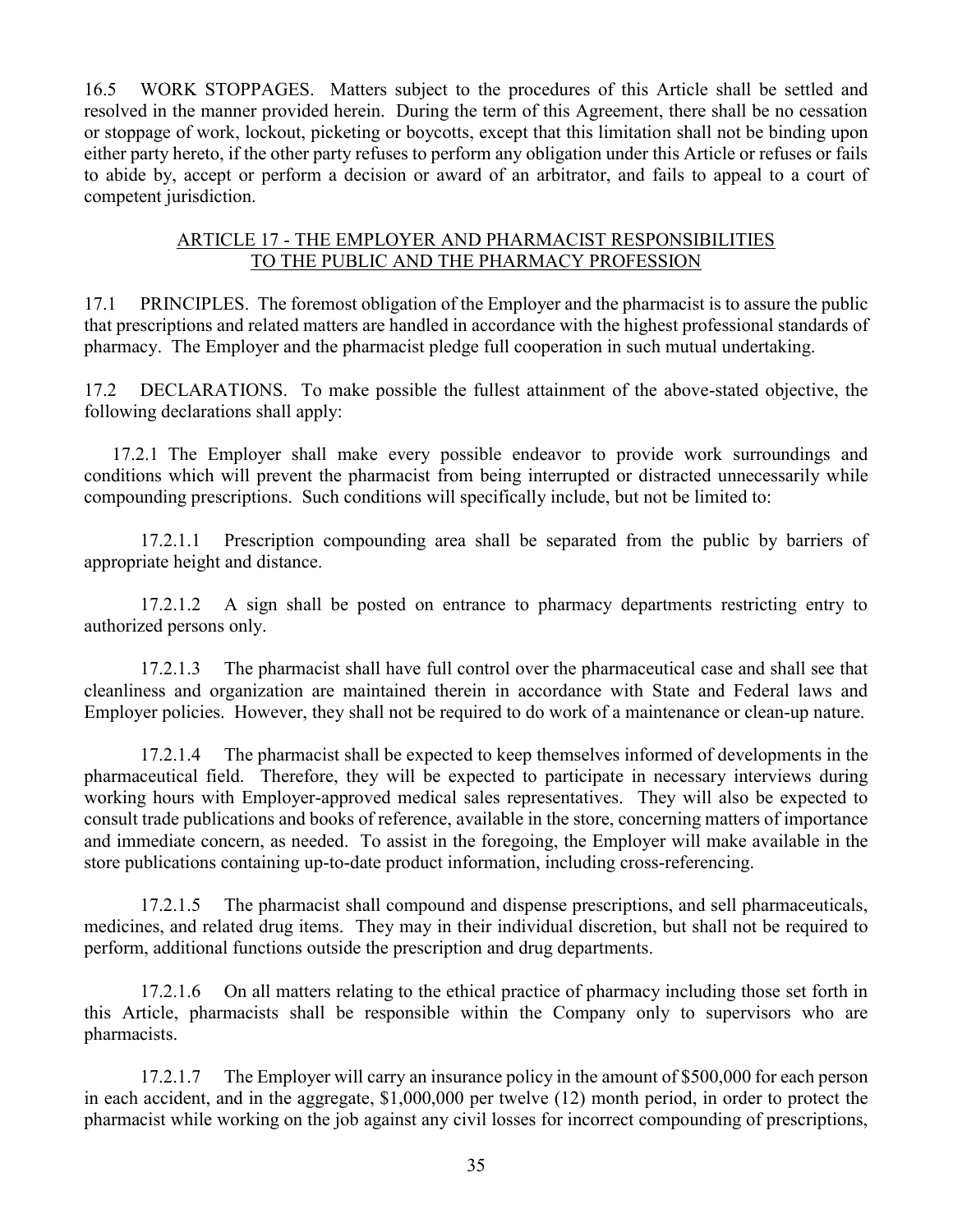or for the performance of any usual and customary professional services authorized by the Employer. The Employer shall send evidence of such coverage to the Union.

17.2.1.8 Professional Rights. A pharmacist in their professional judgment may delay or refuse to fill or refill any prescription if there is reason to believe that such action would protect the health of the patient or where reasonable doubt exists as to the legality of said prescription or the legal use thereof, after first having established the fact by having consulted the prescriber if said prescriber is available.

17.2.1.9 There shall be established a Professional Relations Committee composed of an equal number of Union and Company representatives.

The purpose of this Committee will be to consider, discuss, and mutually agree upon, if possible, matters of concern and common interest relating to the practice of pharmacy. In no event shall any action of this Committee interfere with or abridge the legal and ethical duty and responsibility of the individual pharmacist in their practice of pharmacy.

The Committee shall have the right to establish its own rules and procedures, including but not limited to the selection of Chairman, Secretary, meeting dates, places and the agenda for each meeting of the Committee.

The duties and functions of the Committee shall not abridge or preclude either the Union or the Company from taking unresolved grievances arising under the terms of this Agreement through arbitration as set forth in Article 16 of this Agreement.

17.3 PROFESSIONAL WORK STANDARDS. Both the Union and the Company recognize that sufficient ancillary staffing is necessary in order to maintain professional work standards, increase efficiency, productivity and profits.

17.3.1 The following minimum ancillary hours shall be assigned to all pharmacies:

| Weekly Average | <b>Weekly Ancillary Staffing</b> |  |  |
|----------------|----------------------------------|--|--|
| 350-560        | 16                               |  |  |
| 561-700        | 25                               |  |  |
| 701-840        | 40                               |  |  |
| 841-980        | 50                               |  |  |
| 981-1120       | 58                               |  |  |
| 1121-1260      | 64                               |  |  |
| 1261-1400      | 70                               |  |  |

Thereafter, increase by ten (10) hours ancillary help for each additional one hundred (100) rxs per week.

Calculate rx average quarterly. Changes of ancillary help will go into effect thirty (30) days after date of ratification.

17.3.2 It is agreed that pharmacy departments currently utilizing ancillary hours in excess of the minimum stated herein shall not have their hours reduced unless dictated by legitimate business reasons. In making such decisions the Company will not be arbitrary or capricious.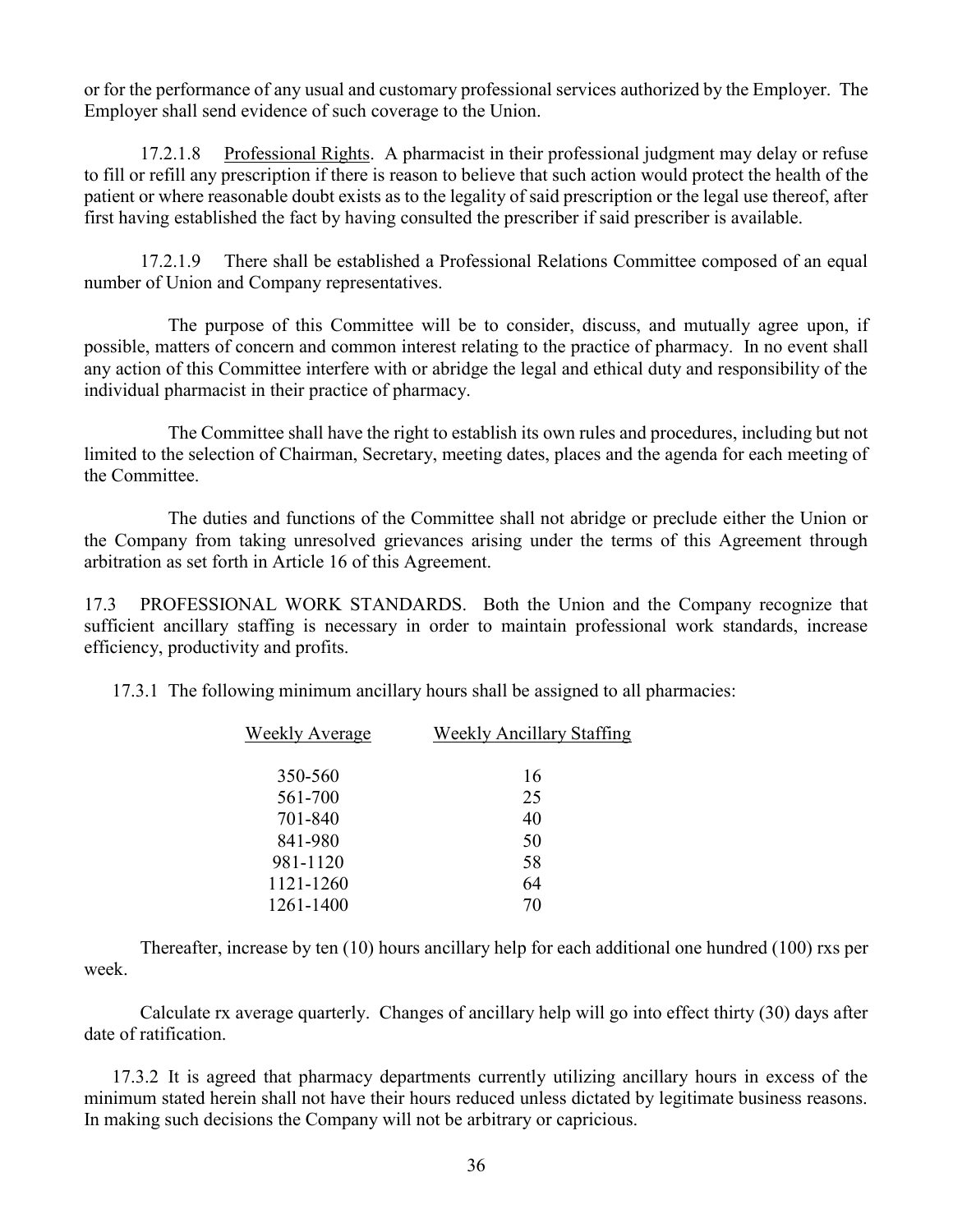17.3.3 Although ancillary hours and personnel shall be selected and assigned by Management, the Pharmacist(s) shall be consulted with respect to the needs of the pharmacy. In the selection of new personnel to be assigned as ancillary help the Pharmacist(s) will be given the full opportunity to suggest or recommend the person to be selected prior to the assignment.

In the scheduling of assigned ancillary hours to the Pharmacy, the Pharmacist, in conjunction with the Store Manager, will determine when and on what days the hours are to be scheduled provided such schedule meets the needs of the business. In the event a dispute arises between the Pharmacist and the Manager concerning the scheduling of ancillary help the Pharmacist District Supervisor shall make the final decision with respect to the correct schedule.

17.3.4 Any dispute concerning any reductions in current hours or failure to assign minimum hours shall be immediately moved to Step 2 and resolved through the grievance provisions of this Agreement.

17.3.5 The Employer agrees that when an employee is assigned as a pharmacy technician in the pharmacy that employee shall not be arbitrarily removed except in the event of an emergency.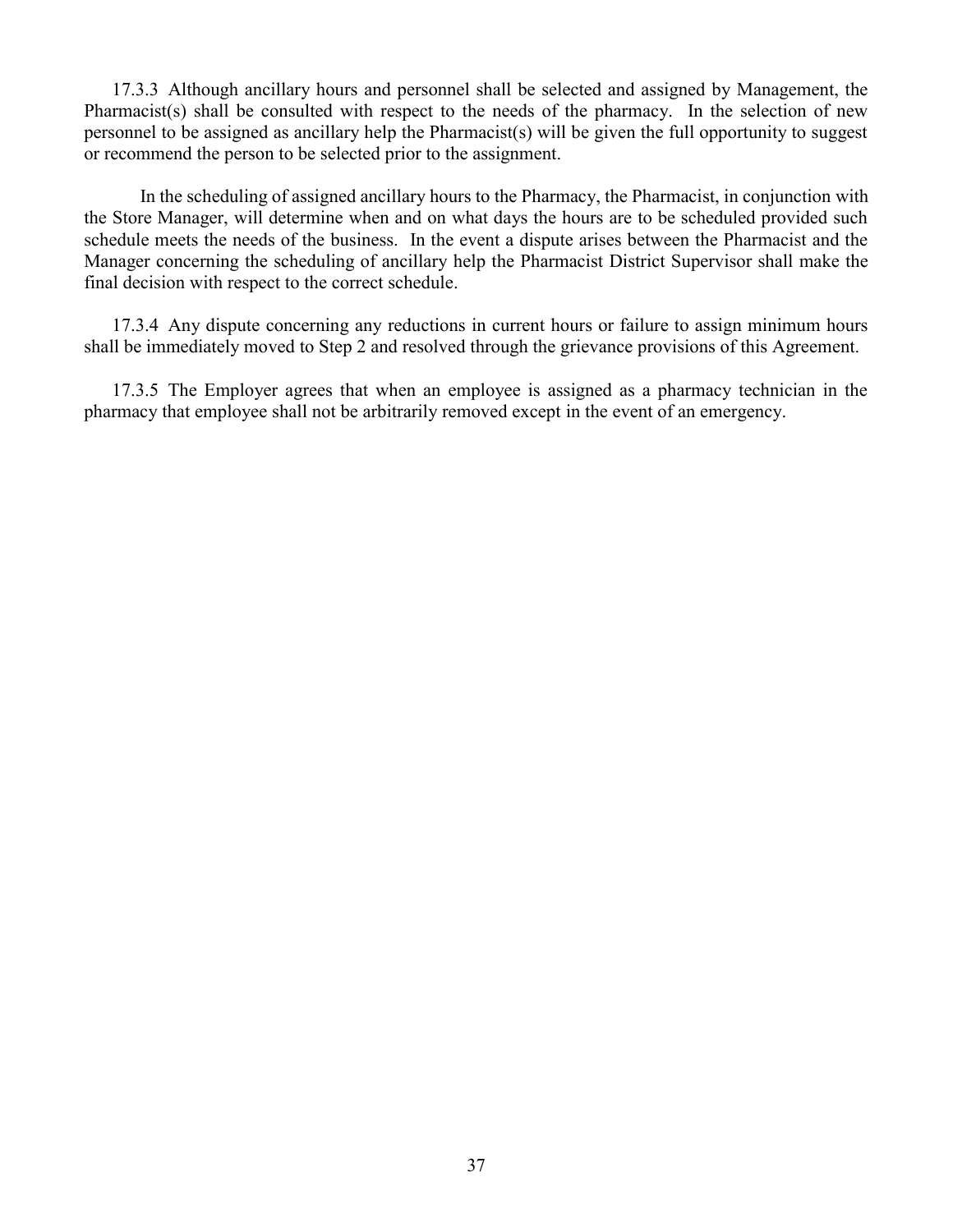#### **ARTICLE 18 - EXPIRATION AND RENEWAL**

This Agreement shall be in effect from July 18, 2021, to and including July 20, 2024, and shall continue from year to year thereafter unless either party shall give written notice to the other at least sixty (60) days prior to the expiration date of July 20, 2024 or at least sixty (60) days prior to any subsequent July 20 of any succeeding year of its desire to alter, amend, or terminate this Agreement.

SIGNED THIS  $24$  DAY OF February, 2022.

FOR THE EMPLOYER:

2/24/2022

Thrifty PayLess Inc. d7b/a Rite Aid Michael Atcovitz Senior Vice President, HR Business Solutions

lordon Hinkle  $2 - 23 - 22$ 

Thrifty PayLess Inc. d/b/a Rite Aid Gordon Hinkle Director, Labor Relations

 $\oint$ OR THE UNIONS:

UFCW Local 135 Bruce T. Walters, President

**UFCW Union Local** Andrea Zinder, President

UFCW Ution Local 770 John M. Grant, President

UFCW Union Local 1167 Joe Duffle, President

UFCW Union Local 1428 Mark Ramos, President

aéles

**UFCW Union Local 1442** Michael Straeter, President

ouesll  $100,06$ 

UFCW Union Local 8GS Jacques Loveall, President